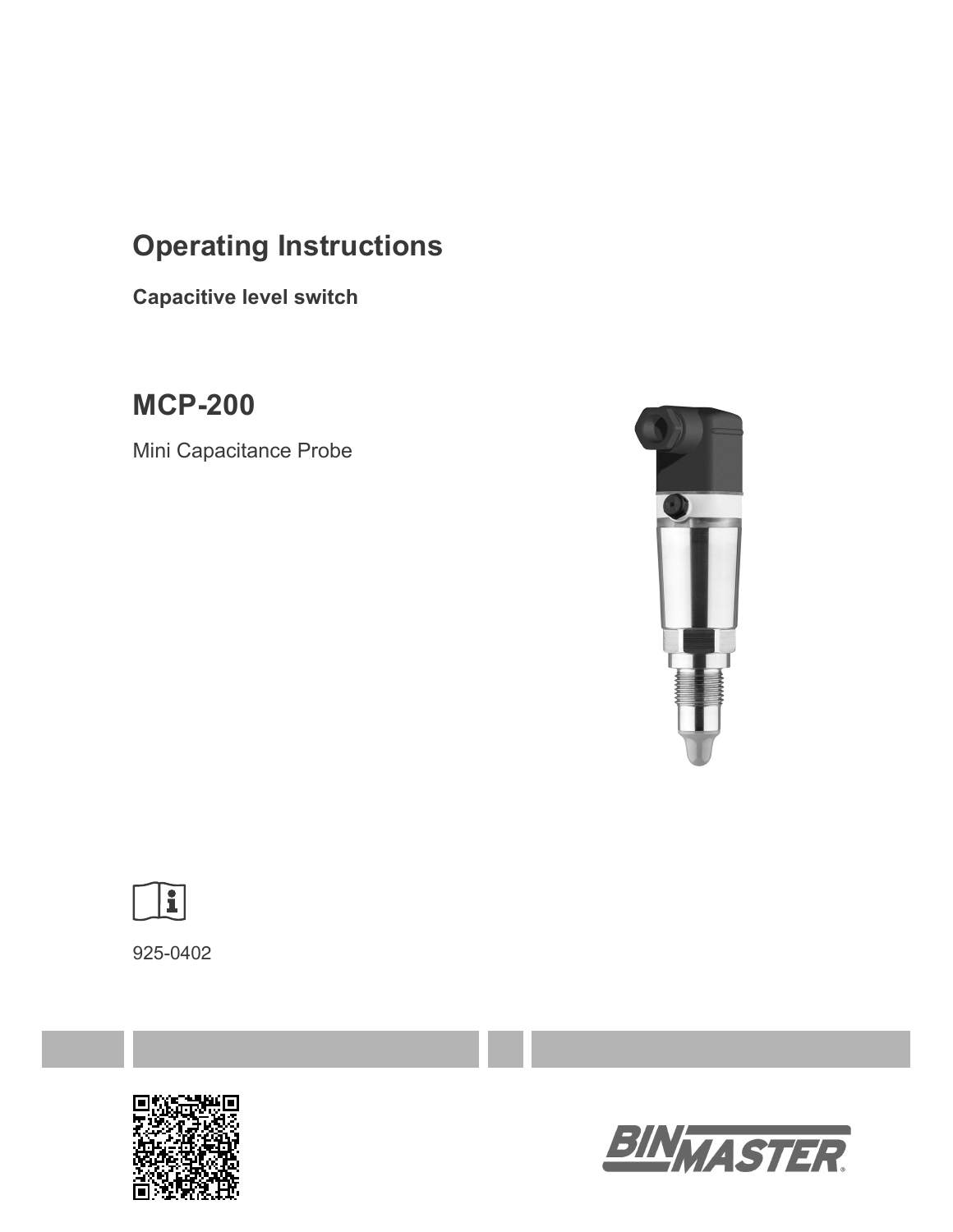

# **Contents**

| 1              |            |  |
|----------------|------------|--|
|                | 1.1        |  |
|                | 1.2        |  |
|                | 1.3        |  |
| $\overline{2}$ |            |  |
|                | 2.1        |  |
|                | 2.2        |  |
|                | 2.3        |  |
|                | 2.4        |  |
|                | 2.5        |  |
|                | 2.6        |  |
| $\overline{3}$ |            |  |
|                |            |  |
|                | 3.1        |  |
|                | 3.2        |  |
|                | 3.3<br>3.4 |  |
|                | 3.5        |  |
|                |            |  |
| 4              |            |  |
|                | 4.1        |  |
|                | 4.2        |  |
| 5              |            |  |
|                | 5.1        |  |
|                | 5.2        |  |
|                | 5.3        |  |
|                | 5.4        |  |
|                |            |  |
| 6              |            |  |
|                | 6.1        |  |
|                | 6.2        |  |
|                | 6.3        |  |
| $\overline{7}$ |            |  |
|                |            |  |
|                | 7.2        |  |
|                | 7.3        |  |
|                | 7.4        |  |
|                |            |  |
| 8              |            |  |
|                | 8.1        |  |
|                | 8.2        |  |
|                | 8.3        |  |
| 9              |            |  |
|                | 9.1        |  |
|                | 9.2        |  |
|                | 9.3        |  |
|                |            |  |
|                |            |  |
|                |            |  |
|                |            |  |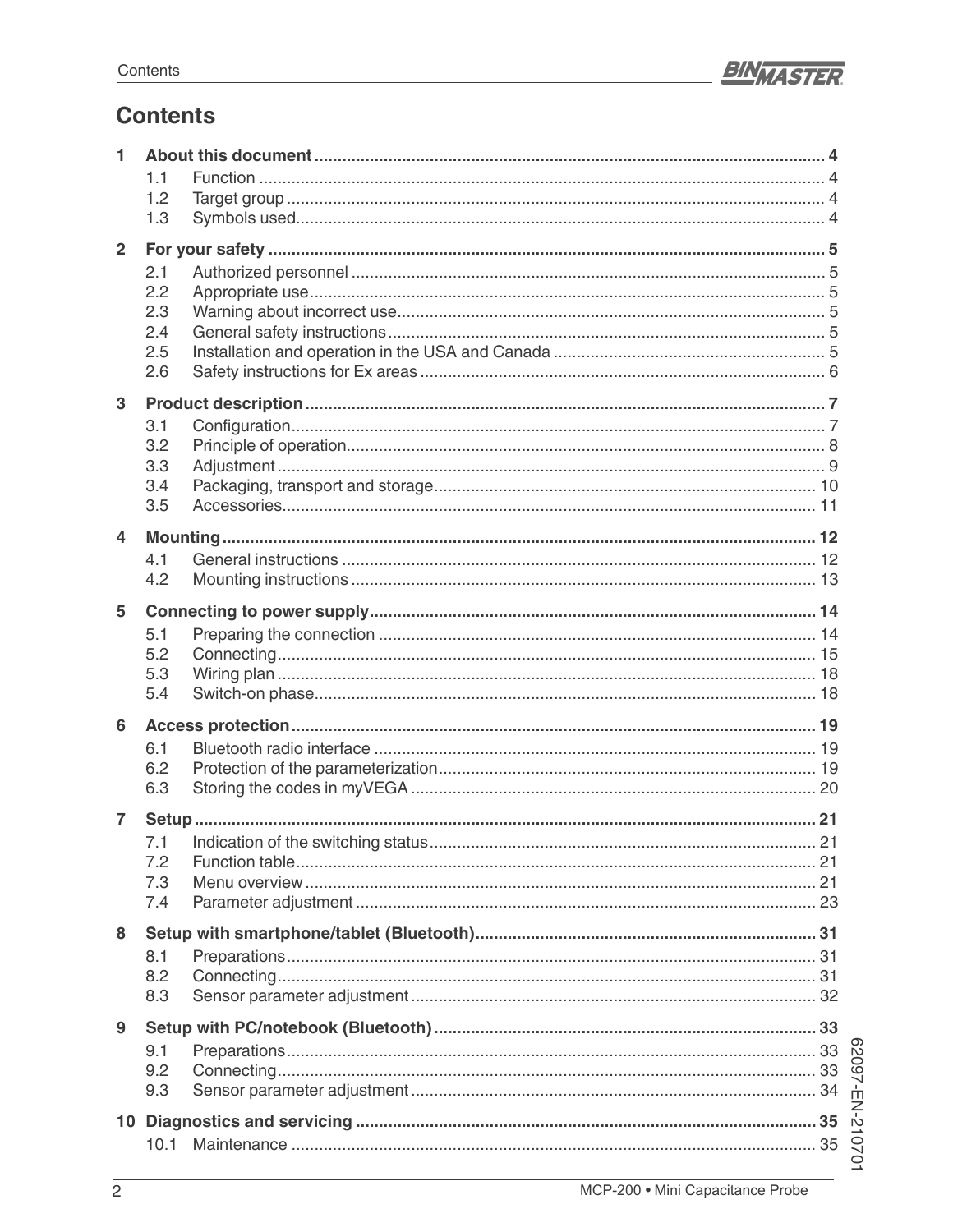

| 10.2 |  |
|------|--|
| 10.3 |  |
| 10.4 |  |
| 10.5 |  |
| 10.6 |  |
|      |  |
|      |  |
| 11.2 |  |
|      |  |
| 121  |  |
| 12.2 |  |
|      |  |
|      |  |
|      |  |
| 13.1 |  |
| 13.2 |  |
| 13.3 |  |
| 13.4 |  |

Editing status: 2021-06-29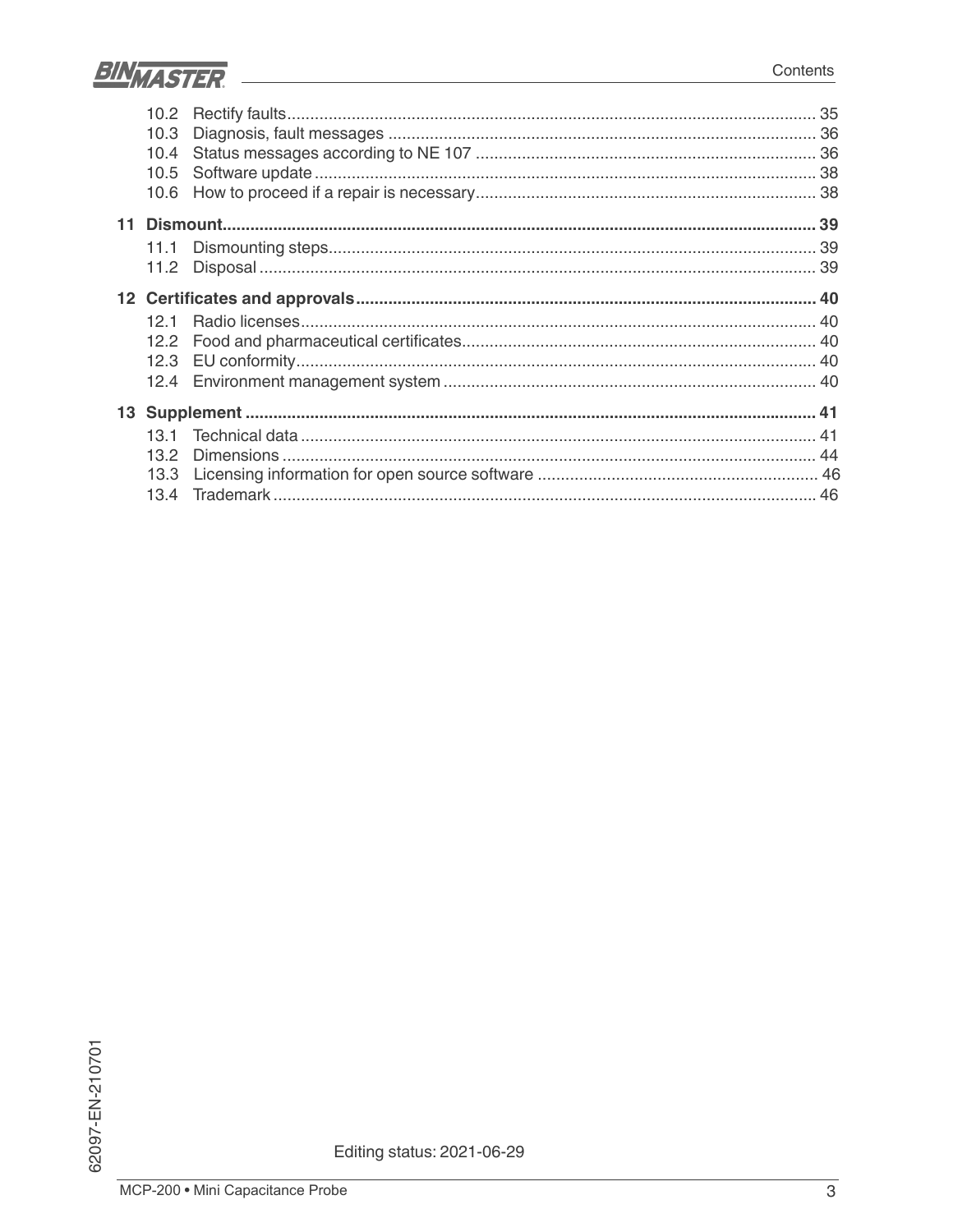

# **1 About this document**

# **1.1 Function**

This instruction provides all the information you need for mounting, connection and setup as well as important instructions for maintenance, fault rectification, the exchange of parts and the safety of the user. Please read this information before putting the instrument into operation and keep this manual accessible in the immediate vicinity of the device.

# **1.2 Target group**

This operating instructions manual is directed to trained personnel. The contents of this manual must be made available to the qualified personnel and implemented.

# **1.3 Symbols used**



#### **Document ID**

This symbol on the front page of this instruction refers to the Document ID. By entering the Document ID on www.vega.com you will reach the document download.



**Information, note, tip:** This symbol indicates helpful additional information and tips for successful work.

**Note:** This symbol indicates notes to prevent failures, malfunctions, damage to devices or plants.



**Caution:** Non-observance of the information marked with this symbol may result in personal injury.

**Warning:** Non-observance of the information marked with this symbol may result in serious or fatal personal injury.



**Danger:** Non-observance of the information marked with this symbol results in serious or fatal personal injury.



**Ex applications**

This symbol indicates special instructions for Ex applications.

**• List**

The dot set in front indicates a list with no implied sequence.

**1 Sequence of actions**

Numbers set in front indicate successive steps in a procedure.



#### **Battery disposal**

This symbol indicates special information about the disposal of batteries and accumulators.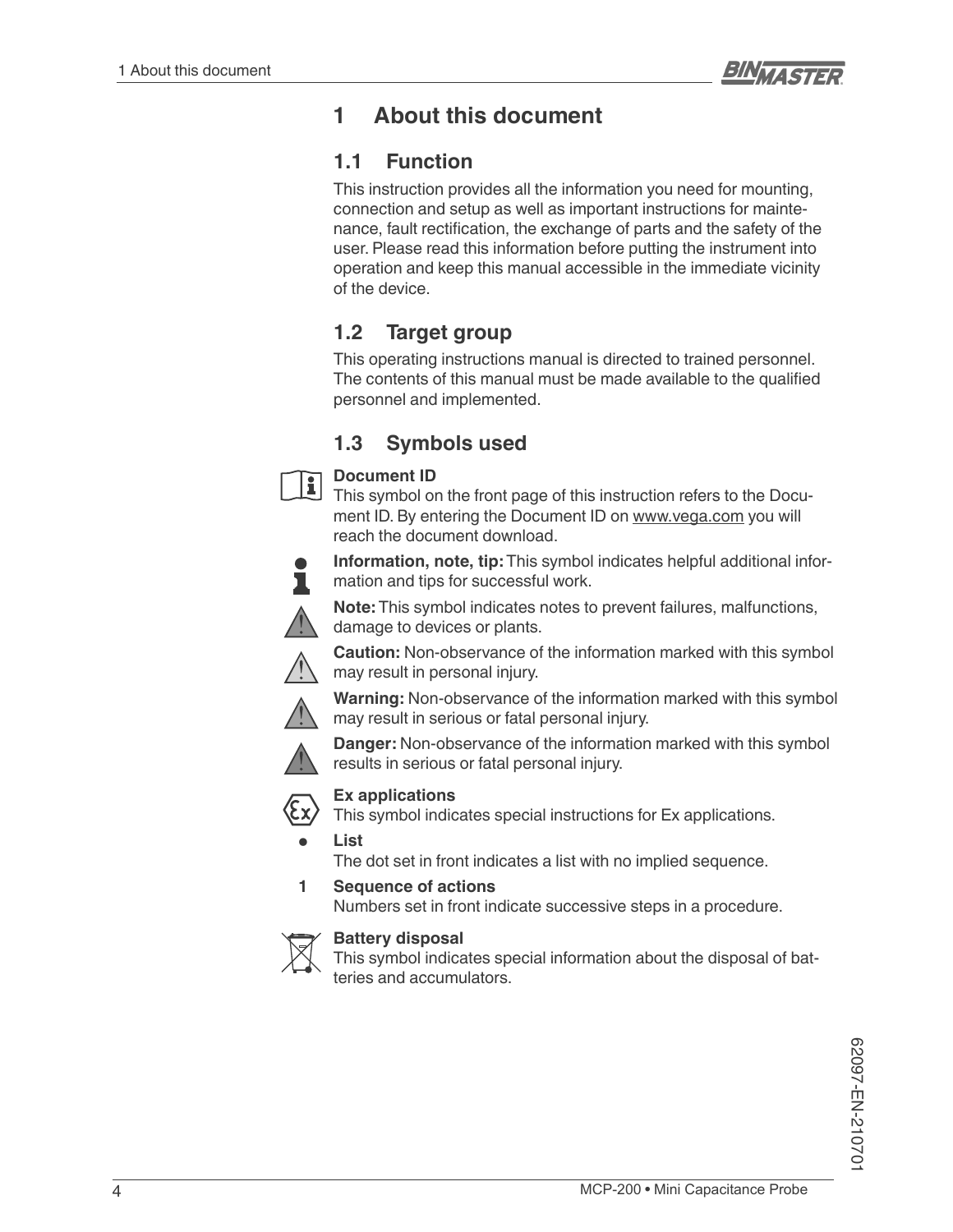

# **2 For your safety**

# **2.1 Authorized personnel**

All operations described in this documentation must be carried out only by trained, qualified personnel authorized by the plant operator.

During work on and with the device, the required personal protective equipment must always be worn.

# **2.2 Appropriate use**

The MCP-200 is a sensor for point level detection.

You can find detailed information about the area of application in chapter " *Product description*".

Operational reliability is ensured only if the instrument is properly used according to the specifications in the operating instructions manual as well as possible supplementary instructions.

# **2.3 Warning about incorrect use**

Inappropriate or incorrect use of this product can give rise to application-specific hazards, e.g. vessel overfill through incorrect mounting or adjustment. Damage to property and persons or environmental contamination can result. Also, the protective characteristics of the instrument can be impaired.

# **2.4 General safety instructions**

This is a state-of-the-art instrument complying with all prevailing regulations and directives. The instrument must only be operated in a technically flawless and reliable condition. The operator is responsible for the trouble-free operation of the instrument. When measuring aggressive or corrosive media that can cause a dangerous situation if the instrument malfunctions, the operator has to implement suitable measures to make sure the instrument is functioning properly.

The safety instructions in this operating instructions manual, the national installation standards as well as the valid safety regulations and accident prevention rules must be observed by the user.

For safety and warranty reasons, any invasive work on the device beyond that described in the operating instructions manual may be carried out only by personnel authorized by the manufacturer. Arbitrary conversions or modifications are explicitly forbidden. For safety reasons, only the accessory specified by the manufacturer must be used.

To avoid any danger, the safety approval markings and safety tips on the device must also be observed.

### **2.5 Installation and operation in the USA and Canada**

This information is only valid for USA and Canada. Hence the following text is only available in the English language.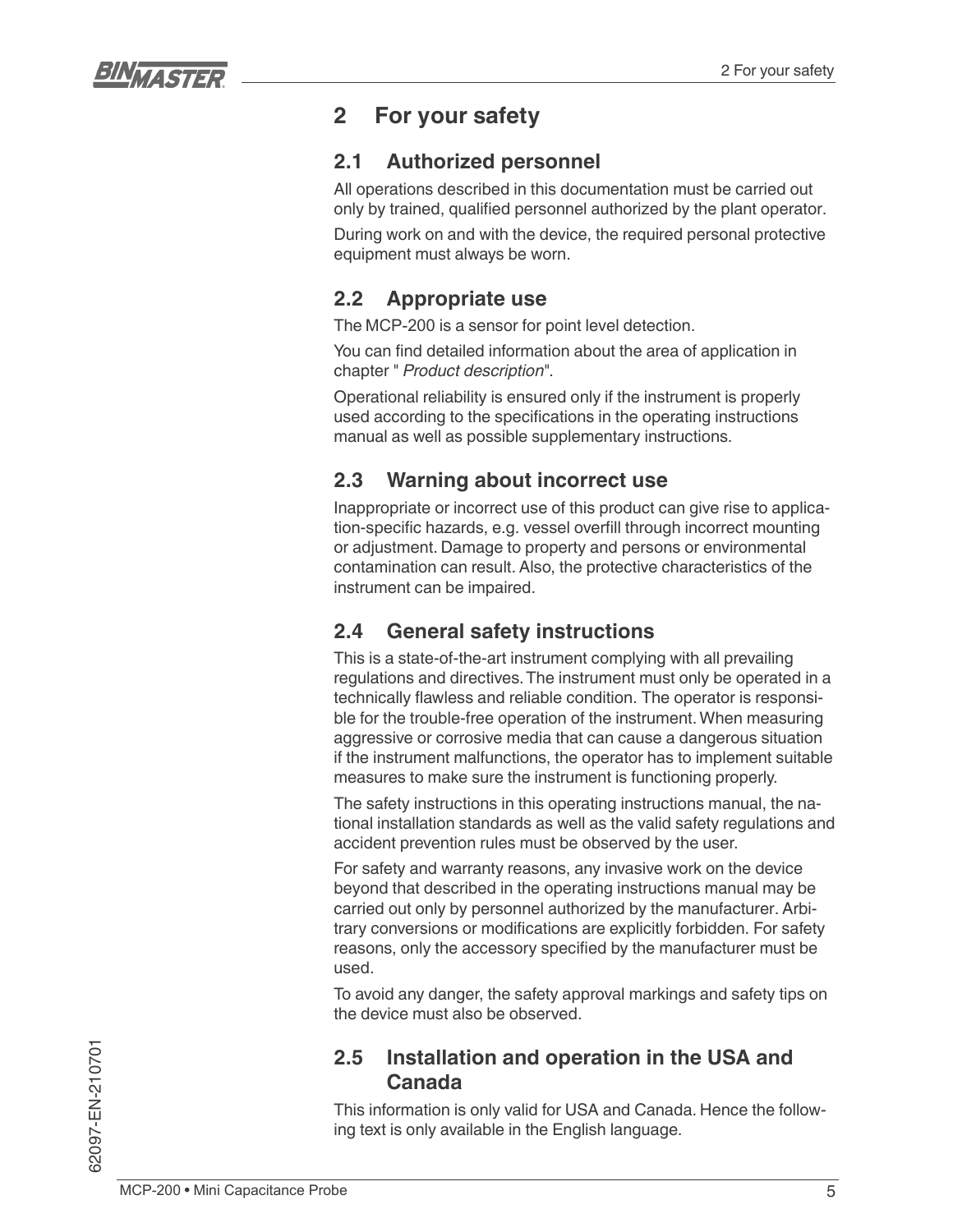

Installations in the US shall comply with the relevant requirements of the National Electrical Code (ANSI/NFPA 70).

Installations in Canada shall comply with the relevant requirements of the Canadian Electrical Code

A Class 2 power supply unit has to be used for the installation in the USA and Canada.

# **2.6 Safety instructions for Ex areas**

For applications in explosion-proof areas (Ex), only devices with corresponding Ex approval may be used. Observe the Ex-specific safety instructions. These are an integral part of the operating instructions and are enclosed with every device with Ex approval.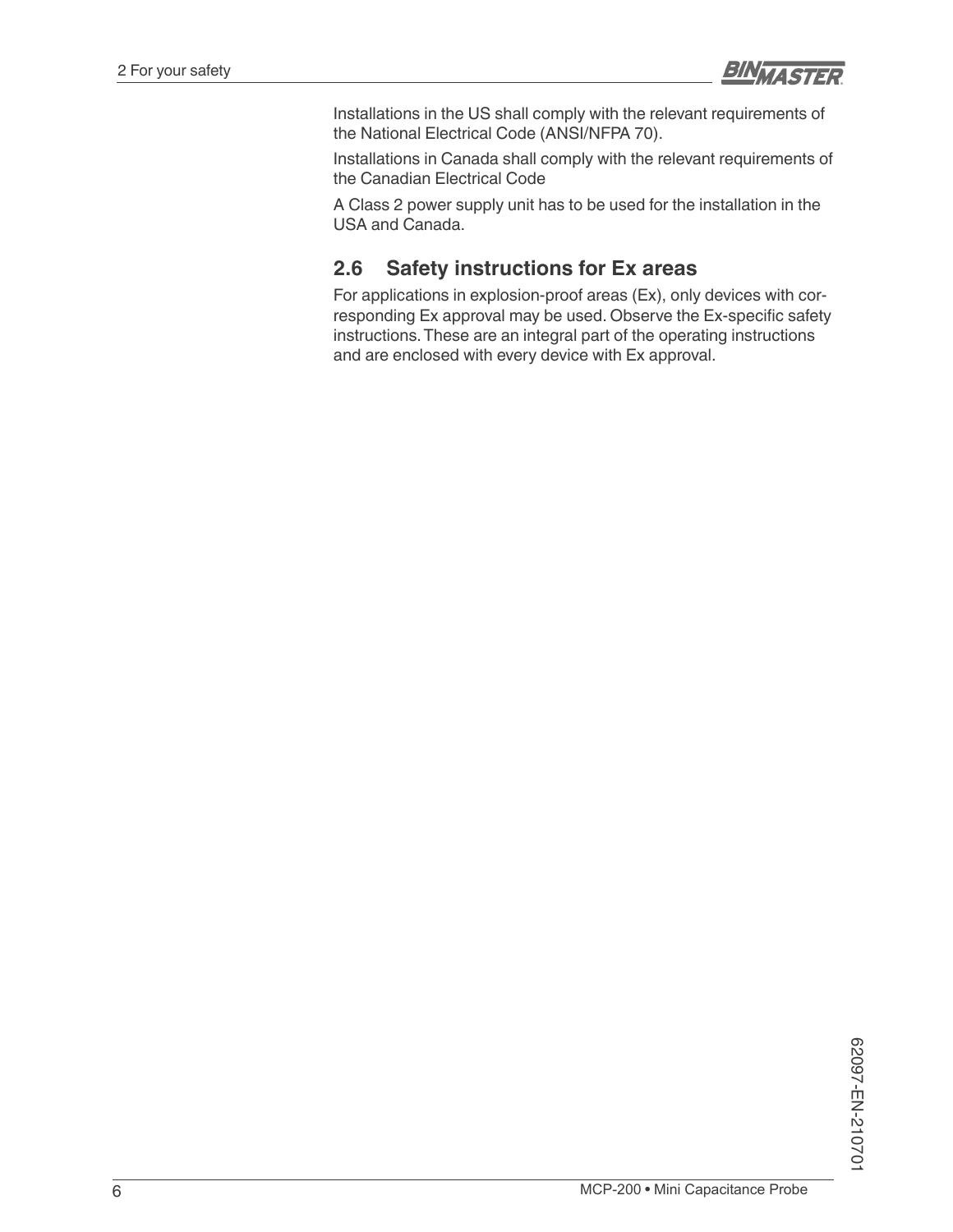

**Scope of delivery**

# **3 Product description**

### **3.1 Configuration**

The scope of delivery encompasses:

- MCP-200 point level switch
- Information sheet " *Documents and software*" with:
	- Instrument serial number
	- QR code with link for direct scanning
- Information sheet " Setup" (with Bluetooth versions) with:
	- Bluetooth access code
- **Note:** ı

Optional instrument features are also described in this operating instructions manual. The respective scope of delivery results from the order specification.

**Scope of this operating instructions**

This operating instructions manual applies to the following instrument versions:

- Hardware version from 1.0.0
- Software version from 1.4.2

**Constituent parts**

The MCP-200 consists of the components:

- Housing with integrated electronics
- Process fitting
- Plug



*Fig. 1: MCP-200* 

- *1 LED illuminated ring*
- *2 Instrument housing*
- 3 Process fitting
- *4 Sensor*
- *5 Plug connection*

**Type label**

62097-EN-210701

62097-EN-210701

You will find the type plate on the sensor housing.

MCP-200 • Mini Capacitance Probe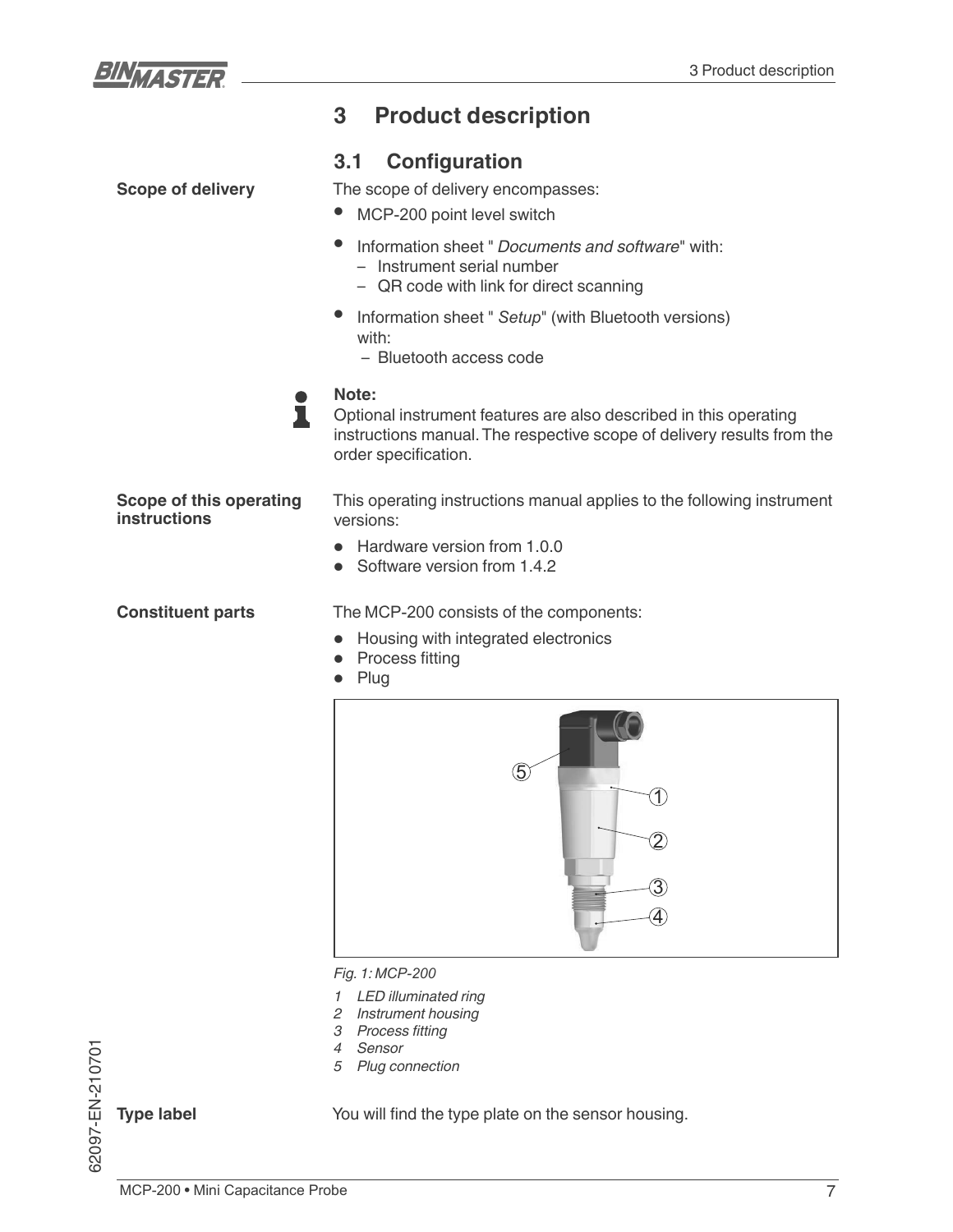

The type label contains the most important data for identification and use of the instrument.



*Fig. 2: Layout of the type label (example)*

- *1 Order number*
- *2 Approvals (option)*
- *3 Warning instructions*
- *4 Voltage supply and signal output*
- *5 Protection rating*
- *6 Permissible process pressure*
- *7 Material, wetted parts*
- *8 Connection diagram*
- *9 QR code for device documentation*
- *10 Conformities and approvals (optional)*
- *11 Bluetooth access code*
- *12 Serial number*
- *13 Product name*

Move to " www.vega.com" and enter in the search field the serial number of your instrument. **Documents and software**

There you can find the following information about the instrument:

- Order data
- Documentation
- Software

Alternatively, you can find all via your smartphone:

- Scan the QR-code on the type label of the device or
- Enter serial number manually in the VEGA Tools app (available free of charge in the respective stores)

### **3.2 Principle of operation**

**Application area**

The MCP-200 is a capacitive point level sensor for point level detection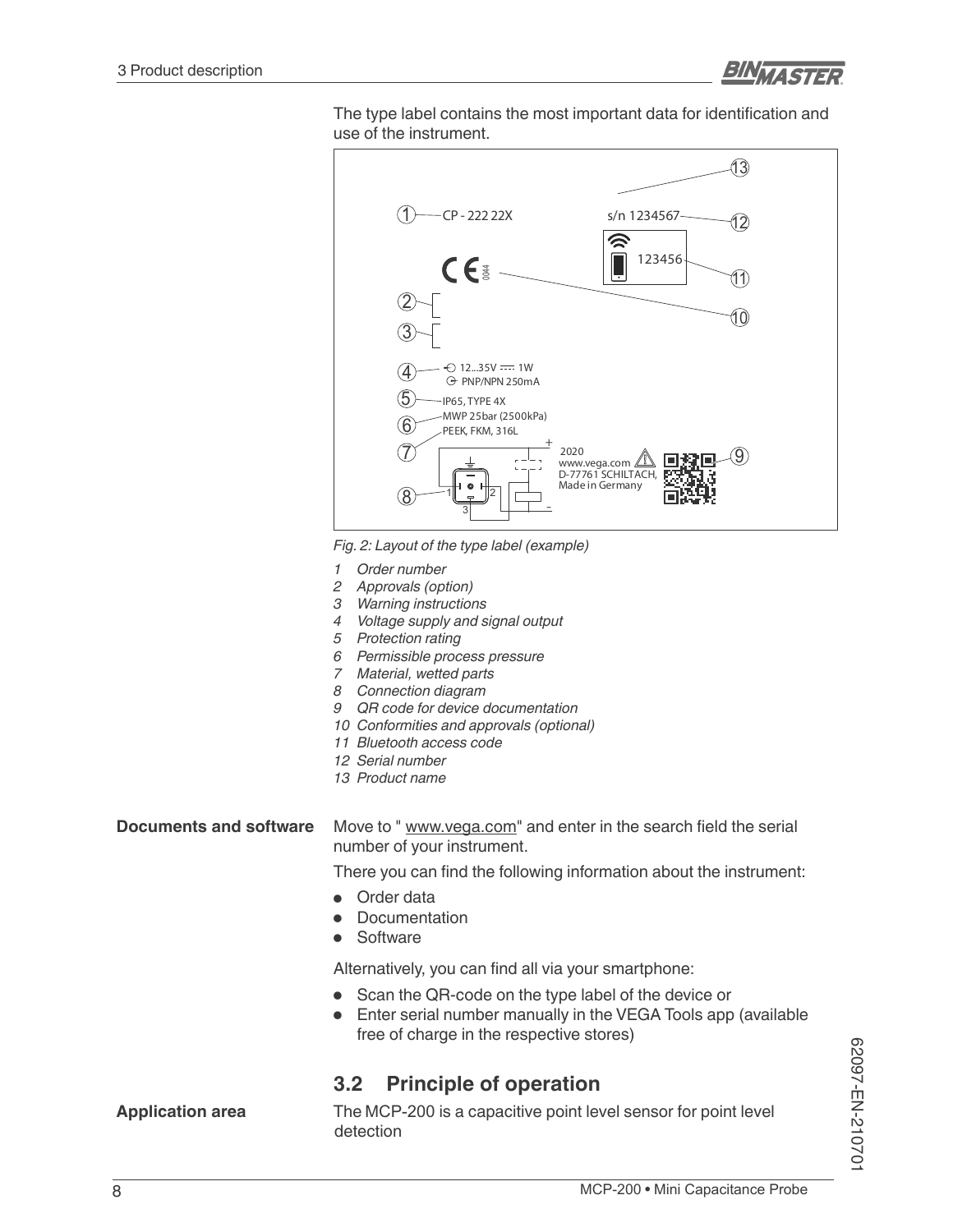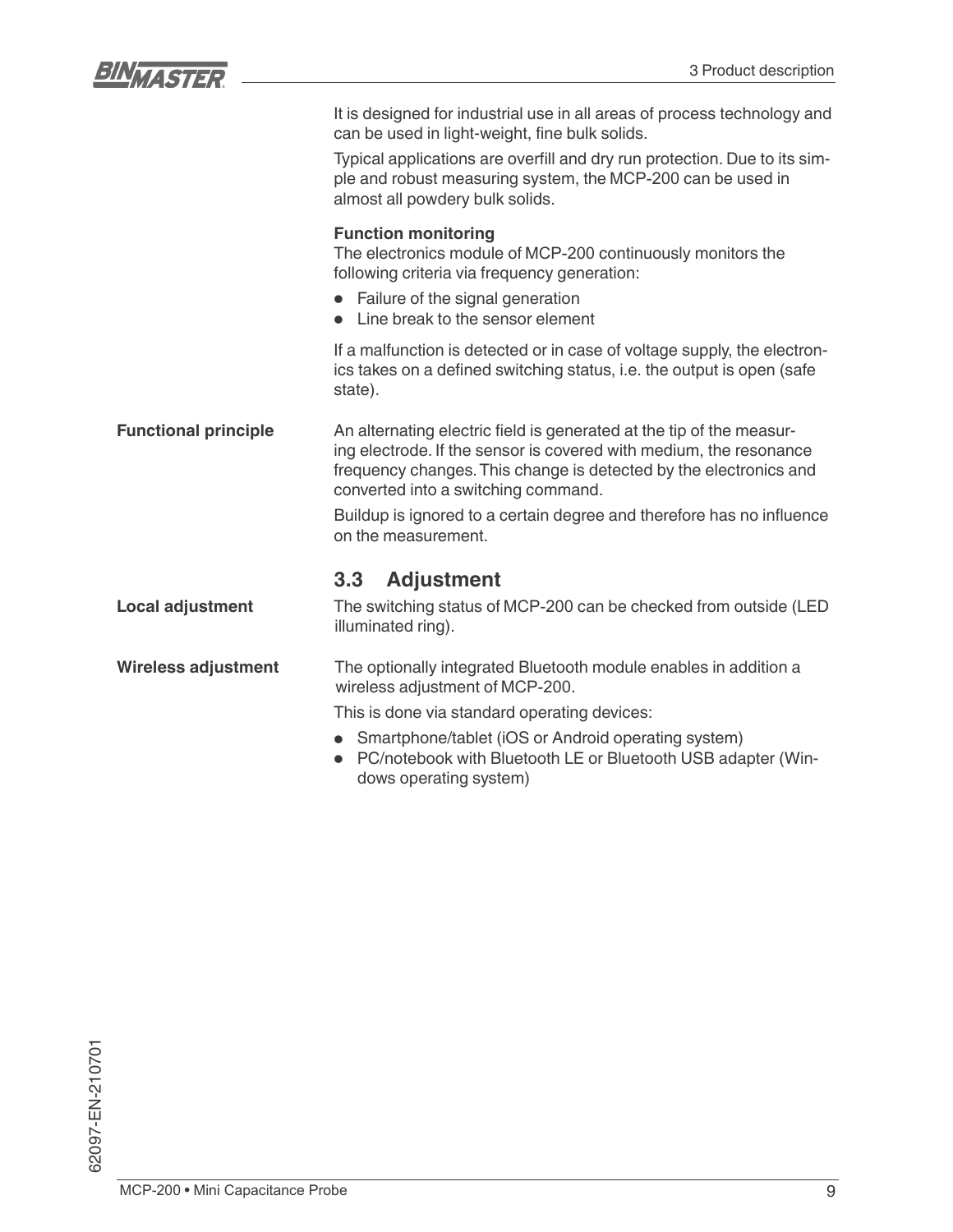



*Fig. 3: Wireless connection to standard adjustment devices with integrated Bluetooth LE or alternatively Bluetooth USB adapter.*

- *1 Sensor*
- *2 Smartphone/Tablet*
- *3 PC/Notebook*
- *4 Bluetooth USB adapter*

| <b>Packaging</b>            | Your instrument was protected by packaging during transport. Its<br>capacity to handle normal loads during transport is assured by a test<br>based on ISO 4180.                                             |  |
|-----------------------------|-------------------------------------------------------------------------------------------------------------------------------------------------------------------------------------------------------------|--|
|                             | The packaging consists of environment-friendly, recyclable card-<br>board. For special versions, PE foam or PE foil is also used. Dispose<br>of the packaging material via specialised recycling companies. |  |
| <b>Transport</b>            | Transport must be carried out in due consideration of the notes on the<br>transport packaging. Nonobservance of these instructions can cause<br>damage to the device.                                       |  |
| <b>Transport inspection</b> | The delivery must be checked for completeness and possible transit<br>damage immediately at receipt. Ascertained transit damage or con-<br>cealed defects must be appropriately dealt with.                 |  |
| <b>Storage</b>              | Up to the time of installation, the packages must be left closed and<br>stored according to the orientation and storage markings on the<br>outside.                                                         |  |
|                             | Unless otherwise indicated, the packages must be stored only under<br>the following conditions:                                                                                                             |  |
|                             | • Not in the open<br>Dry and dust free<br>• Not exposed to corrosive media<br>• Protected against solar radiation<br>Avoiding mechanical shock and vibration                                                |  |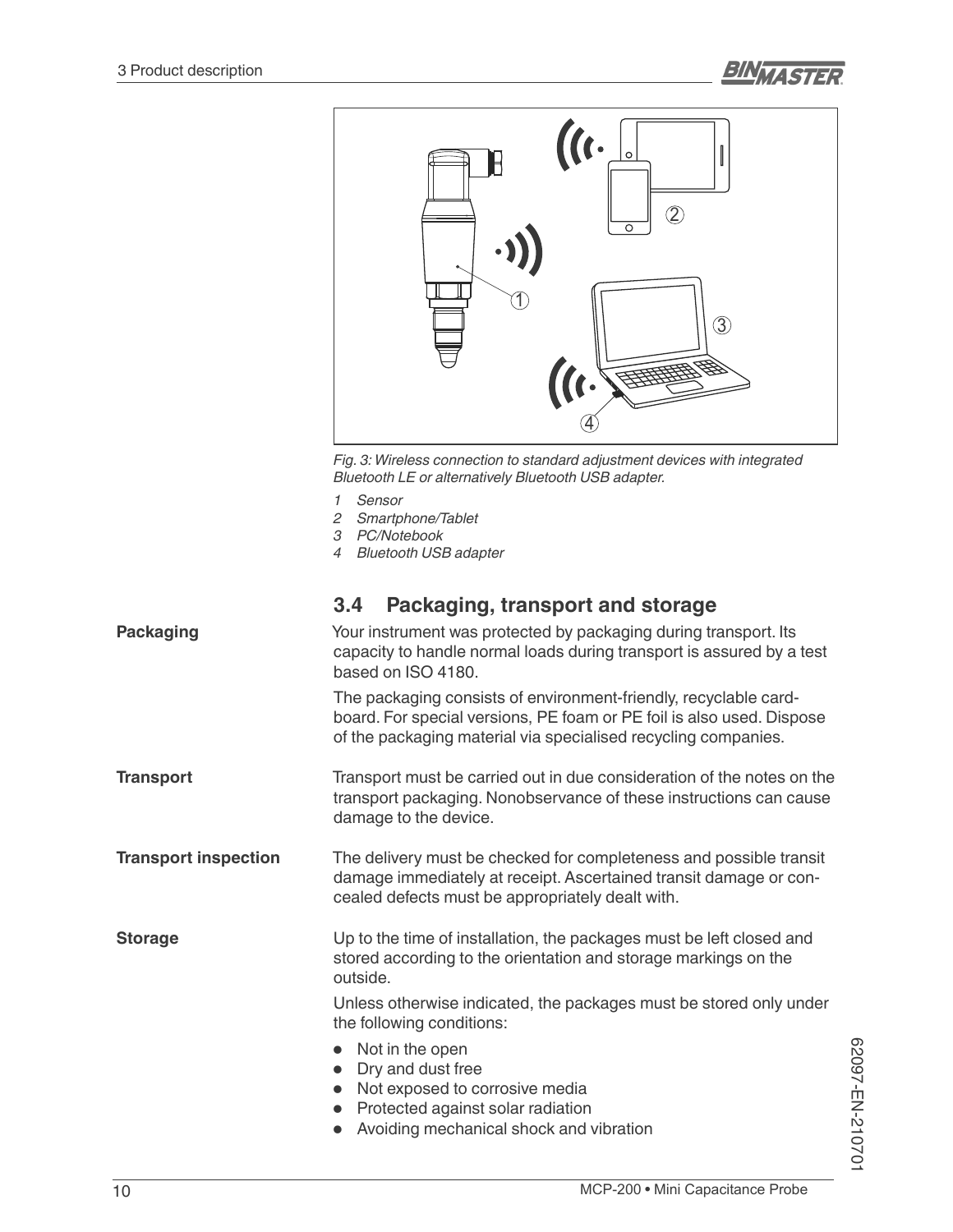![](_page_10_Picture_0.jpeg)

| <b>Storage and transport</b><br>temperature | • Storage and transport temperature see chapter " Supplement -<br>Technical data - Ambient conditions"<br>• Relative humidity 20 $\dots$ 85 % |  |
|---------------------------------------------|-----------------------------------------------------------------------------------------------------------------------------------------------|--|
|                                             | <b>Accessories</b><br>3.5                                                                                                                     |  |
|                                             | The instructions for the listed accessories can be found in the down-<br>load area on our homepage.                                           |  |
| <b>Threaded and hygienic</b><br>socket      | Various threaded and hygienic sockets are available for devices with<br>threaded version.                                                     |  |
|                                             | You can find further information in the "Technical data"                                                                                      |  |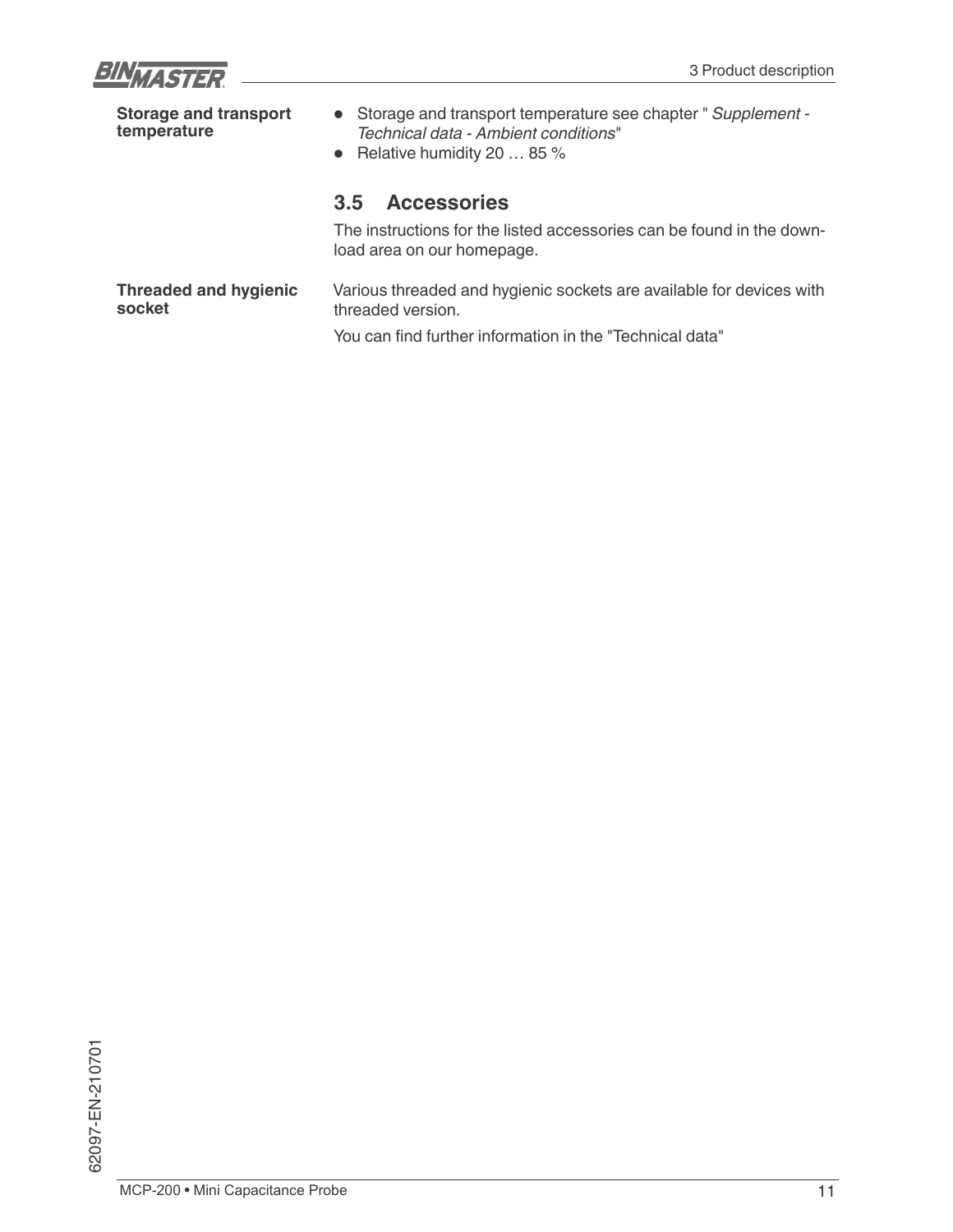![](_page_11_Picture_1.jpeg)

# **4 Mounting**

### **4.1 General instructions**

**Ambient conditions**

The instrument is suitable for standard and extended ambient conditions acc. to DIN/EN/IEC/ANSI/ISA/UL/CSA 61010-1. It can be used indoors as well as outdoors.

**Process conditions**

![](_page_11_Picture_7.jpeg)

**Note:**

For safety reasons, the instrument must only be operated within the permissible process conditions. You can find detailed information on the process conditions in chapter " *Technical data*" of the operating instructions or on the type label.

Hence make sure before mounting that all parts of the instrument exposed to the process are suitable for the existing process conditions.

These are mainly:

- Active measuring component
- Process fitting
- Process seal

Process conditions in particular are:

- Process pressure
- Process temperature
- Chemical properties of the medium
- Abrasion and mechanical influences

#### **Switching point**

The MCP-200 can be mounted in any position. The instrument must be mounted in such a way that the sensor is at the height of the requested switching point.

![](_page_11_Figure_22.jpeg)

*Fig. 4: Installation examples*

- *<sup>1</sup> Upper level detection (max.) as overflow protection*
- *2 Lower level detection (min.) as dry run protection*
- *3 Dry run protection (min.) for a pump*

62097-EN-210701 62097-EN-210701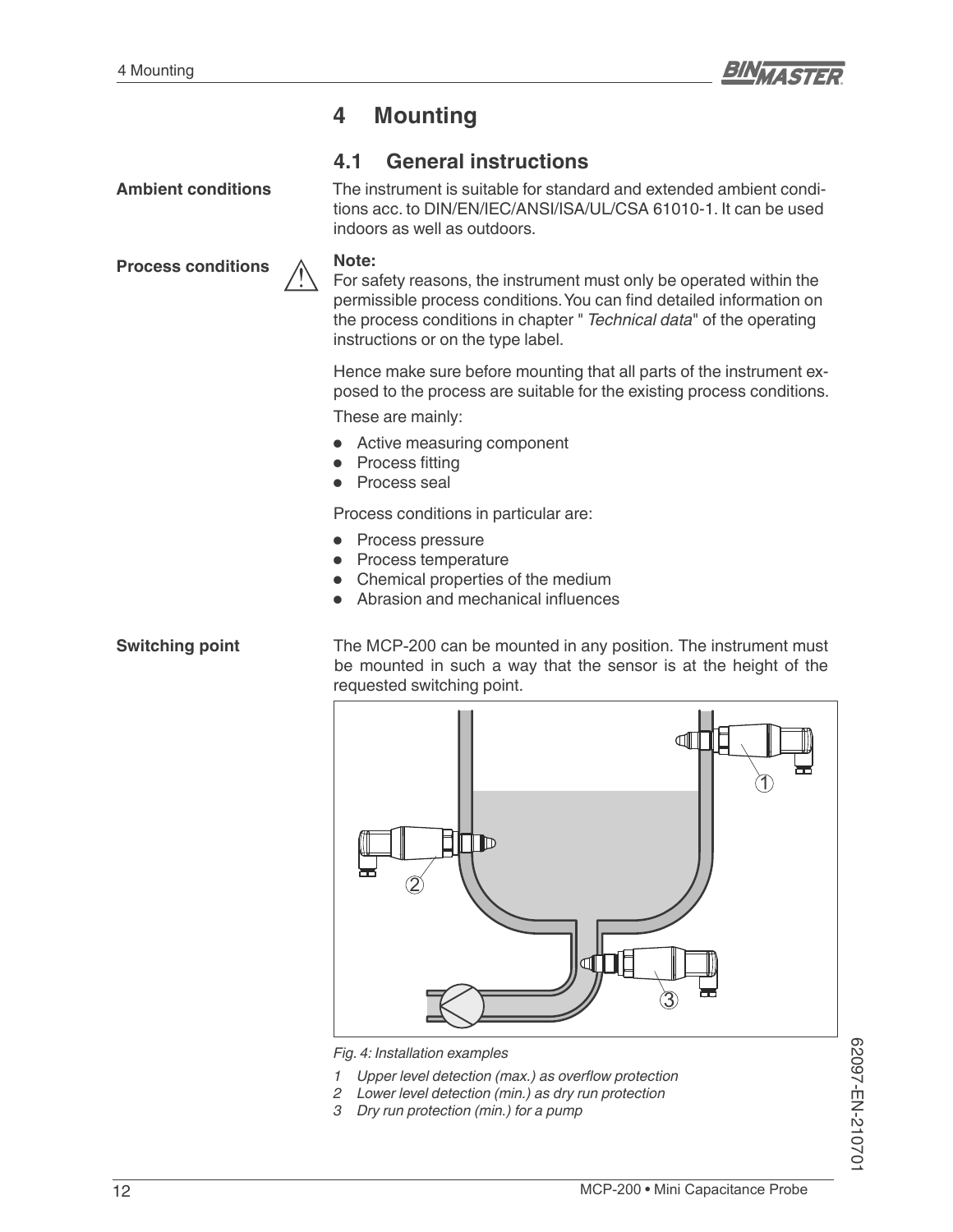| $\overline{\phantom{a}}$ |  |
|--------------------------|--|
|                          |  |

|                                         | Note that the switching point varies depending on the type of medium<br>and the mounting position of the sensor.                                                                                                                                     |  |  |
|-----------------------------------------|------------------------------------------------------------------------------------------------------------------------------------------------------------------------------------------------------------------------------------------------------|--|--|
| <b>Protection against mois-</b><br>ture | Protect your instrument against moisture ingress through the following<br>measures:                                                                                                                                                                  |  |  |
|                                         | Use a suitable connection cable (see chapter " Connecting to<br>power supply")                                                                                                                                                                       |  |  |
|                                         | • Tighten the cable gland or plug connector<br>Lead the connection cable downward in front of the cable entry or<br>plug connector                                                                                                                   |  |  |
|                                         | This applies mainly to outdoor installations, in areas where high<br>humidity is expected (e.g. through cleaning processes) and on cooled<br>or heated vessels.                                                                                      |  |  |
| <b>Handling</b>                         | The level switch is a measuring device for stationary screw mounting<br>and must be treated accordingly. Damage to the measuring tip will<br>destroy the instrument.                                                                                 |  |  |
|                                         | Use the hexagon above the thread for screwing in.                                                                                                                                                                                                    |  |  |
|                                         | After mounting, make sure that the process fitting is screwed in cor-<br>rectly and thus securely seals even at maximum process pressure.                                                                                                            |  |  |
|                                         | <b>Mounting instructions</b><br>4.2                                                                                                                                                                                                                  |  |  |
| <b>Inflowing medium</b>                 | If MCP-200 is mounted in the filling stream, unwanted false<br>measurement signals can be generated. For this reason, mount<br>MCP-200 at a position in the vessel where no disturbances, e.g.<br>from filling openings, agitators, etc., can occur. |  |  |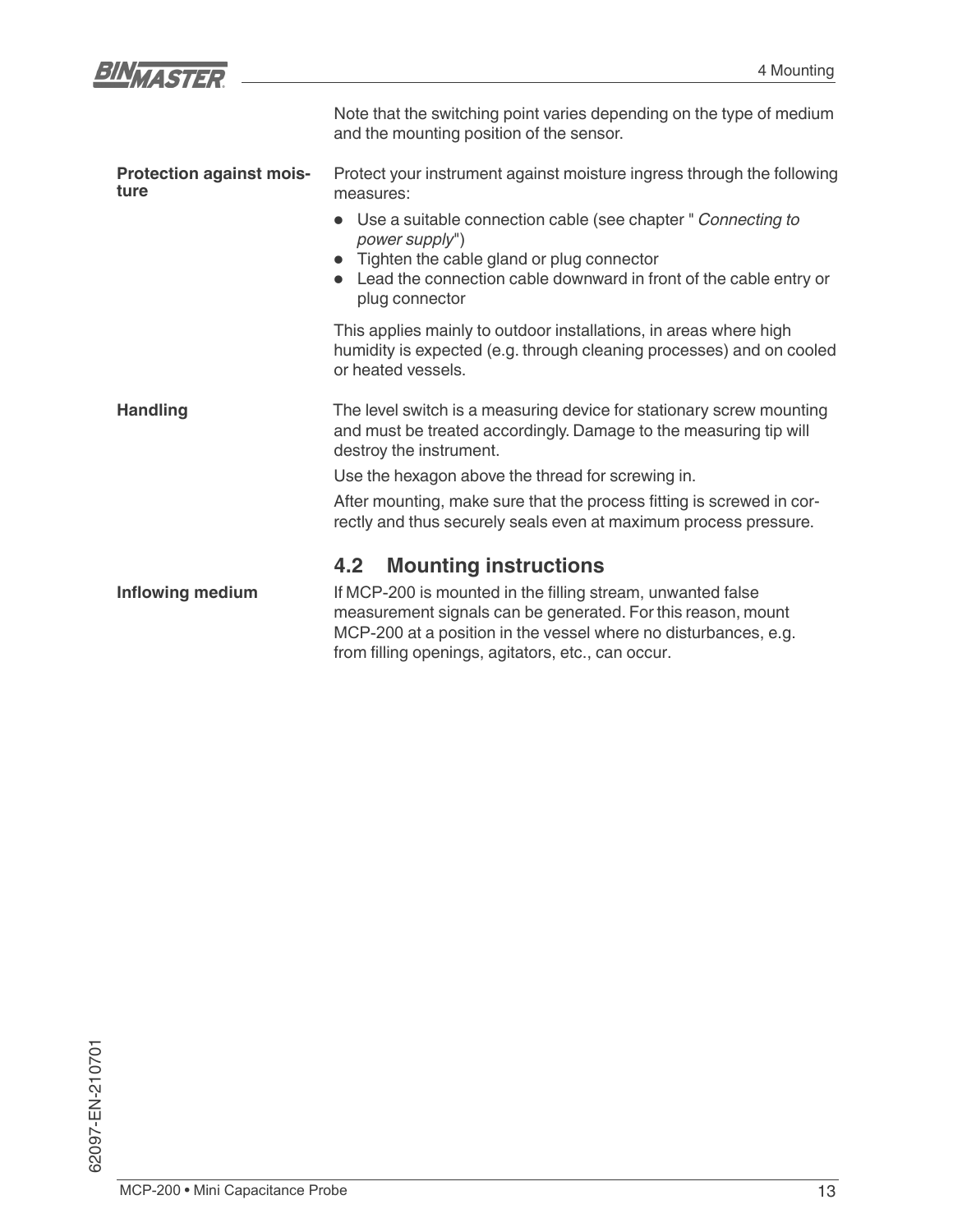![](_page_13_Picture_1.jpeg)

# **5 Connecting to power supply**

### **5.1 Preparing the connection**

**Safety instructions**

Always keep in mind the following safety instructions:

- Carry out electrical connection by trained, qualified personnel authorised by the plant operator
- If overvoltage surges are expected, overvoltage arresters should be installed

#### **Warning:**

Only connect or disconnect in de-energized state.

**Voltage supply**

The data for power supply are specified in chapter " Technical data".

### **Note:**

Power the instrument via an energy-limited circuit (power max. 100 W) acc. to IEC 61010-1, e.g.

- Class 2 power supply unit (acc. to UL1310)
- SELV power supply unit (safety extra-low voltage) with suitable internal or external limitation of the output current

Keep in mind the following additional factors that influence the operating voltage:

- Lower output voltage of the power supply unit under nominal load
- Influence of additional instruments in the circuit (see load values in chapter " *Technical data*")

**Connection cable**

Use cable with round cross section. Depending on the plug connection, you have to select the outer diameter of the cable respectively so that the seal effect of the cable gland is ensured.

The instrument is connected with standard four-wire cable. If electromagnetic interference is expected which is above the test values of EN 61326-1 for industrial areas, shielded cable should be used.

- Valve plug ISO 4400,  $\varnothing$  4.5  $\ldots$  7 mm
- Valve plug ISO 4400 with IDC crimping technology,  $\varnothing$  5.5  $\dots$  8 mm
- Valve plug ISO 4400 with hinged cover,  $\varnothing$  4,5  $\dots$  7 mm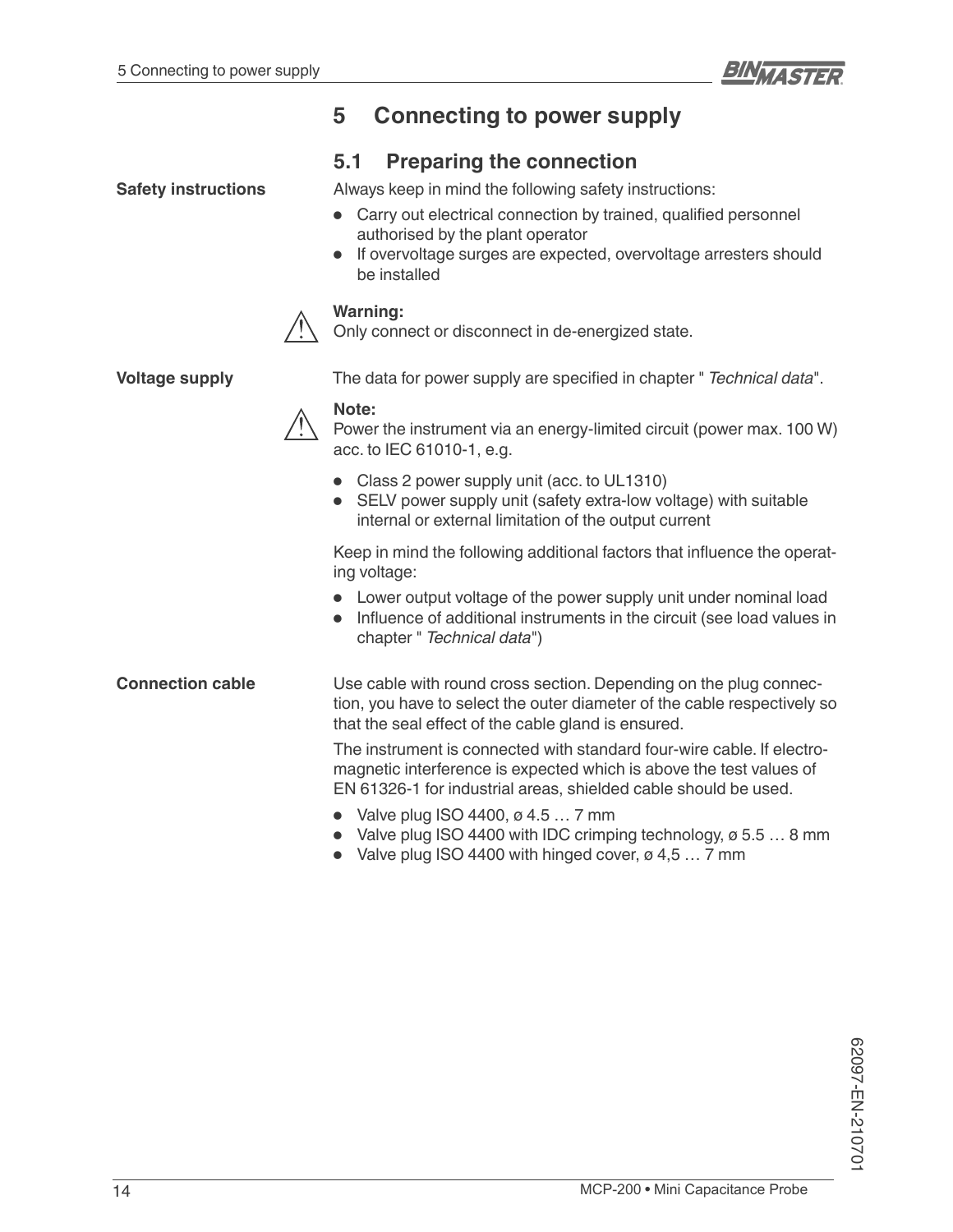![](_page_14_Picture_1.jpeg)

# **5.2 Connecting**

#### **Instrument versions**

![](_page_14_Picture_4.jpeg)

*Fig. 5: Plug versions*

- *1 Valve plug ISO 4400*
- *2 Valve plug ISO 4400 with IDC method of termination*
- *3 Valve plug ISO 4400 with hinged cover*
- *4 LED illuminated ring*

For this plug version, standard cable with round wire cross-section can be used. Cable diameter 4.5 … 7 mm, protection IP65. **Valve plug ISO 4400**

- 1. Loosen the screw on the rear of the plug connector
- 2. Remove the plug connector and seal from MCP-200
- 3. Remove the plug insert from the plug housing
- 4. Remove approx. 5 cm of the cable mantle, strip approx. 1 cm insulation from the individual wires
- Lead the cable through the cable gland into the plug housing
- Connect the wire ends to the screw terminals according to the wiring plan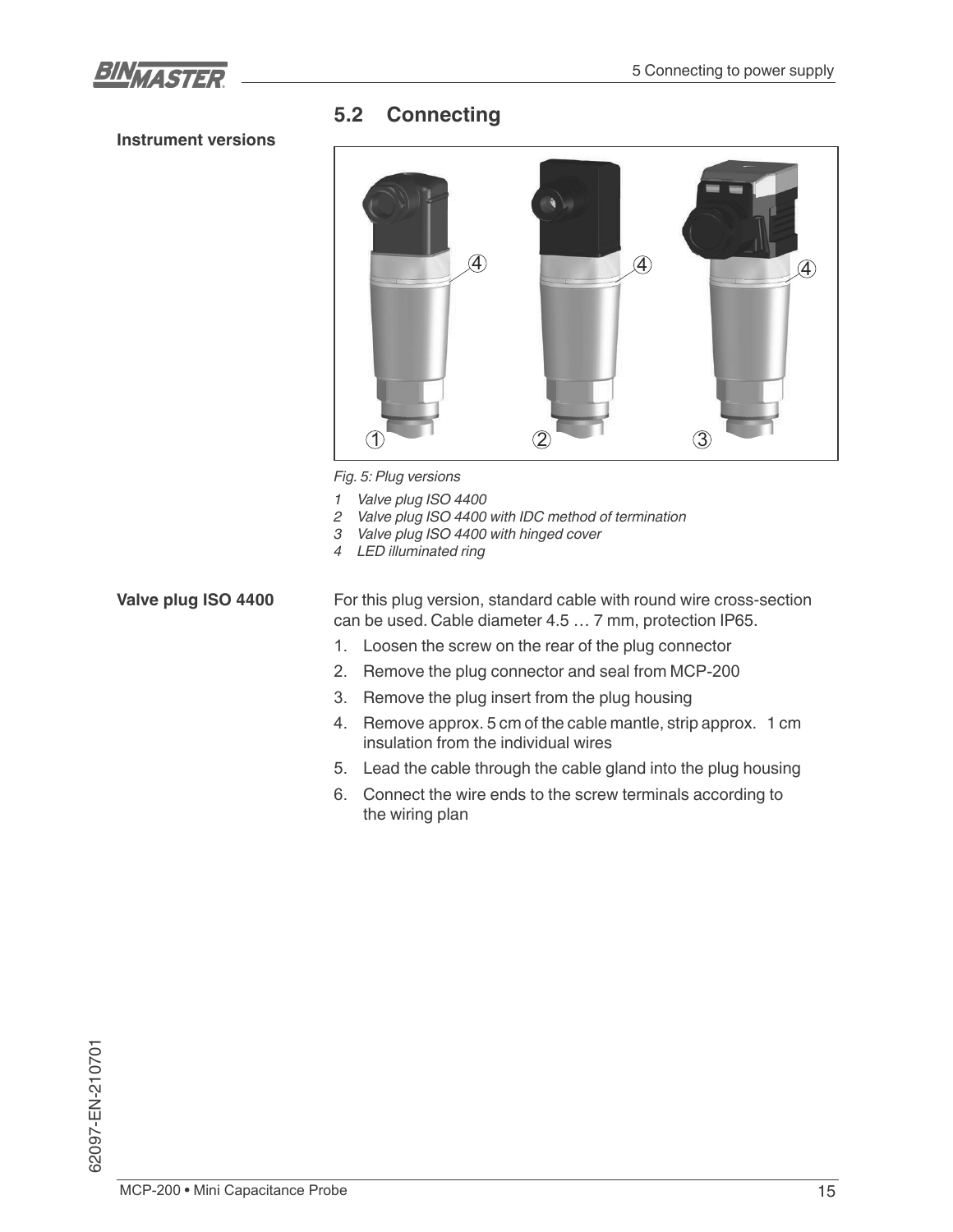![](_page_15_Picture_1.jpeg)

![](_page_15_Picture_2.jpeg)

*Fig. 6: Connection, valve plug ISO 4400*

- *1 Pressure screw*
- *2 Pressure disc*
- *3 Seal ring*
- *4 Fixing screw*
- *5 Seal washer*
- *6 Plug housing*
- *7 Plug insert* 8 Profile seal
- Snap the plug insert into the plug housing and insert the sensor seal
- 8. Plug the plug insert with seal to MCP-200 and tighten the screw

#### **Valve plug ISO 4400 with IDC method of termination**

For this plug version you can use standard cable with round wire cross-section. The inner conductors do not have to be stripped. The plug connects the conductors automatically when screwing in. Cable diameter 5.5 … 8 mm, protection IP67.

![](_page_15_Figure_15.jpeg)

*Fig. 7: Connection, valve plug ISO 4400 with IDC crimping technology*

- *1 Compression nut*
- *2 Cable*
- *3 Seal ring*
- *4 Terminal insert*
- *5 Plug housing*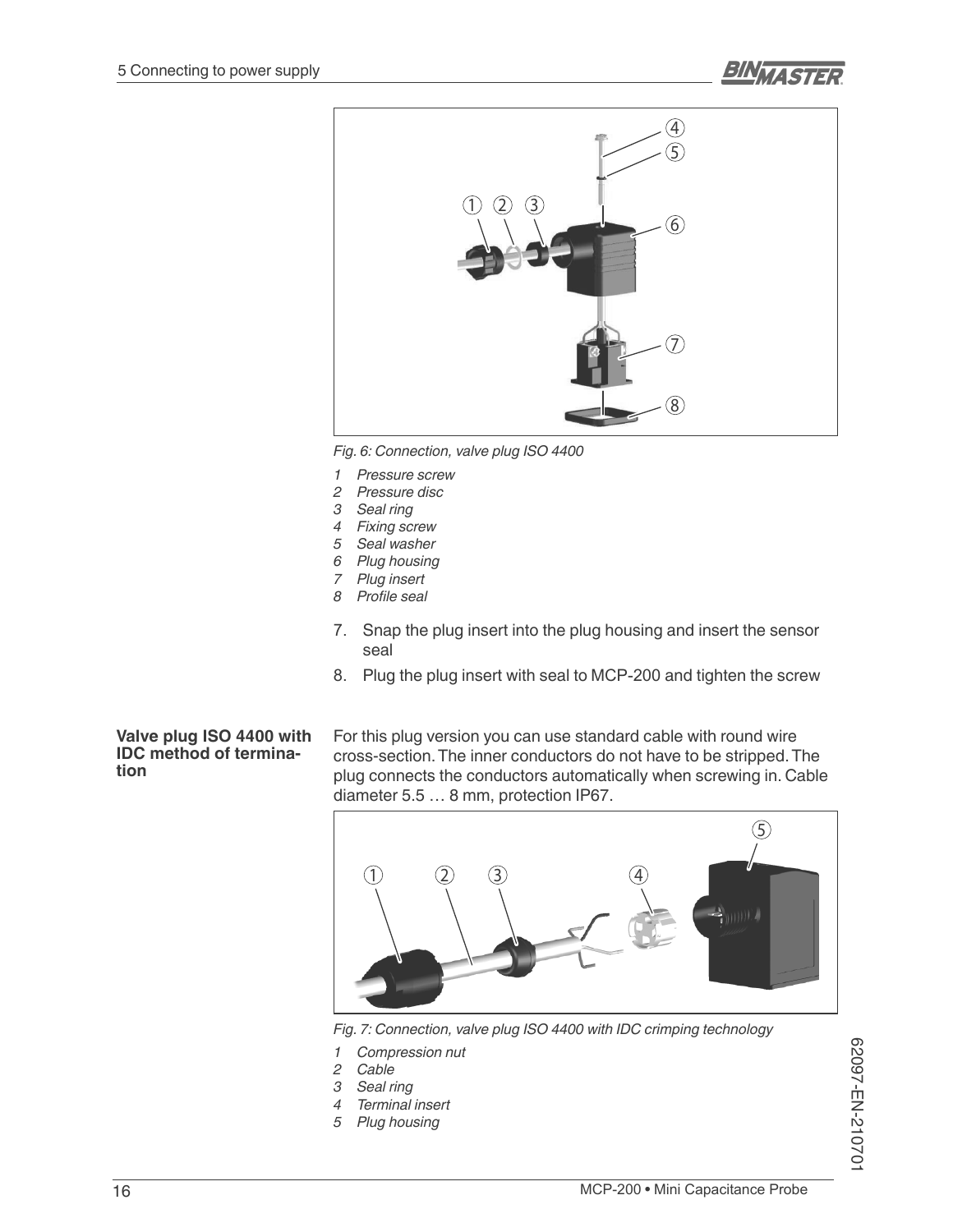![](_page_16_Picture_1.jpeg)

#### **Valve plug ISO 4400 with hinged cover**

For this plug version, standard cable with round wire cross-section can be used. Cable diameter 4.5 … 7 mm, protection IP65.

- 1. Loosen the screw in the cover of the plug connector
- 2. Open the cover and remove it
- 3. Press the plug insert downwards
- 4. Loosen the screws of the strain relief and cable entry

![](_page_16_Figure_8.jpeg)

*Fig. 8: Loosen the plug insert*

- *1 Plug insert*
- *2 Strain relief*
- *3 Cable gland*
- *4 Plug housing*
- 5. Remove approx. 5 cm of the cable mantle, strip approx. 1 cm insulation from the individual wires
- 6. Lead the cable through the cable gland into the plug housing
- 7. Connect the wire ends to the screw terminals according to the wiring plan

![](_page_16_Picture_17.jpeg)

*Fig. 9: Connection to the screw terminals*

- *1 Cable gland*
- *2 Cover*
- *3 Plug housing*
- *4 Plug insert*
- *5 Plug seal*
- 8. Snap the plug insert into the plug housing and insert the sensor seal

![](_page_16_Picture_25.jpeg)

#### **Information:**

Note the correct arrangement, see illustration

62097-EN-210701

62097-EN-210701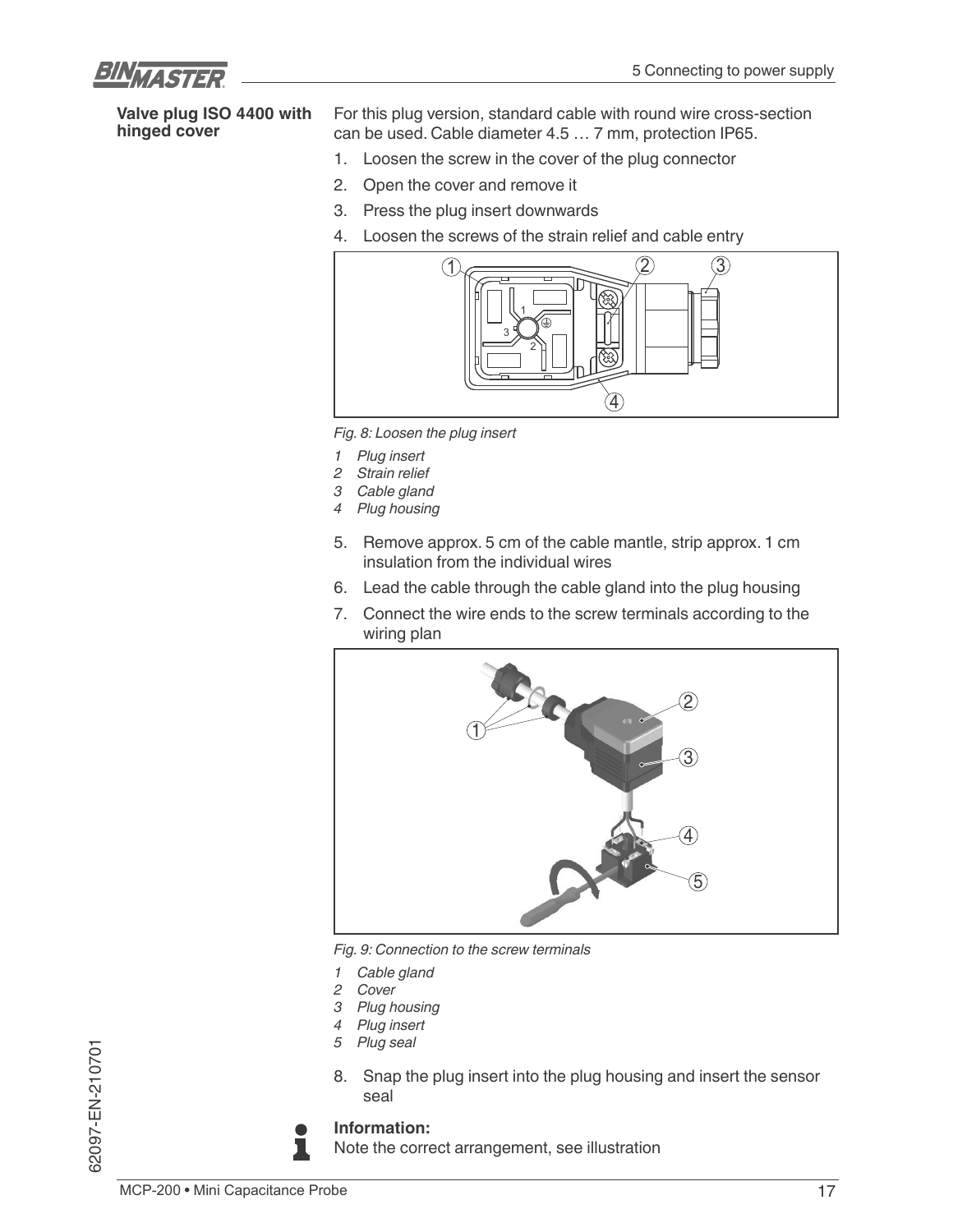![](_page_17_Picture_1.jpeg)

- 9. Tighten the screws on the strain relief and cable entry
- 10. Hook in the cover and push onto the plug connection, tighten cover screw
- 11. Plug the plug insert with seal to MCP-200 and tighten the screw

# **5.3 Wiring plan**

For connection to binary inputs of a PLC.

**Valve plug ISO 4400**

![](_page_17_Figure_8.jpeg)

*Fig. 10: Wiring plan connector ISO 4400 - transistor output three-wire*

- *1 Voltage supply*
- *2 PNP switching*
- *3 NPN switching*
- *4 PA Potential equalisation*

| Contact, plug connector | <b>Function/Polarity</b>    |  |
|-------------------------|-----------------------------|--|
|                         | Voltage supply/+            |  |
|                         | Voltage supply/-            |  |
|                         | Transistor output           |  |
|                         | PA - Potential equalisation |  |

### **5.4 Switch-on phase**

After switching on, the device first carries out a self-test in which the function of the electronics is checked.

The current measured value is then output on the signal cable.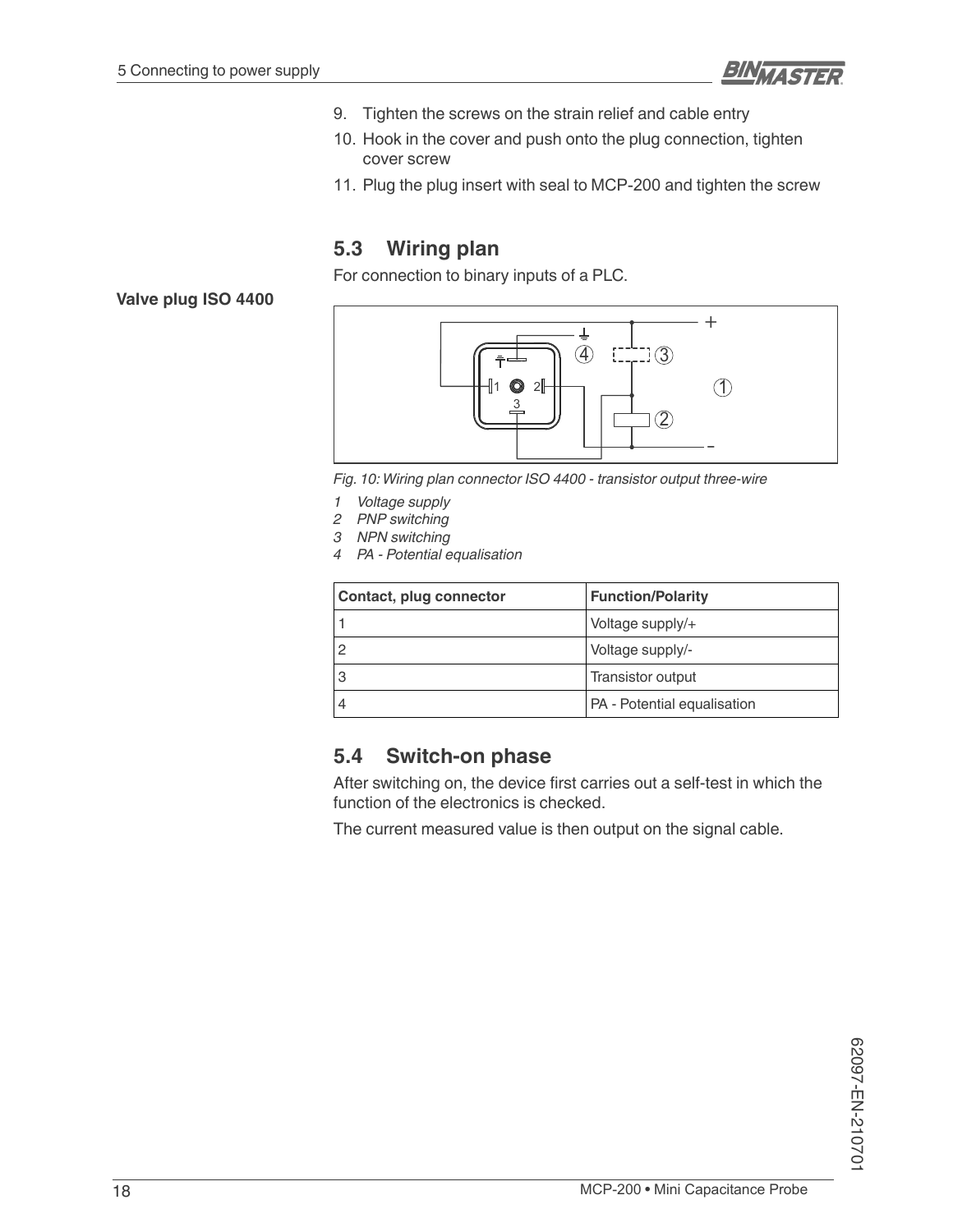![](_page_18_Picture_0.jpeg)

# **6 Access protection**

# **6.1 Bluetooth radio interface**

|                                           | Devices with a Bluetooth radio interface are protected against un-<br>wanted access from outside. This means that only authorized persons<br>can receive measured and status values and change device settings<br>via this interface.                                                                                                                                                                                                                                                                                              |  |  |
|-------------------------------------------|------------------------------------------------------------------------------------------------------------------------------------------------------------------------------------------------------------------------------------------------------------------------------------------------------------------------------------------------------------------------------------------------------------------------------------------------------------------------------------------------------------------------------------|--|--|
| <b>Bluetooth access code</b>              | A Bluetooth access code is required to establish Bluetooth com-<br>munication via the adjustment tool (smartphone/tablet/notebook).<br>This code must be entered once when Bluetooth communication is<br>established for the first time in the adjustment tool. It is then stored in<br>the adjustment tool and does not have to be entered again.                                                                                                                                                                                 |  |  |
|                                           | The Bluetooth access code is individual for each device. It is printed<br>on the device housing and is also supplied with the device setup<br>sheet. It can be changed by the user after the first connection has<br>been established. If the Bluetooth access code has not been entered<br>correctly, a new entry can only be made after a waiting period has<br>elapsed. The waiting time increases with each additional incorrect<br>entry.                                                                                     |  |  |
| <b>Emergency Bluetooth</b><br>unlock code | The emergency Bluetooth access code enables Bluetooth communi-<br>cation to be established in the event that the Bluetooth access code<br>is no longer known. It can't be changed. The emergency Bluetooth<br>access code can be found in information sheet " Access protection".<br>If this document is lost, the emergency Bluetooth access code can<br>be retrieved from your personal contact person after legitimation.<br>The storage and transmission of Bluetooth access codes is always<br>encrypted (SHA 256 algorithm). |  |  |
|                                           | 6.2<br><b>Protection of the parameterization</b>                                                                                                                                                                                                                                                                                                                                                                                                                                                                                   |  |  |
|                                           | The settings (parameters) of the device can be protected against un-<br>wanted changes. The parameter protection is deactivated on delivery,<br>all settings can be made.                                                                                                                                                                                                                                                                                                                                                          |  |  |
| Device code                               | To protect the parameterization, the device can be locked by the user<br>with the aid of a freely selectable device code. The settings (param-<br>eters) can then only be read out, but not changed. The device code<br>is also stored in the adjustment tool. However, unlike the Bluetooth<br>access code, it must be re-entered for each unlock. When using the<br>adjustment app or DTM, the stored device code is then suggested to<br>the user for unlocking.                                                                |  |  |
| <b>Emergency device code</b>              | The emergency device code allows unlocking the device in case the<br>device code is no longer known. It can't be changed. The emergency<br>device code can also be found on the supplied information sheet "Ac-<br>cess protection". If this document is lost, the emergency device code<br>can be retrieved from your personal contact person after legitimation.<br>The storage and transmission of the device codes is always encrypt-<br>ed (SHA 256 algorithm).                                                               |  |  |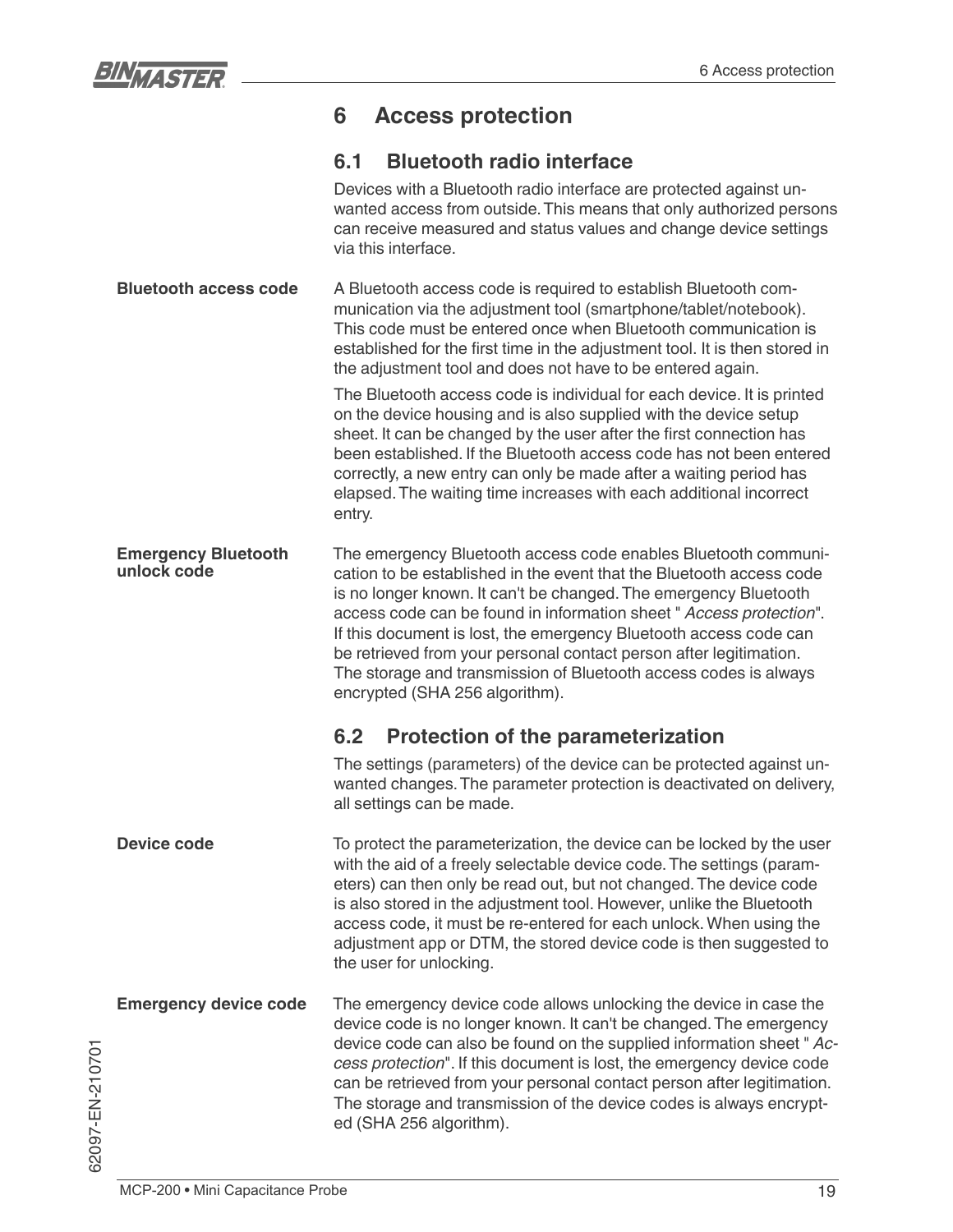![](_page_19_Picture_1.jpeg)

# **6.3 Storing the codes in myVEGA**

If the user has a " *myVEGA*" account, then the Bluetooth access code as well as the device code are additionally stored in his account under " PINs and Codes". This greatly simplifies the use of additional adjustment tools, as all Bluetooth access and device codes are automatically synchronized when connected to the " *myVEGA*" account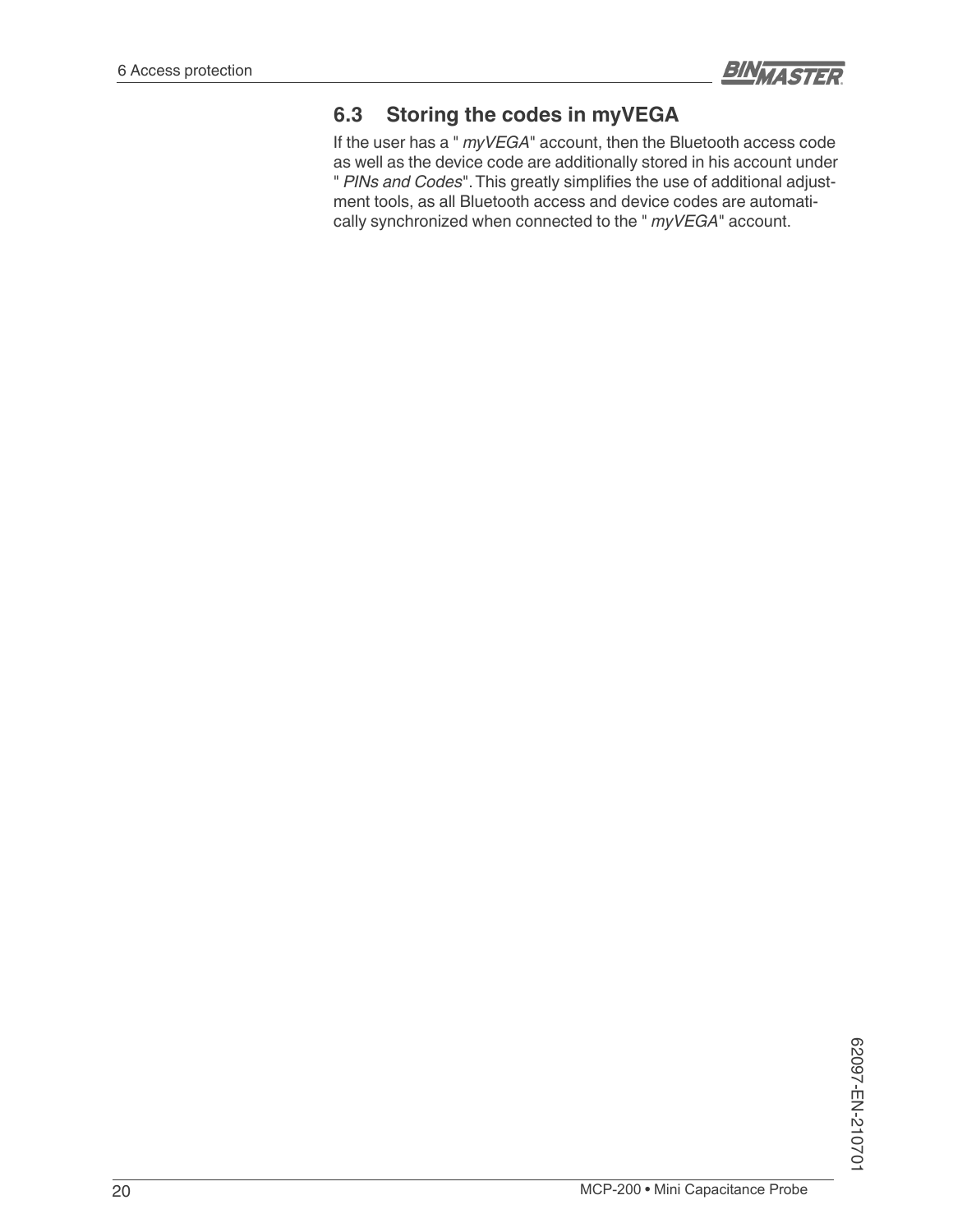![](_page_20_Picture_0.jpeg)

# **7 Setup**

# **7.1 Indication of the switching status**

The switching status of the electronics can be checked via the 360° status indication (LEDs) integrated in the upper part of the housing.

The colours of the 360° status indication have the following meaning: 1)

- Green lights up power supply connected, sensor output highimpedance
- Green flashing Maintenance required
- Yellow lights up power supply connected, sensor output low impedance
- Red lights shortcircuit or overload in the load circuit (sensor output high-impedance)
- Red flashing Error at sensor or electronics (sensor output high impedance) or device is in simulation

# **7.2 Function table**

The following table provides an overview of the switching conditions depending on the set mode and the level.

The switching states correspond to the default setting.

The colours of the signal lamp correspond to the signalling according to NAMUR NE 107.

| Coverage                          | <b>Switching status</b><br>Output 1 | <b>Switching status</b><br><b>Output 2</b> | 360° status indi-<br>cation $2$ |
|-----------------------------------|-------------------------------------|--------------------------------------------|---------------------------------|
| Covered<br>o⊞⊅                    | open                                | closed                                     | Green                           |
| Uncovered<br>ŒШ                   | closed                              | open                                       | Yellow                          |
| Fault<br>(Covered/Uncov-<br>ered) | open                                | open                                       | Red                             |

### **7.3 Menu overview**

#### **Adjustment possibilities**

There are several ways to operate the device.

The Bluetooth version (optional) of the instrument enables a wireless connection to standard adjustment units. This can be smartphones/

1) Default setting

2) Switching status of output 1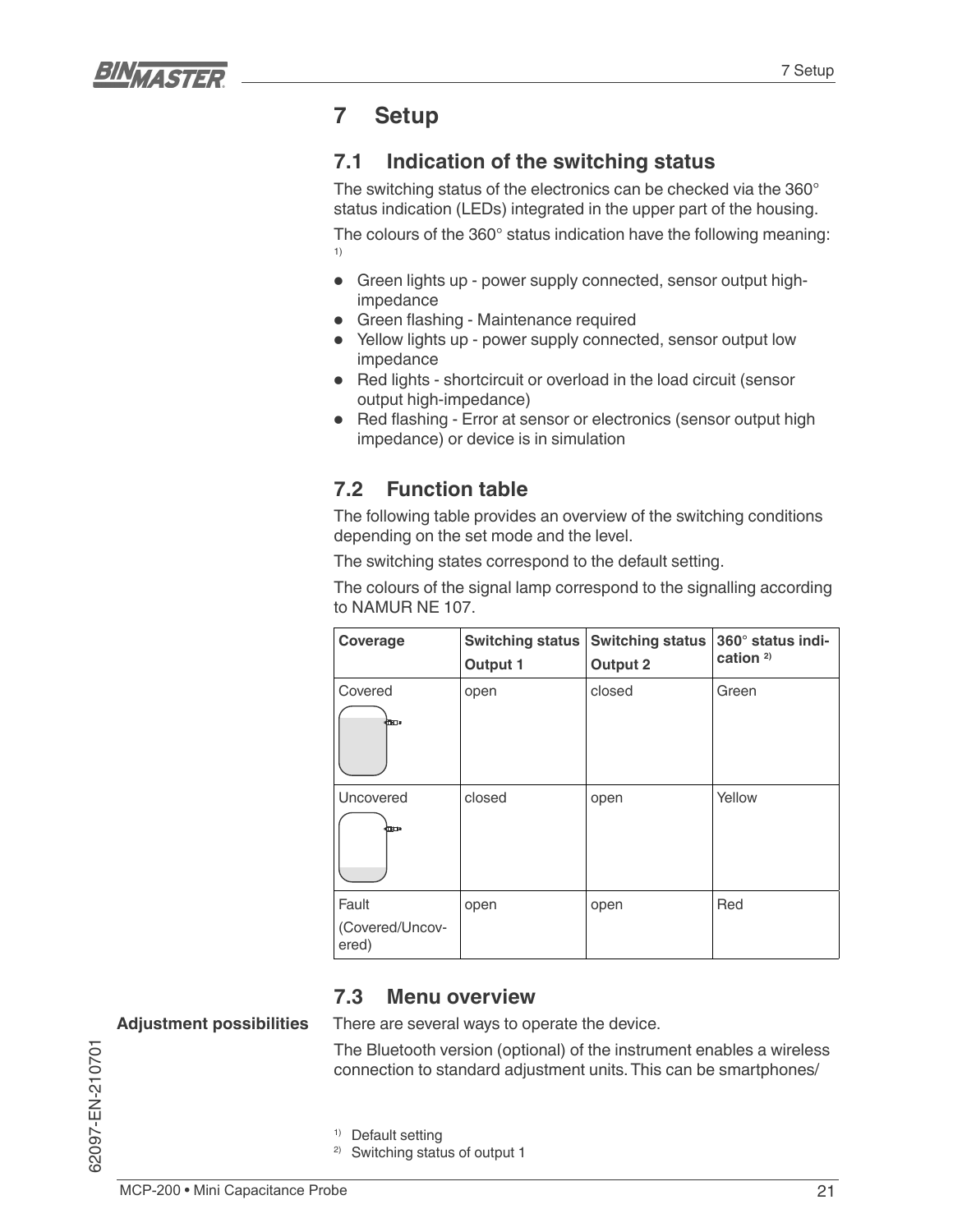![](_page_21_Picture_1.jpeg)

|                            | tablets with iOS or Android operating system or PCs with PACTware<br>and Bluetooth USB adapter.                                                |
|----------------------------|------------------------------------------------------------------------------------------------------------------------------------------------|
|                            | The following functional descriptions apply to all adjustment devices<br>(smartphone, tablet, laptop ).                                        |
|                            | For technical reasons, individual functions are not available on all<br>devices. You can find information on this in the function description. |
| <b>General information</b> | The adjustment menu is divided into three sections:                                                                                            |
|                            | Main menu: Measurement loop name, application, display etc.                                                                                    |
|                            | <b>Extended functions: Output, switching output, reset etc.</b>                                                                                |
|                            | <b>Diagnosis:</b> Status, pointer function, simulation, sensor information<br>etc.                                                             |
|                            | Note:<br>Please note that individual menu items are only optionally available of                                                               |

Please note that individual menu items are only optionally available or depend on the settings in other menu items.

#### **Main menu**

| Menu item                            | <b>Function</b>              | Default value                |
|--------------------------------------|------------------------------|------------------------------|
| Measurement loop name                | Free naming of the device    | Sensor                       |
| Application                          | Selection of the application | Standard                     |
| Adjustment with medium <sup>3)</sup> | Media adjustment             | Accept current device status |

#### **Extended functions**

| Menu item         | <b>Function</b>                    | <b>Default value</b>                         |
|-------------------|------------------------------------|----------------------------------------------|
| Output            | Transistor function (P-N)          | <b>PNP</b>                                   |
|                   | Function output (OU1)              | Opener (HNC)                                 |
| Switching output  | Switching point (SP1)              | 85 %                                         |
|                   | Switching delay (DS1)              | 0.5s                                         |
|                   | Reset point (RP1)                  | 83%                                          |
|                   | Reset delay (DR1)                  | 0.5s                                         |
| Indication        | Brightness LED illuminated ring    | 100 %                                        |
|                   | Signalling                         | NAMUR NE 107                                 |
|                   | Fault                              | Red                                          |
|                   | Switching output                   | Yellow                                       |
|                   | Operating status                   | Green                                        |
| Access protection | Bluetooth access code              | See supplementary sheet "PINs and<br>Codes". |
|                   | Protection of the parameterization | Deactivated                                  |
| Reset             | $\qquad \qquad -$                  | $\overline{\phantom{0}}$                     |
| <b>Units</b>      | Temperature unit                   | $^{\circ}C$                                  |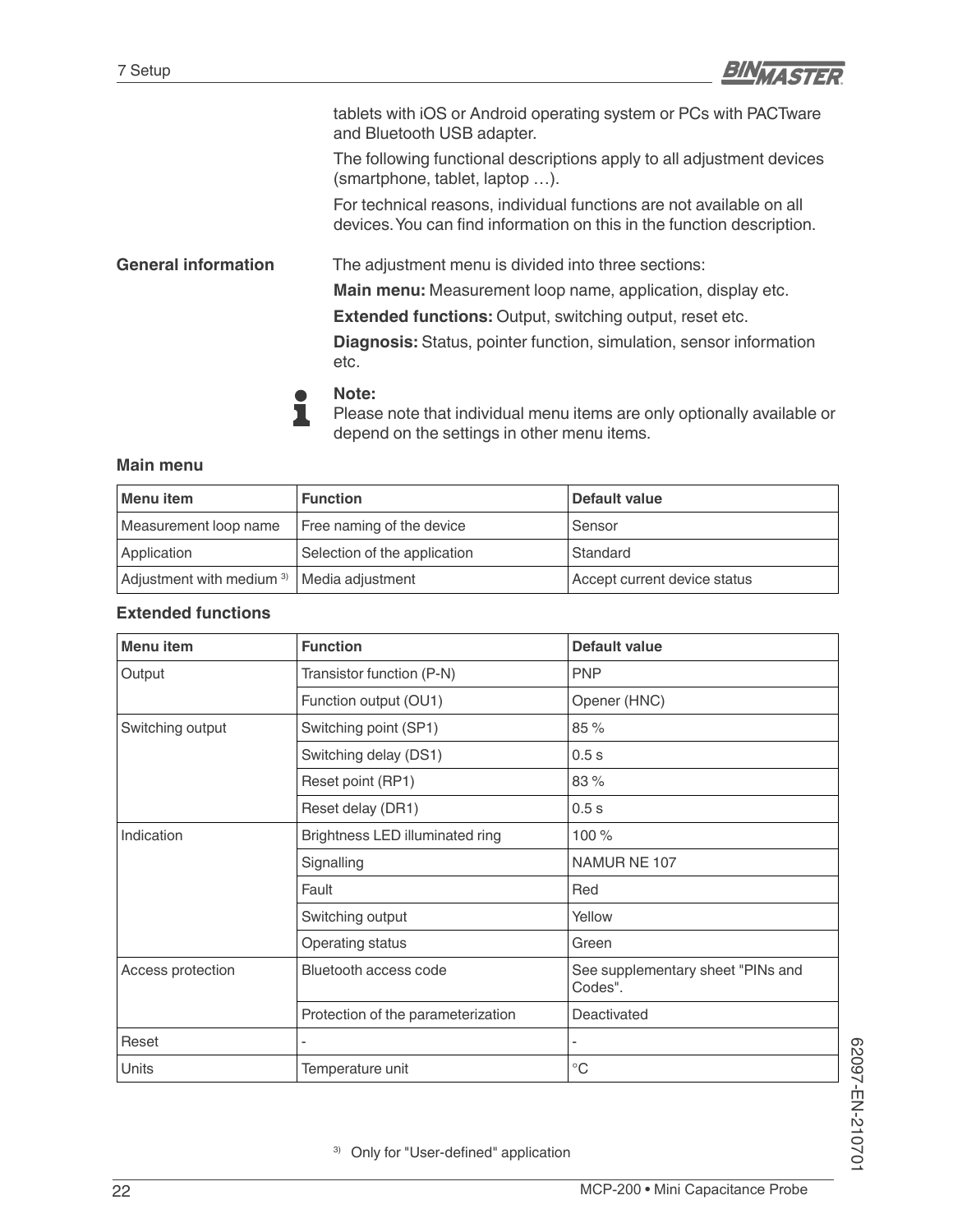![](_page_22_Picture_0.jpeg)

#### **Diagnostics**

| Menu item                            | <b>Function</b>                         | Default value            |
|--------------------------------------|-----------------------------------------|--------------------------|
| <b>Status</b>                        | Device status                           | OK                       |
|                                      | Status output                           | OK                       |
|                                      | Parameter modification counter          | Quantity                 |
| Peak value indicator                 | Pointer function resonance frequency    | $\overline{\phantom{a}}$ |
|                                      | Pointer function measuring cell temper- | $\overline{\phantom{a}}$ |
|                                      | ature                                   |                          |
|                                      | Peak values, electronic temperature     |                          |
| Measured values                      | Menu item                               |                          |
| Simulation                           | Menu item                               |                          |
| Impedance curve                      | Menu item                               |                          |
| Sensor information                   | Menu item                               |                          |
| Sensor characteristics <sup>4)</sup> | Menu item                               | $\overline{\phantom{a}}$ |

# **7.4 Parameter adjustment**

#### **7.4.1 Main menu**

**Measurement loop name (TAG)**

Here you can assign a suitable measurement loop name.

This name is stored in the sensor and is used to identify the device.

You can enter names with max. 19 characters. The character set comprises:

- Upper and lower case letters from A … Z
- Numbers from 0 ... 9
- Special characters and blanks

**Application**

In this menu item you can select the application. You can choose from the following applications:

- Standard
- User-defined

#### **Note:**

L

The selection of the application has a considerable influence on all other menu items. Keep in mind that as you continue with the parameter adjustment, individual menu items are only optionally available.

#### **Standard (level detection)**

If " *Standard*" is selected, an automatic adjustment is carried out. A manual adjustment is only necessary in special media.

#### User-defined

If you have selected the application *User-defined* you can adjust the switching states with the original medium or with the actual covering state.

62097-EN-210701 62097-EN-210701

4) Only DTM adjustment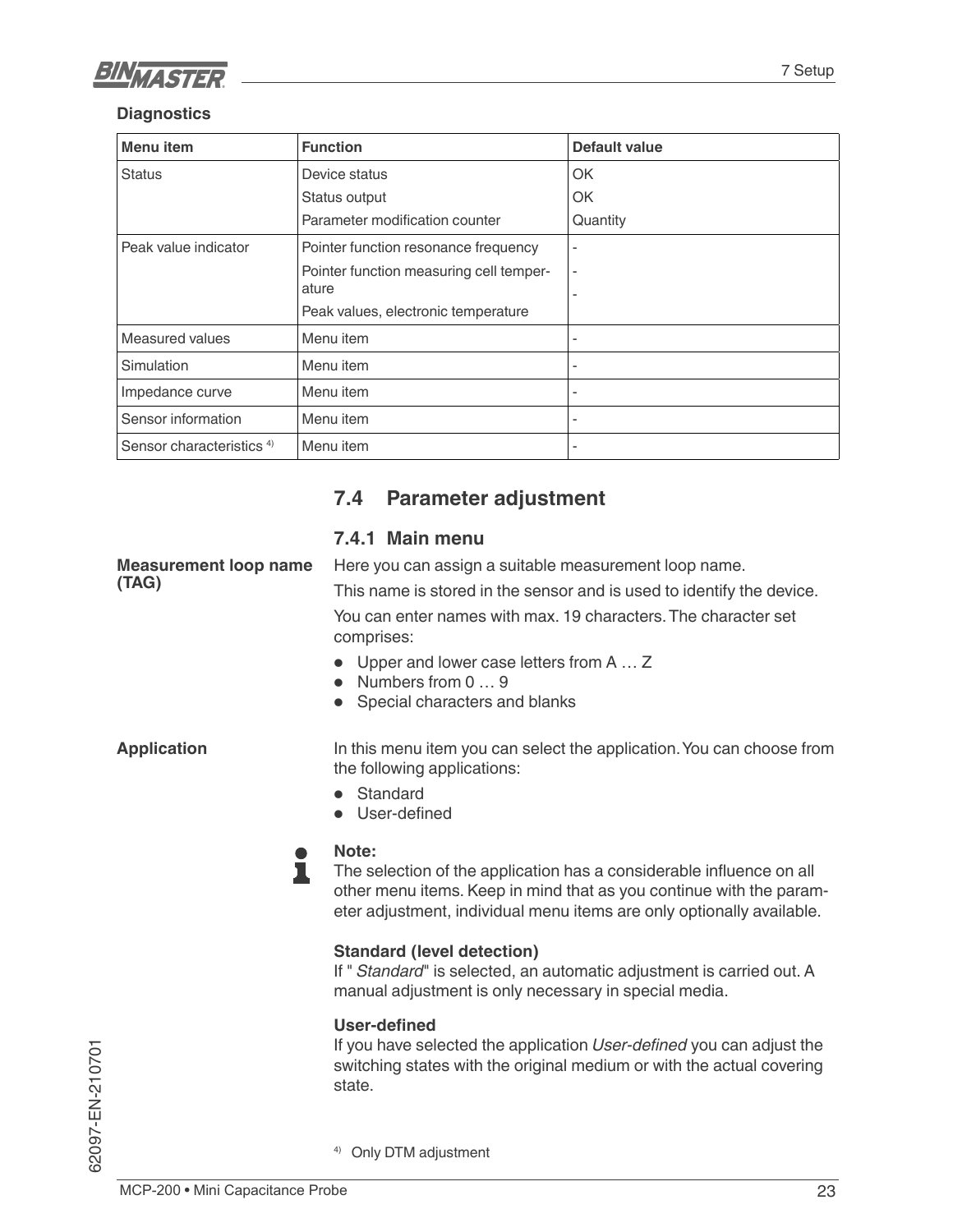![](_page_23_Picture_1.jpeg)

Depending on the selected application, you can produce the corresponding occultation states and transfer them directly.

See function " *Adjustment with medium*".

#### **7.4.2 Extended functions**

**Output**

In this menu item you can select the general settings for the output.

#### **Transistor function**

For devices with transistor output, you can set the function of the output.

- Functional principle PNP
- Functional principle NPN

With the outputs

#### **Function output (OU1)**

In this menu item you can set the function of the two outputs independently of each other.

Closing contact = HNO (Hysterese Normally Open)

Opener = HNC (Hysterese Normally Closed)

Closing contact = FNO (Window Normally Open)

Opener = FNC (Window Normally Closed)

#### **Hysteresis function (HNO/HNC)**

The hysteresis has the task of keeping the switching state of the output stable.

When the switching point (SP) is reached, the output switches and remains in this switching state. Only when the reset point (RP) is reached does the output switch back.

If the measured variable moves between switching and reset point, the state of the output does not change.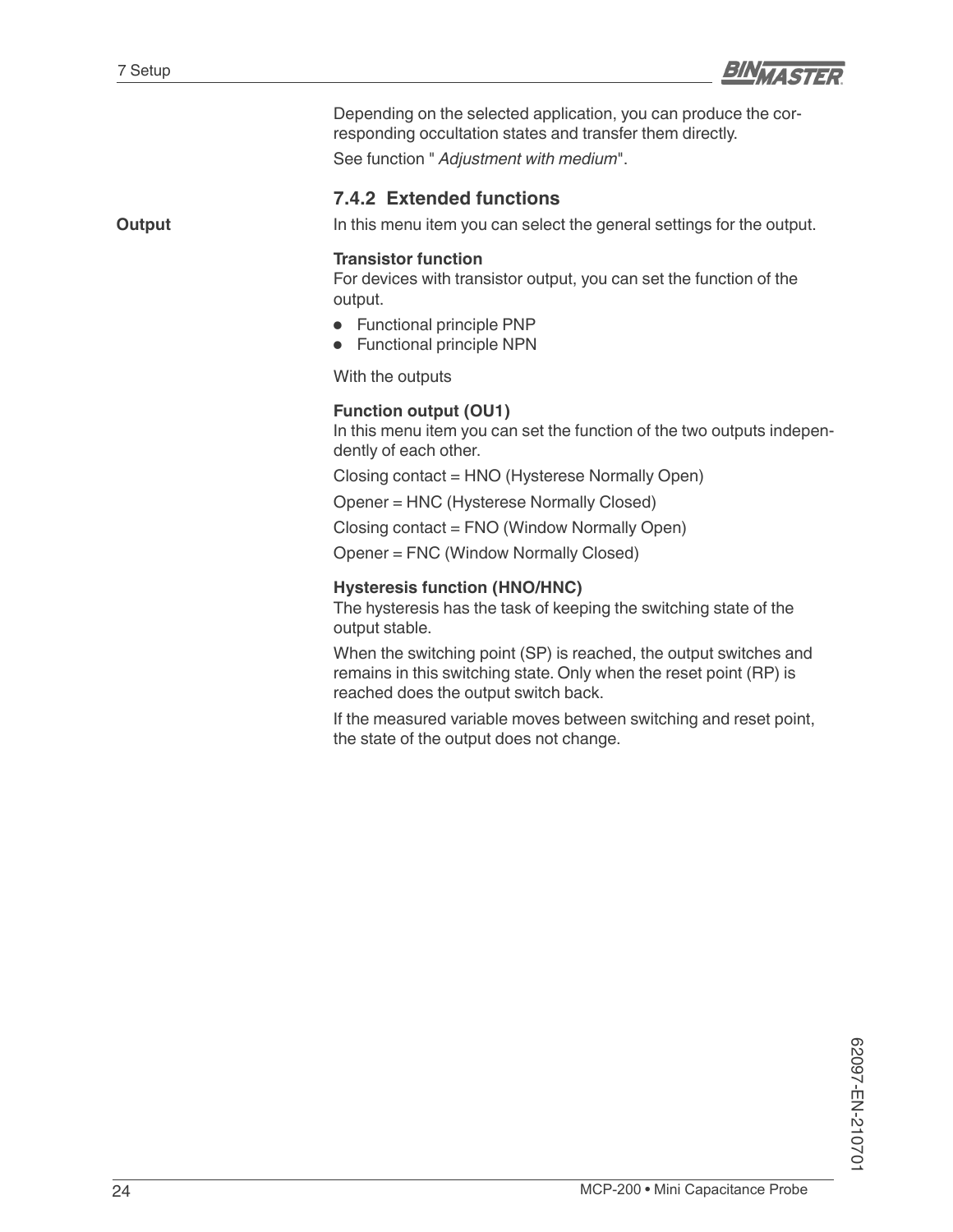![](_page_24_Picture_1.jpeg)

![](_page_24_Figure_2.jpeg)

*Fig. 11: Hysteresis function*

*SP Switching point*

*RP Reset point*

- *A HNO (Hysterese Normally Open) = Closing contact*
- *B HNC (Hysterese Normally Closed) = Opener*
- *t Timeline*
- *1 Hysteresis*

#### **Window function (FNO/FNC)**

With the window function (FNO and FNC) a nominal range, a so called window, can be defined.

The output changes its state when the measured variable enters the window between the values Window High (FH) and Window Low (FL). If the measured variable leaves the window, the output returns to its previous state. If the measured variable moves within the window, the state of the output does not change.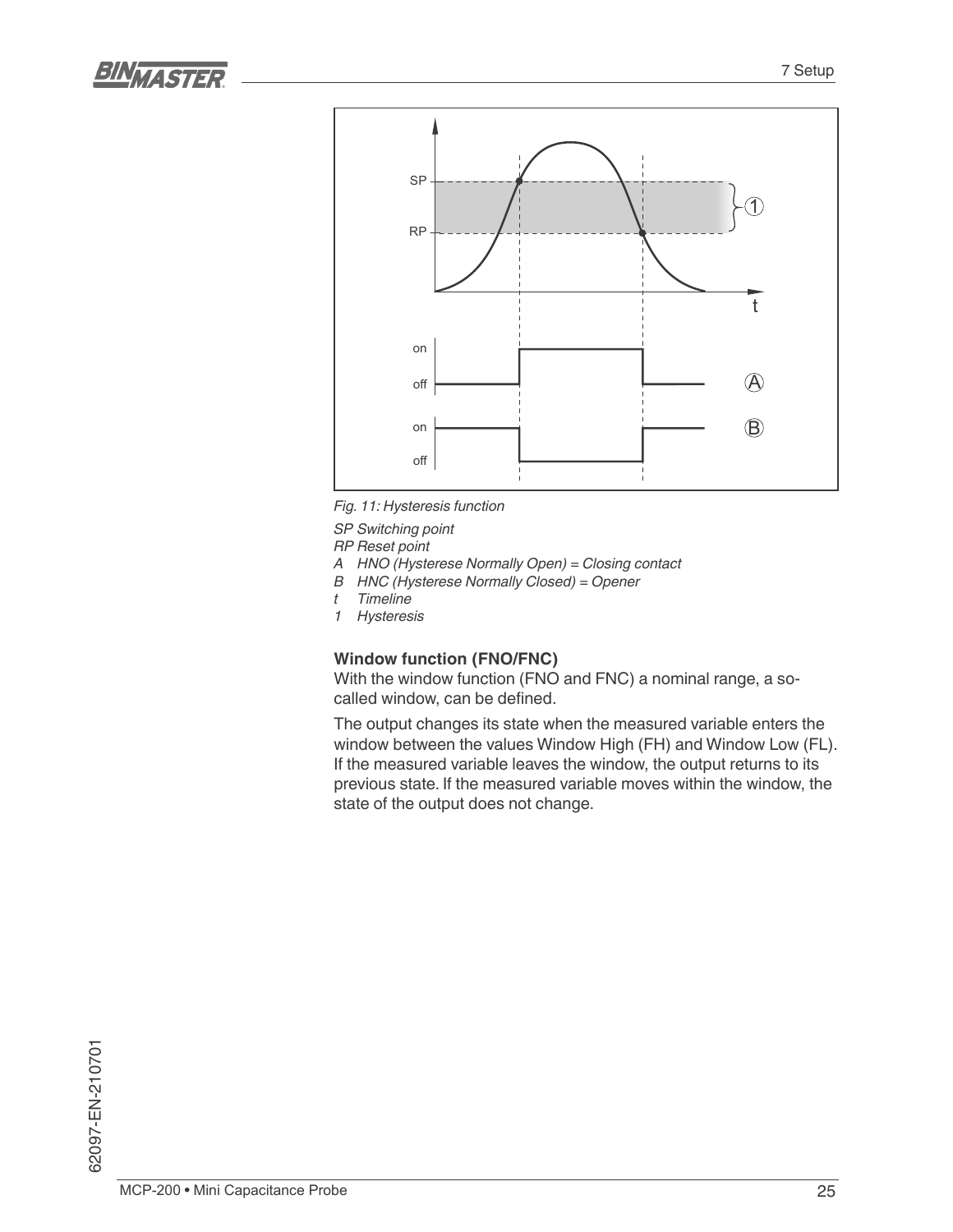![](_page_25_Figure_2.jpeg)

*Fig. 12: Window function*

*FH Window high - upper value*

- *FL Window low lower value*
- *A FNO (Window Normally Open) = Closing contact*
- *B FNC (Window Normally Closed) = Opener*
- *t Timeline*
- *1 Window area*

#### **Switching output**

In this menu item, you can select the settings for the switching output. This is only possible if *User-defined* was selected in the application.

In the function " *Impedance curve*" you can see the changes and the position of the hysteresis.

- Switching point (SP1)
- Reset point (RP1)
- Switching delay (DS1)
- Reset delay (DR1)

#### **Switching point (SP1)**

The switching point (SP1) indicates the switching threshold of the sensor related to the immersion depth or the degree of coverage.

The percentage defines the lower range limit of the hysteresis.

The setting is a degree for the sensitivity of the sensor tip.

#### **Reset point (RP1)**

The reset point (RP) controls the sensitivity of the sensor when the sensor tip becomes free.

The percentage defines the upper range limit of the hysteresis.

The setting is a degree for the sensitivity of the sensor tip.

#### **Switching delay (DS1)**

The switching delay (DS) extends the reaction time until the sensor is switched over when the sensor tip is covered.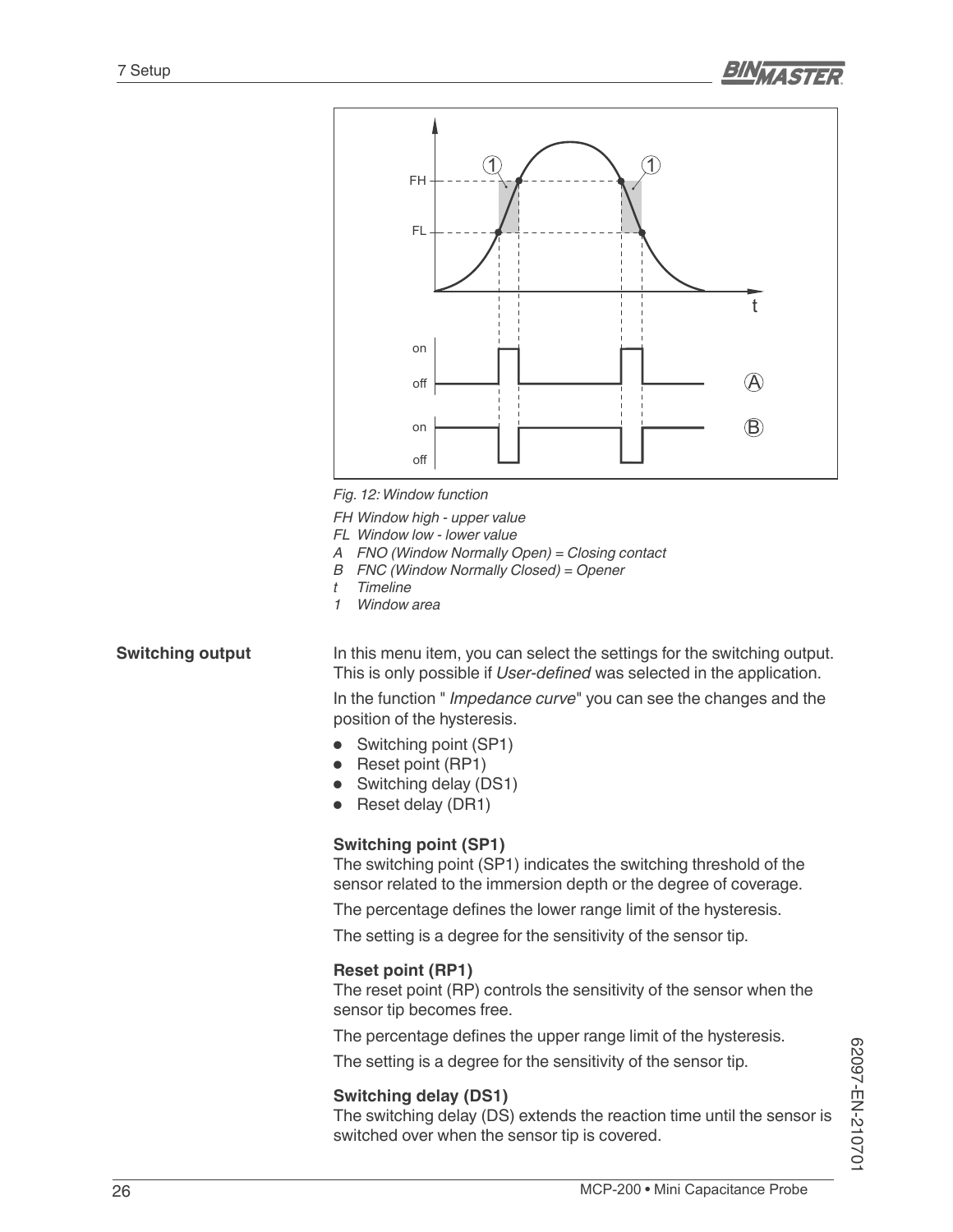![](_page_26_Picture_0.jpeg)

You can enter a delay time from 0 to 60 seconds.

#### **Reset delay (DR1)**

The reset delay (DR) extends the reaction time until the sensor switches over when the sensor tip becomes free.

You can enter a delay time from 0 to 60 seconds.

#### **360° status indication**

With this menu item you can set the function of the 360° status indication.

- Brightness of the 360° status indication
- Signalling

#### **Brightness of the 360° status indication**

Brightness selection in 10 percent increments (0 %, 10 %, 20 % 30 %, 40 % … 100 %)

#### **Signalling**

Acc. to NAMUR NE 107

In this menu item you can select the standardized signalling according to NAMUR NE 107 or an individual signalling.

If you have selected signalling according to NAMUR NE 107, the signalling is set as follows:

- Failure/malfunction Red
- Operating status/output 1 closed Yellow
- Operating status/output 1 open Green

In addition there are the following status indications:

- Simulation red flashing
- Maintenance required green flashing

#### **Individual signalling**

If you have selected "Individual signaling", you can select the respective LED colour separately for the following switching states.

- Fault
- Switching output
- Operating status

The following colours are available:

Red, yellow, green, blue, white, orange, no signalling. You can also set all colours individually in addition.

You can also have every status displayed flashing additionally.

You can use the " *Access protection*" function to block or release access via the Bluetooth interface. **Access protection**

#### **Bluetooth access code**

With the function " *Bluetooth access code*" you can release the Bluetooth data connection.

To activate the function, you must enter the six-digit access code.

You can find the Bluetooth access code on the setup sheetin the shipping documentation.

52097-EN-210701 62097-EN-210701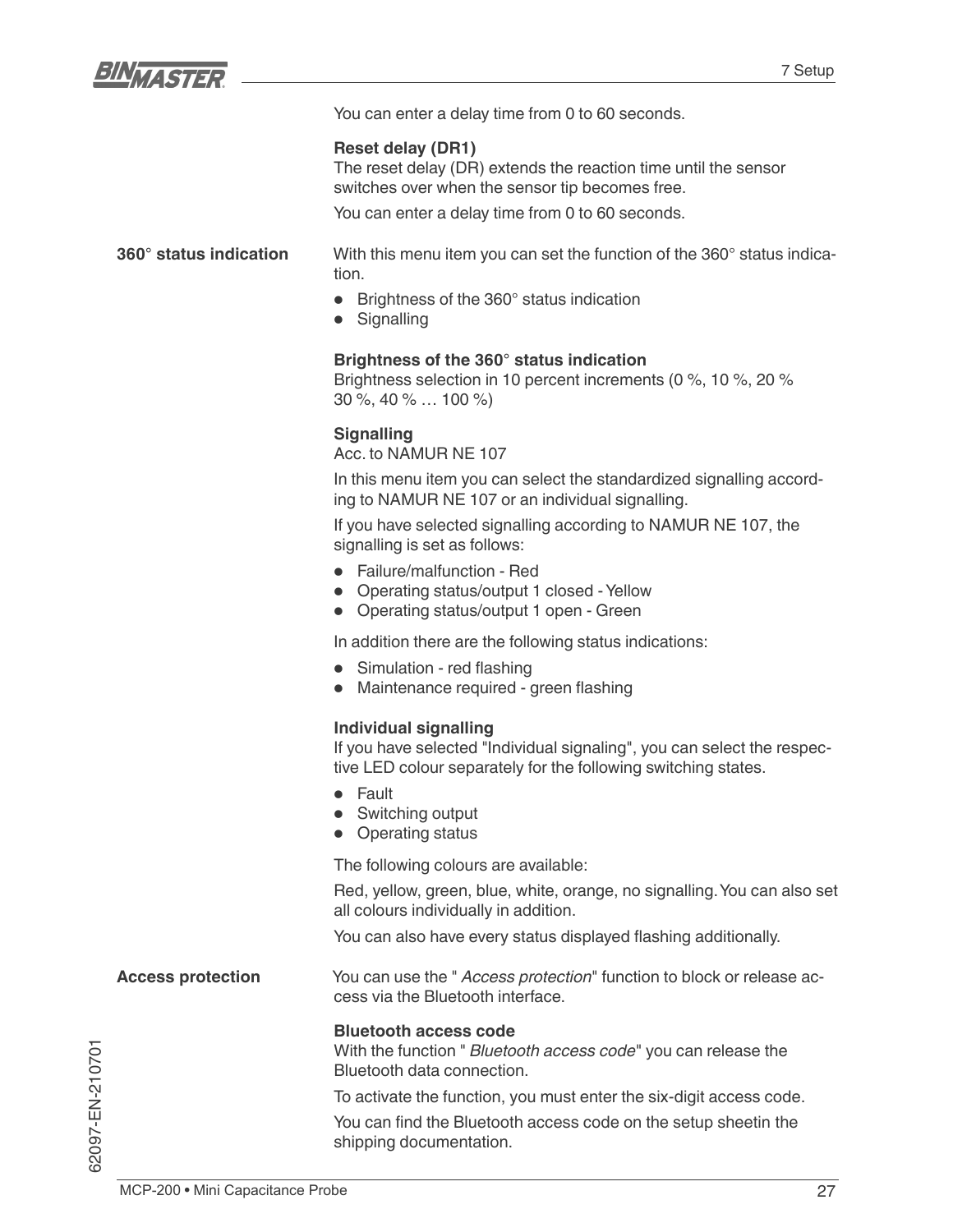![](_page_27_Picture_1.jpeg)

|                      | See also chapter " Access protection".                                                                                                                                                                                                   |
|----------------------|------------------------------------------------------------------------------------------------------------------------------------------------------------------------------------------------------------------------------------------|
|                      | Protection of the parameterization<br>In this menu item you can also protect the parameter adjustment of<br>the sensor.                                                                                                                  |
|                      | For this function you need the six-digit device code.                                                                                                                                                                                    |
|                      | The device code can also be found in the " PINs and Codes" sheet of<br>the shipping documentation.                                                                                                                                       |
|                      | See also chapter " Access protection".                                                                                                                                                                                                   |
| <b>Reset</b>         | After a reset, parameter adjustments made by the user are reset.                                                                                                                                                                         |
|                      | The following reset functions are available:                                                                                                                                                                                             |
|                      | Restore basic settings: Resetting the parameter settings incl. spe-<br>cial parameters to the default values of the respective device.                                                                                                   |
|                      | <b>Restore delivery status:</b> Restores the parameter settings at the time<br>of shipment from the factory, incl. order-specific settings. This menu<br>item is only available if order-specific settings have been made ex<br>factory. |
| ı                    | Note:<br>The default values set at the factory can be found in the table of the<br>menu plan at the beginning of this chapter.                                                                                                           |
| <b>Units</b>         | In this menu item you can define the temperature unit of the device<br>(UNI).                                                                                                                                                            |
|                      | $\bullet \quad ^{\circ}\mathbb{C}$<br>$\bullet$ $\circ$ F                                                                                                                                                                                |
|                      | <b>7.4.3 Diagnostics</b>                                                                                                                                                                                                                 |
| <b>Status</b>        | In this menu item you can retrieve the status of the device.                                                                                                                                                                             |
|                      | Device status                                                                                                                                                                                                                            |
|                      | Status outputs<br>$\bullet$<br>Parameter modification counter                                                                                                                                                                            |
|                      | The display " Device status" provides an overview of the current<br>status of the device.                                                                                                                                                |
|                      | If fault messages or other information are available, a corresponding<br>message is displayed here.                                                                                                                                      |
|                      | The display " Status outputs" gives an overview of the current status<br>of the device outputs.                                                                                                                                          |
|                      | The menu item " Parameter change counter" gives a quick overview if<br>the parameter adjustment of the device was changed.                                                                                                               |
|                      | The value is increased by one each time the parameters of the device<br>are changed. The value is retained in the event of a reset.                                                                                                      |
| Peak value indicator | In this menu item you can retrieve the pointer function of the device.                                                                                                                                                                   |
|                      | For each pointer there is a max. and a min. value.                                                                                                                                                                                       |
|                      | In addition, the current value is displayed.                                                                                                                                                                                             |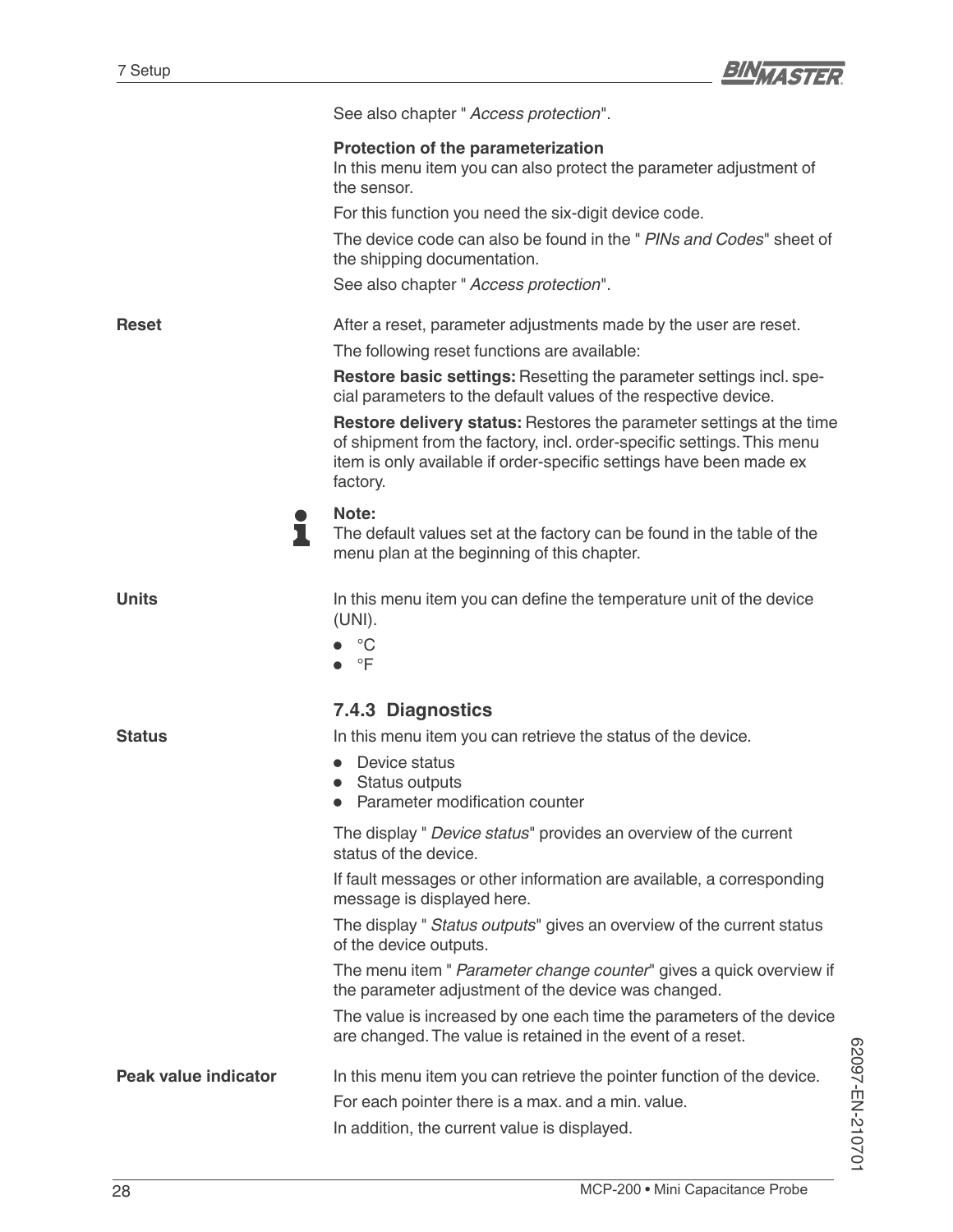![](_page_28_Picture_0.jpeg)

|                        | • Peak values, electronic temperature<br>Pointer function measuring cell temperature<br>Pointer function resonance frequency                                                                                                         |
|------------------------|--------------------------------------------------------------------------------------------------------------------------------------------------------------------------------------------------------------------------------------|
|                        | In this window you can also reset each of the three pointers individu-<br>ally.                                                                                                                                                      |
| <b>Measured values</b> | In this menu item you can retrieve the current measured values of the<br>device.                                                                                                                                                     |
|                        | <b>Measured values</b><br>Here you can view the current coverage status of the device (covered/<br>uncovered).                                                                                                                       |
|                        | <b>Additional measured values</b><br>Here you can find additional measured values of the device.<br>• Electronic temperature ( $^{\circ}C/^{\circ}F$ )<br>Measuring cell temperature (°C/°F)<br>$\bullet$<br>Resonance frequency (%) |
|                        | <b>Outputs</b><br>Here you can retrieve the current switching status of the output<br>(closed/open).<br>• Output                                                                                                                     |
| <b>Function test</b>   | In this menu item you can start an annual function test according to<br>WHG.                                                                                                                                                         |
|                        | The function test serves as proof of the recurring test in accordance<br>with the approval for overfill protections.                                                                                                                 |
|                        | The function test is only active if the device has WHG approval.                                                                                                                                                                     |
|                        | In order to output the complete documentation, the function test is<br>only possible in PACTware.                                                                                                                                    |
|                        | Further information can be found in the approval documentation ac-<br>cording to WHG.                                                                                                                                                |
|                        | Note:<br>Note that the measuring function of the sensor is disabled for the du-<br>ration of the function test and that downstream devices are activated<br>during the function test.                                                |
|                        | Start the function test by clicking the button "Start proof test".                                                                                                                                                                   |
|                        | Check the correct reaction of the output and the downstream devices.<br>During the function test, the 360° status display flashes red.                                                                                               |
|                        | After the function test has been completed, you can save a PDF file<br>containing all device data and adjustment parameters at the time of<br>the function test.                                                                     |
| <b>Simulation</b>      | In this menu item you can simulate the function of the two switching<br>outputs separately.                                                                                                                                          |

62097-EN-210701 62097-EN-210701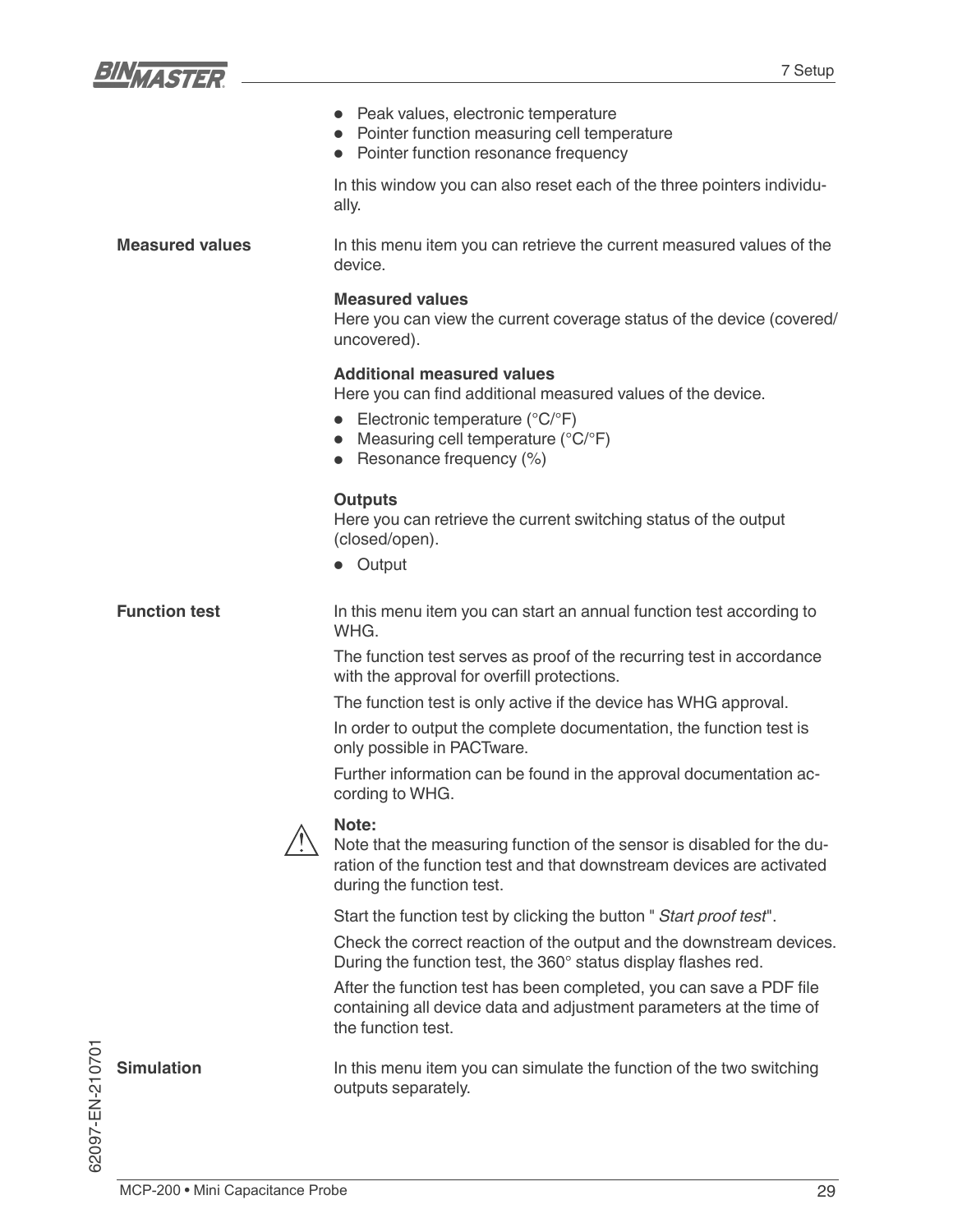![](_page_29_Picture_1.jpeg)

![](_page_29_Picture_2.jpeg)

#### **Note:**

Make sure the connected downstream devices are activated during the simulation.

First select the desired switching output and start the simulation. Then select the desired switching state.

- Open
- Closed

Click on the button "Accept simulation value".

The sensor now switches to the desired simulation switching status.

During simulation, the LED display flashes in the colour of the selected switching status.

A simulation of the fault status is not possible.

To cancel the simulation, click on "Terminate simulation".

**Note:** ı

Without manual deactivation, the sensor terminates the simulation automatically after 60 minutes.

In this menu item you can see the impedance curve of the device. The impedance curve gives information about the switching behaviour of the sensor. At the lowest point of the black curve is the current switching point **Impedance curve**

In this menu item you can retrieve the sensor information of the **Sensor information**

(resonance point).

• Device name

device.

- Serial number
- Hardware version
- Software version
- Factory calibration date
- Device Revision
- Sensor acc. to WHG

In this menu item you can retrieve the sensor features of the device. **Sensor characteristics**

This menu item can only be selected via PACTware with DTM.

- Order texts
- Instrument version
- **Electronics**
- etc.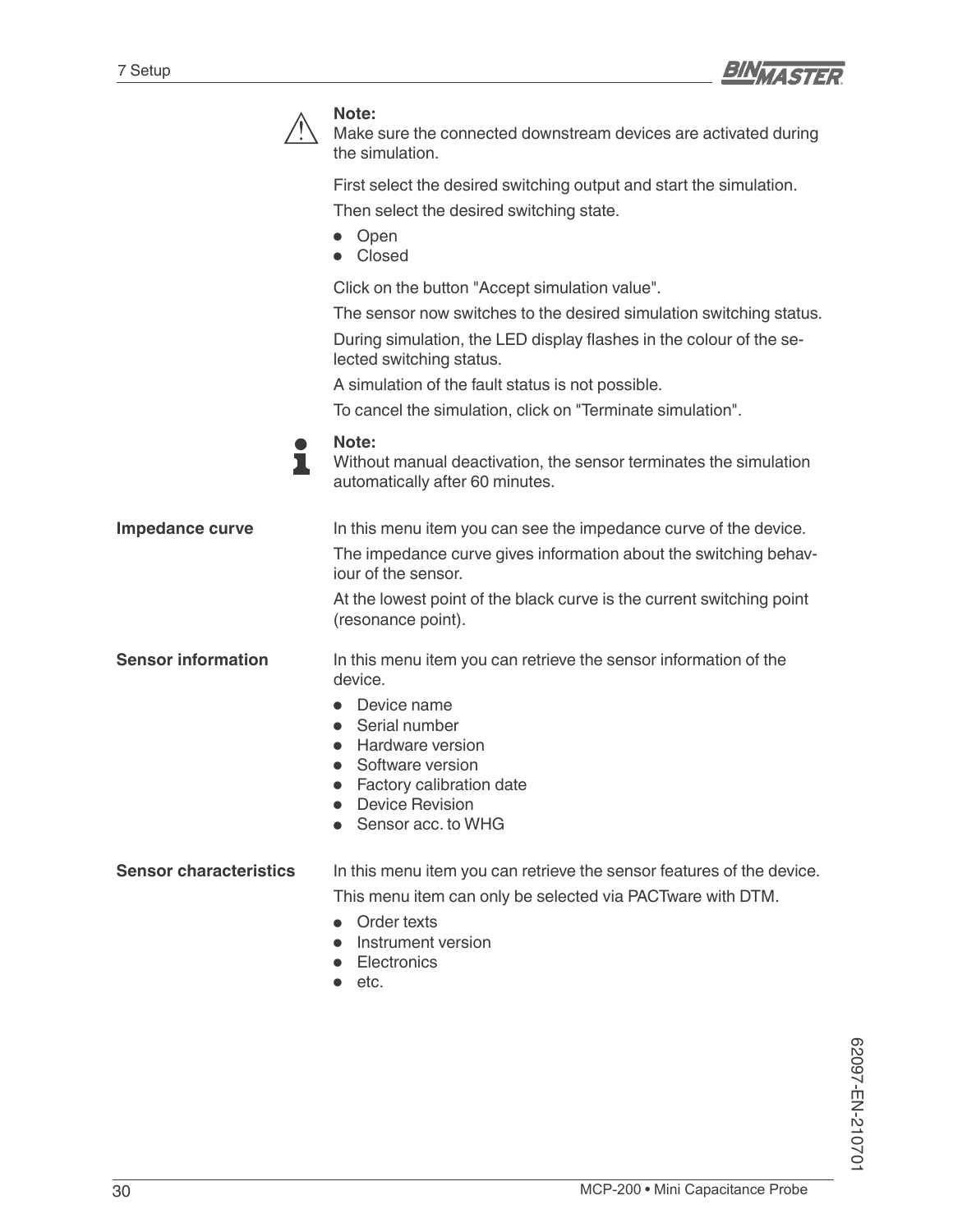![](_page_30_Picture_0.jpeg)

# **8 Setup with smartphone/tablet (Bluetooth)**

### **8.1 Preparations**

**System requirements** Make sure that your smartphone/tablet meets the following system requirements: • Operating system: iOS 8 or newer • Operating system: Android 5.1 or newer • Bluetooth 4.0 LE or newer Download the app from the "*Apple App Store*" or "*Google Play Store*" to your smartphone or tablet following the instructions enclosed with the sensor. **8.2 Connecting Connecting** Start the adjustment app and select the function " *Setup*". The smartphone/tablet searches automatically for Bluetooth-capable instruments in the area. The message " *Connecting …*" is displayed. The devices found are listed and the search is automatically continued. Select the requested instrument in the device list. As soon as the Bluetooth connection to a device is established, the LED display of the device in question flashes blue 4 times. **Authenticate** When establishing the connection for the first time, the operating tool and the sensor must authenticate each other. After the first correct authentication, each subsequent connection is made without a new authentication query. **Enter Bluetooth access code** For authentication, enter the 6-digit Bluetooth access code in the next menu window. You can find the code on the outside of the device housing and on the setup sheet " in the device packaging. For the very first connection, the adjustment unit and the sensor must authenticate each other.

Bluetooth access code OK

Enter the 6 digit Bluetooth access code of your Bluetooth instrument.

*Fig. 13: Enter Bluetooth access code*

![](_page_30_Picture_8.jpeg)

п

If an incorrect code is entered, the code can only be entered again after a delay time. This time gets longer after each incorrect entry.

The message " *Waiting for authentication*" is displayed on the smartphone/tablet.

After connection, the sensor adjustment menu is displayed on the respective adjustment tool.

![](_page_30_Picture_12.jpeg)

**Connected**

MCP-200 • Mini Capacitance Probe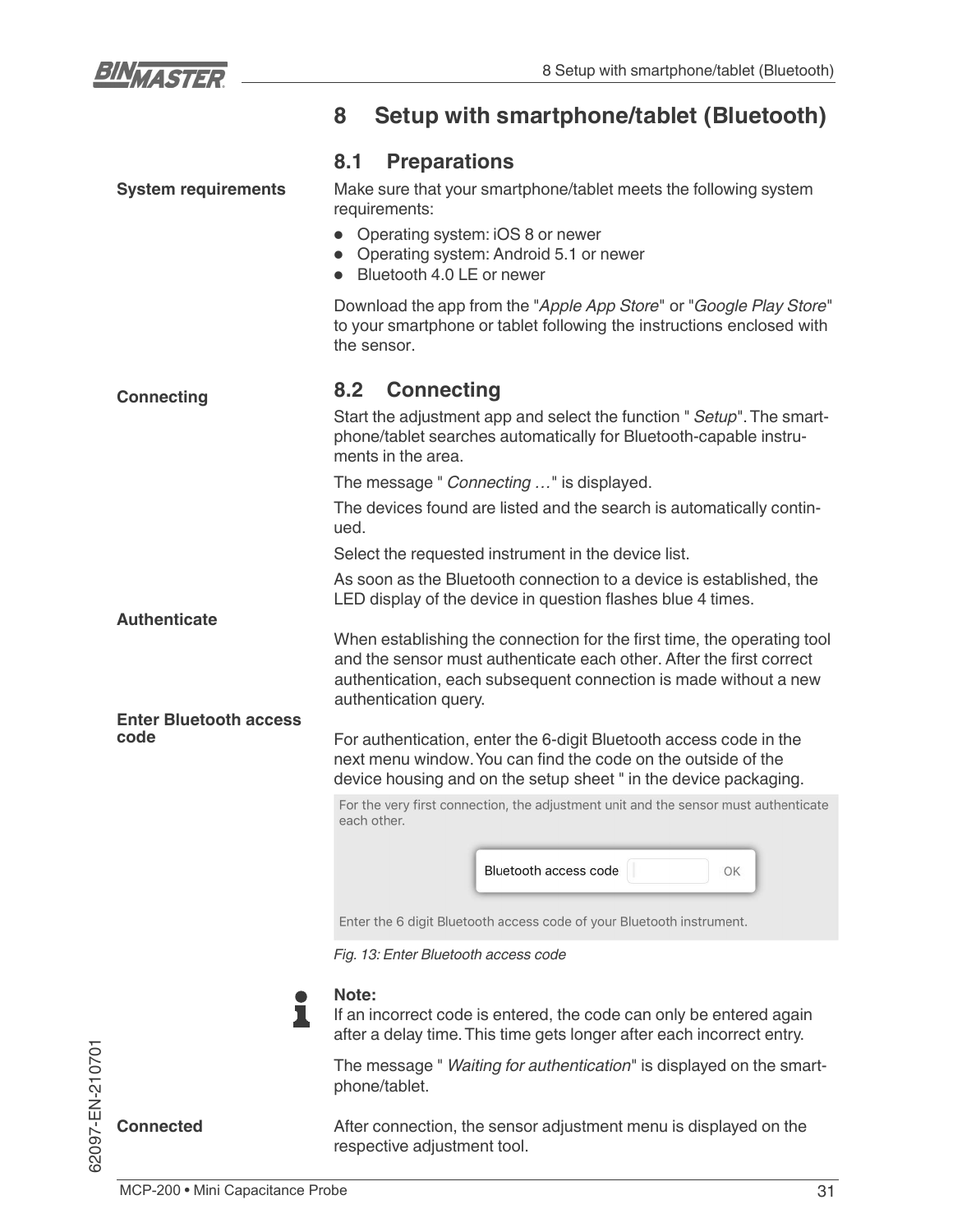![](_page_31_Picture_1.jpeg)

If the Bluetooth connection is interrupted, e.g. due to a too large distance between the two devices, this is displayed on the adjustment tool. The message disappears when the connection is restored.

Parameter adjustment of the device is only possible if the parameter protection is deactivated. When delivered, parameter protection is deactivated by default and can be activated at any time. **Change device code**

> It is recommended to enter a personal 6-digit device code. To do this, go to menu " *Extended functions*", " *Access protection*", menu item " *Protection of the parameter adjustment*".

### **8.3 Sensor parameter adjustment**

The sensor adjustment menu is divided into two halves: **Enter parameters**

> On the left you'll find the navigation section with the menus " Setup", " *Diagnosis*" and others.

The selected menu item, recognisable by the colour change, is displayed in the right half.

![](_page_31_Picture_9.jpeg)

*Fig. 14: Example of an app view - Setup*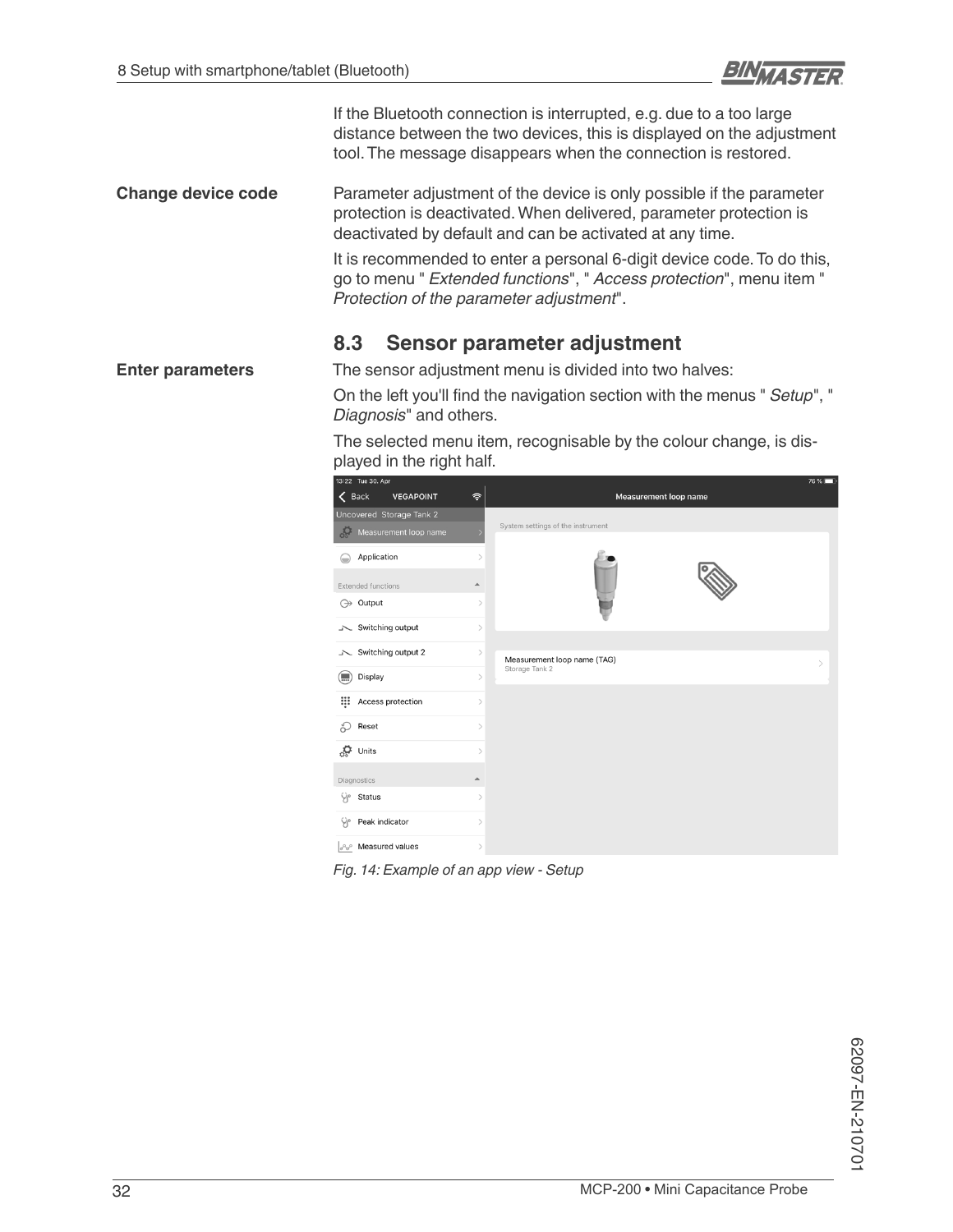![](_page_32_Picture_0.jpeg)

|                                                | <b>Setup with PC/notebook (Bluetooth)</b><br>9                                                                                                                                                                                                                                                                                                                                                                  |  |
|------------------------------------------------|-----------------------------------------------------------------------------------------------------------------------------------------------------------------------------------------------------------------------------------------------------------------------------------------------------------------------------------------------------------------------------------------------------------------|--|
| <b>System requirements</b>                     | <b>Preparations</b><br>9.1<br>Make sure that your PC/notebook meets the following system require-<br>ments:<br>• Operating system Windows 10<br>DTM Collection 10/2020 or newer<br>Bluetooth 4.0 LE or newer                                                                                                                                                                                                    |  |
| <b>Activate Bluetooth con-</b><br>nection<br>ı | Activate the Bluetooth connection via the project assistant.<br>Note:<br>Older systems do not always have an integrated Bluetooth LE. In<br>these cases, a Bluetooth USB adapter is required. Activate the<br>Bluetooth USB adapter using the Project Wizard.<br>After activating the integrated Bluetooth or the Bluetooth USB adapt-<br>er, devices with Bluetooth are found and created in the project tree. |  |
| <b>Connecting</b>                              | <b>Connecting</b><br>9.2<br>Select the requested device for the online parameter adjustment in<br>the project tree.<br>As soon as the Bluetooth connection to a device is established, the<br>LED display of the device in question flashes blue 4 times.                                                                                                                                                       |  |
| <b>Authenticate</b>                            | When establishing the connection for the first time, the operating tool<br>and the device must authenticate each other. After the first correct<br>authentication, each subsequent connection is made without a new<br>authentication query.                                                                                                                                                                    |  |
| <b>Enter Bluetooth access</b><br>code          | For authentication, enter in the next menu window the 6-digit<br>Bluetooth access code:<br><b>*</b> Bluetooth<br>$\Box$<br>$\times$<br>Authentication<br>Device name<br>Device TAG<br>Serial number<br>$\omega$<br>Enter the 6 digit Bluetooth access code of your Bluetooth instrument.<br>Forgotten your Bluetooth access code?<br><b>Bluetooth access code</b><br>OK<br>Cancel                               |  |
|                                                | Fig. 15: Enter Bluetooth access code                                                                                                                                                                                                                                                                                                                                                                            |  |

62097-EN-210701

62097-EN-210701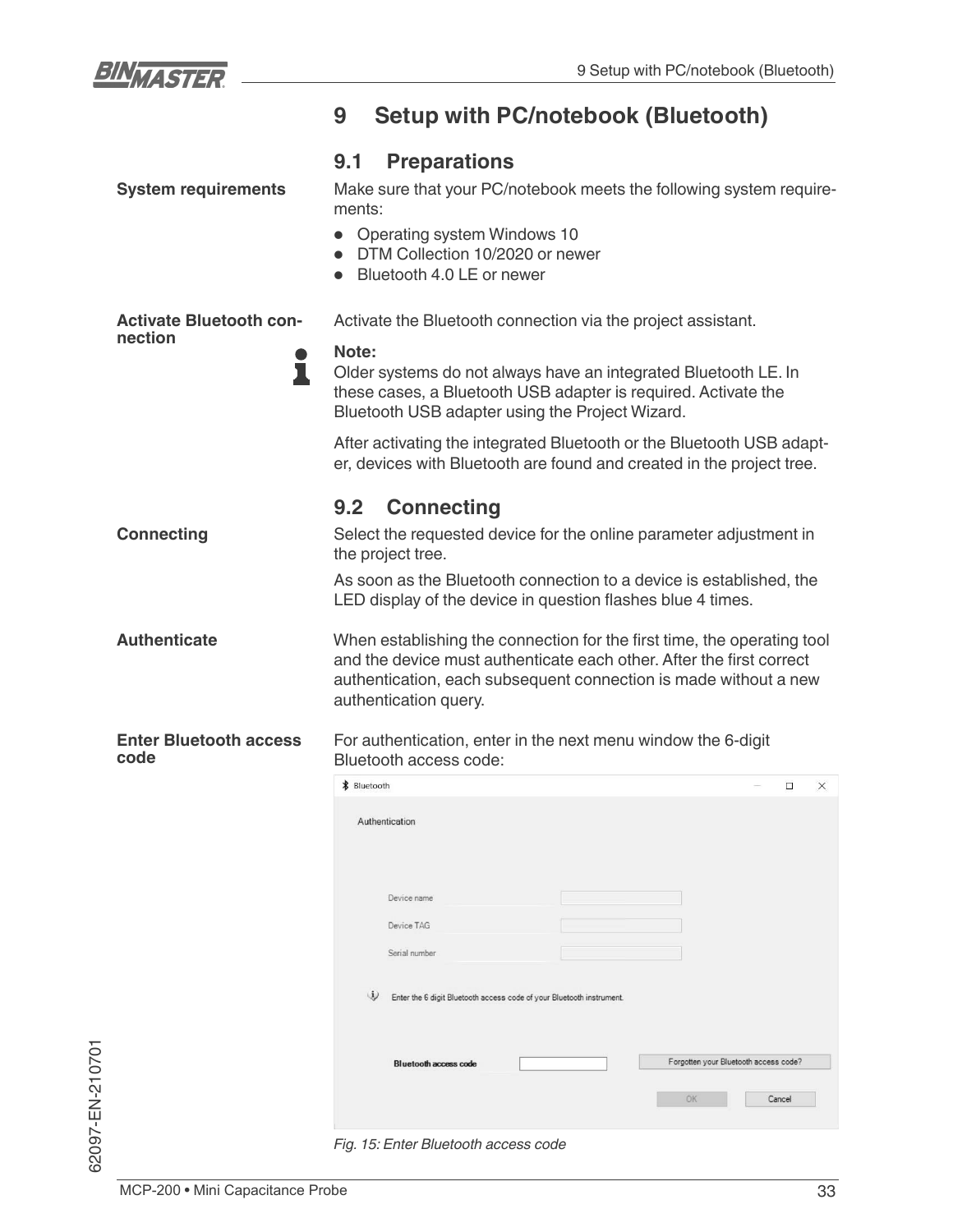![](_page_33_Picture_1.jpeg)

|                           | You can find the code on the outside of the device housing and on<br>the setup sheet in the device packaging.                                                                                                    |  |
|---------------------------|------------------------------------------------------------------------------------------------------------------------------------------------------------------------------------------------------------------|--|
|                           | Note:<br>If an incorrect code is entered, the code can only be entered again<br>after a delay time. This time gets longer after each incorrect entry.                                                            |  |
|                           | The message " Waiting for authentication" is displayed on the PC/<br>notebook.                                                                                                                                   |  |
| <b>Connected</b>          | After connection, the device DTM appears.                                                                                                                                                                        |  |
|                           | If the connection is interrupted, e.g. due to a too large distance be-<br>tween device and adjustment tool, this is displayed on the adjustment<br>tool. The message disappears when the connection is restored. |  |
| <b>Change device code</b> | Parameter adjustment of the device is only possible if the parameter<br>protection is deactivated. When delivered, parameter protection is<br>deactivated by default and can be activated at any time.           |  |
|                           | It is recommended to enter a personal 6-digit device code. To do this,<br>go to menu " Extended functions", " Access protection", menu item "<br>Protection of the parameter adjustment".                        |  |
|                           | Sensor parameter adjustment<br>9.3                                                                                                                                                                               |  |
| <b>Enter parameters</b>   | The sensor adjustment menu is divided into two halves:                                                                                                                                                           |  |
|                           | On the left you'll find the navigation section with the menus " Setup", "<br>Display", " Diagnosis" and others.                                                                                                  |  |
|                           | The selected menu item, recognizable by the color change, is dis-<br>played in the right half.                                                                                                                   |  |

![](_page_33_Picture_3.jpeg)

*Fig. 16: Example of a DTM view - Setup*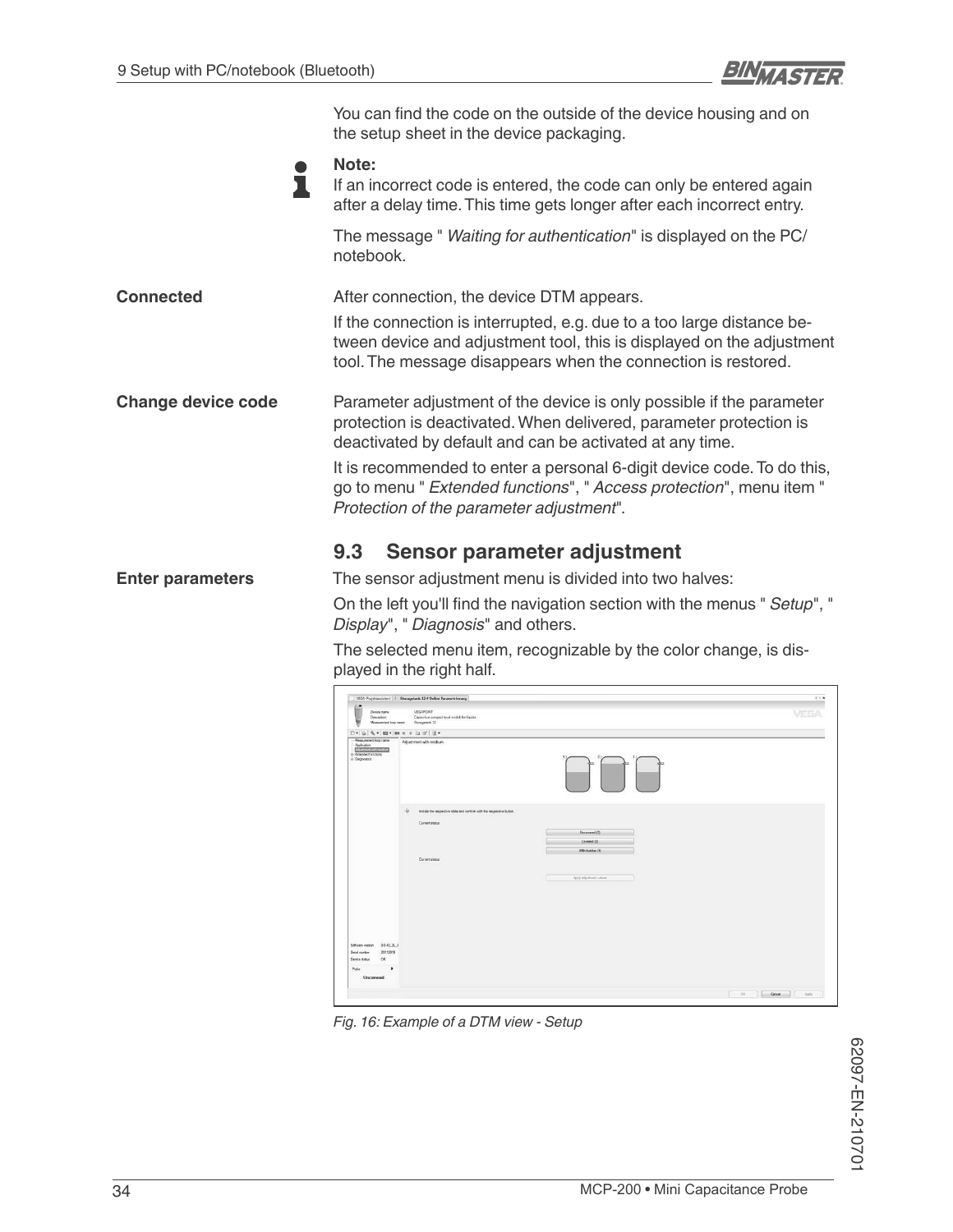![](_page_34_Picture_1.jpeg)

# **10 Diagnostics and servicing**

|                                               | <b>10.1 Maintenance</b>                                                                                                                                                                                                                                              |  |
|-----------------------------------------------|----------------------------------------------------------------------------------------------------------------------------------------------------------------------------------------------------------------------------------------------------------------------|--|
| <b>Maintenance</b>                            | If the device is used properly, no special maintenance is required in<br>normal operation.                                                                                                                                                                           |  |
| <b>Cleaning</b>                               | The cleaning helps that the type label and markings on the instrument<br>are visible.                                                                                                                                                                                |  |
|                                               | Take note of the following:                                                                                                                                                                                                                                          |  |
|                                               | • Use only cleaning agents which do not corrode the housings, type<br>label and seals                                                                                                                                                                                |  |
|                                               | Use only cleaning methods corresponding to the housing protec-<br>tion rating                                                                                                                                                                                        |  |
|                                               | <b>10.2 Rectify faults</b>                                                                                                                                                                                                                                           |  |
| <b>Reaction when malfunc-</b><br>tion occurs  | The operator of the system is responsible for taking suitable meas-<br>ures to rectify faults.                                                                                                                                                                       |  |
| <b>Causes of malfunction</b>                  | The device offers maximum reliability. Nevertheless, faults can occur<br>during operation. These may be caused by the following, e.g.:                                                                                                                               |  |
|                                               | Sensor<br>$\bullet$<br>Process                                                                                                                                                                                                                                       |  |
|                                               | Voltage supply<br>Signal processing<br>$\bullet$                                                                                                                                                                                                                     |  |
| <b>Fault rectification</b>                    | The first measures are:                                                                                                                                                                                                                                              |  |
|                                               | • Evaluation of fault messages                                                                                                                                                                                                                                       |  |
|                                               | Checking the output signal                                                                                                                                                                                                                                           |  |
|                                               | Treatment of measurement errors<br>$\bullet$                                                                                                                                                                                                                         |  |
|                                               | A smartphone/tablet with the adjustment app or a PC/notebook with<br>the software PACTware and the suitable DTM offer you further com-<br>prehensive diagnostic possibilities. In many cases, the causes can be<br>determined in this way and the faults eliminated. |  |
| <b>Reaction after fault recti-</b><br>ication | Depending on the reason for the fault and the measures taken, the<br>steps described in chapter " Setup" must be carried out again or must<br>be checked for plausibility and completeness.                                                                          |  |
| <b>Technical service</b>                      | Should these measures not be successful, please call BinMaster<br>technical service Monday through Friday 8 AM to 5 PM CST at<br>402-434-9102.                                                                                                                       |  |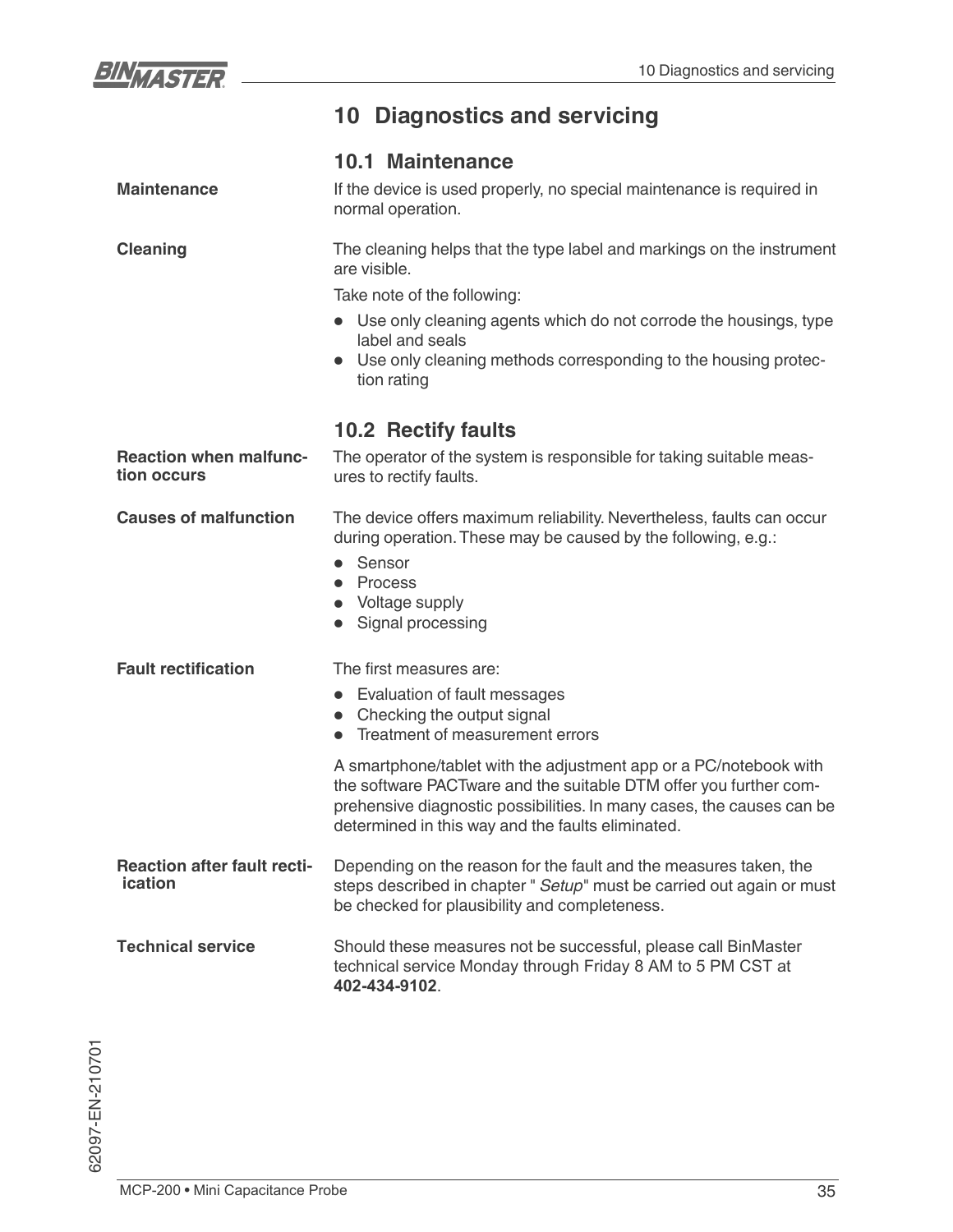![](_page_35_Picture_1.jpeg)

#### **Checking the switching signal**

**10.3 Diagnosis, fault messages**

The 360° status indication on the device indicates the operating status of the device (display according to NE 107). At the same time it indicates the switching state of the output. This enables simple on-site diagnosis without the need for tools.

| Error                                                         | Cause                                     | <b>Rectification</b>                                     |
|---------------------------------------------------------------|-------------------------------------------|----------------------------------------------------------|
| Green signal lamp off                                         | Voltage supply interrupted.               | Check the voltage supply and the cable con-<br>nection   |
|                                                               | Electronics defective                     | Exchange the instrument or send it in for repair         |
| Green signal lamp flashes                                     | Maintenance required                      | Carry out maintenance                                    |
| Red signal lamp lights (switch-<br>ing output high-impedance) | Error with the electrical con-<br>nection | Connect the instrument according to the wir-<br>ing plan |
|                                                               | Shortcircuit or overload                  | Check the electrical connection                          |
|                                                               | Measuring tip damaged                     | Check whether the measuring tip is damaged               |
| Red signal lamp flashes<br>(switching output high-imped-      | Sensor outside the specifi-<br>cation     | Check the adjustment of the sensor                       |
| ance)                                                         | Sensor is in simulation mode              | Terminate simulation mode                                |
|                                                               | Function test is carried out              | Complete function test                                   |

### **10.4 Status messages according to NE 107**

The instrument features self-monitoring and diagnostics according to NE 107 and VDI/VDE 2650. In addition to the status messages in the following tables there are more detailed error messages available under the menu item " *Diagnostics*" via DTM or app.

#### **Status messages**

The status messages are divided into the following categories:

- **Failure**
- **Function check**
- Out of specification
- Maintenance required

and explained by pictographs:

![](_page_35_Figure_15.jpeg)

*Fig. 17: Pictographs of the status messages*

- *1 Failure red*
- **2** Out of specification yellow
- *3 Function check orange*
- *4 Maintenance required blue*

**Failure:** Due to a malfunction in the instrument, a fault message is output.

This status message is always active. It cannot be deactivated by the user.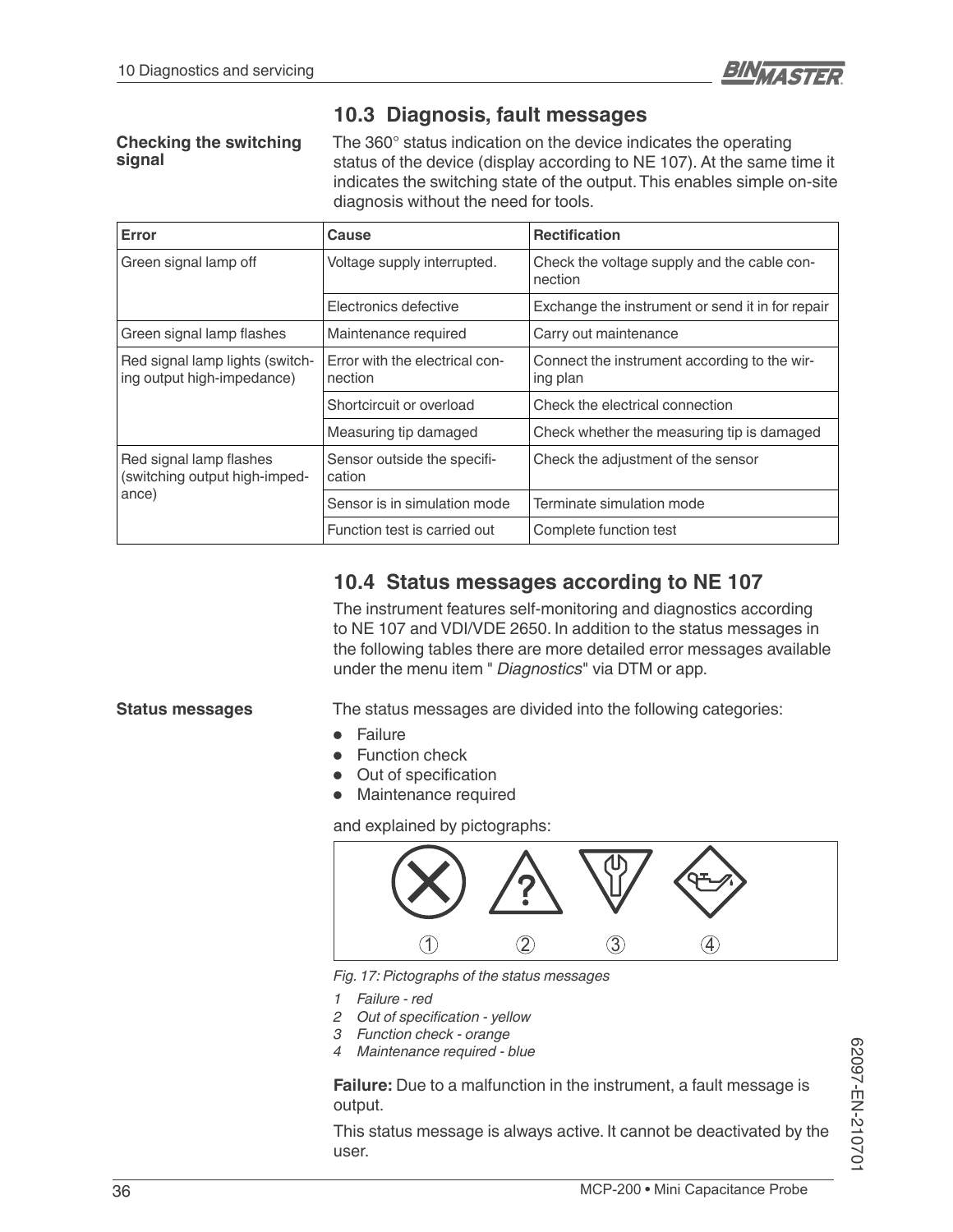![](_page_36_Picture_0.jpeg)

**Function check:** The instrument is being worked on, the measured value is temporarily invalid (for example during simulation).

This status message is inactive by default.

**Out of specification:** The measured value is unreliable because an instrument specification was exceeded (e.g. electronics temperature).

This status message is inactive by default.

**Maintenance required:** Due to external influences, the instrument function is limited. The measurement is affected, but the measured value is still valid. Plan in maintenance for the instrument because a failure is expected in the near future (e.g. due to buildup).

This status message is inactive by default.

| Code                                  | Cause                                        | <b>Rectification</b>                    |
|---------------------------------------|----------------------------------------------|-----------------------------------------|
| <b>Text message</b>                   |                                              |                                         |
| F013                                  | Error in capacitive measurement              | Send instrument for repair              |
| no measured value available           |                                              |                                         |
| F036                                  | Wrong software type                          | Repeat software update                  |
| No operable software                  | Software update not successful or<br>aborted |                                         |
| F080                                  | Software error                               | <b>Restart instrument</b>               |
| General software error                |                                              |                                         |
| F <sub>105</sub>                      | Device is still in the switch-on phase       | Wait for the end of the switch-on phase |
| Measured value is deter-<br>mined     |                                              |                                         |
| F <sub>260</sub>                      | Error in the calibration carried out in the  | Send instrument for repair              |
| Error in the calibration              | factory                                      |                                         |
|                                       | Error in the EEPROM                          |                                         |
| F <sub>261</sub>                      | Checksum error in the configuration          | Carry out a reset                       |
| Error in the instrument set-<br>tings | values                                       |                                         |

#### **Failure**

#### **Function check**

| Code                     | Cause                  | <b>Rectification</b>                         |
|--------------------------|------------------------|----------------------------------------------|
| <b>Text message</b>      |                        |                                              |
| C700                     | A simulation is active | <b>Finish simulation</b>                     |
| <b>Simulation active</b> |                        | Wait for the automatic end after<br>60 mins. |

#### **Out of specification**

| Code                                     | Cause                                 | <b>Rectification</b>      |
|------------------------------------------|---------------------------------------|---------------------------|
| Text message                             |                                       |                           |
| S600                                     | Temperature of the electronics in the | Check ambient temperature |
| Impermissible electronics<br>temperature | non-specified range                   | Insulate electronics      |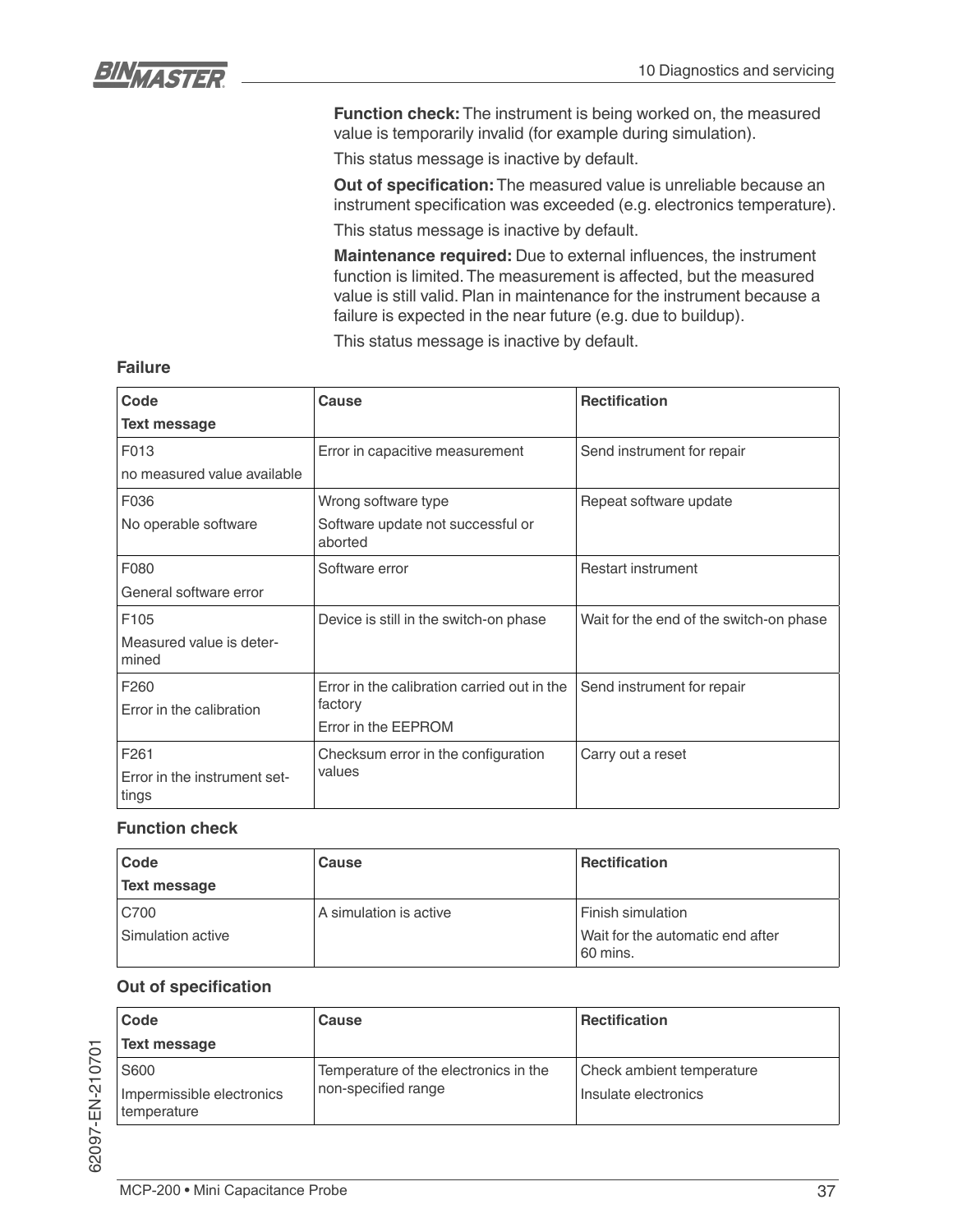![](_page_37_Picture_1.jpeg)

| Code                        | Cause                                    | Rectification               |
|-----------------------------|------------------------------------------|-----------------------------|
| Text message                |                                          |                             |
| S604                        | Overload or short circuit on the switch- | Check electrical connection |
| Switching output overloaded | ing output                               |                             |

#### **Maintenance**

| Code                                     | Cause                       | <b>Rectification</b>      |
|------------------------------------------|-----------------------------|---------------------------|
| Text message                             |                             |                           |
| M <sub>5</sub> 11                        | Software faulty or outdated | Carry out software update |
| Inconsistent software con-<br>figuration |                             |                           |

### **10.5 Software update**

The device software is updated via Bluetooth.

The following components are required:

- Instrument
- Voltage supply
- PC/notebook with PACTware/DTM and Bluetooth USB adapter
- Current instrument software as file

You can find the current instrument software as well as detailed information on the procedure in the download area of our homepage.

![](_page_37_Picture_13.jpeg)

Instruments with approvals can be bound to certain software versions. Therefore make sure that the approval is still effective after a software update is carried out.

You can find detailed information in the download area on our homepage.

### **10.6 How to proceed if a repair is necessary**

You can find an RMA return form as well as detailed information about the procedure in the download area of our website. By doing this you help us carry out the repair quickly and without having to call back for needed information.

In case of repair, proceed as follows:

- $\bullet$  Print and fill out one form per instrument
- Clean the instrument and pack it damage-proof
- Attach the completed form and, if need be, also a safety data sheet outside on the packaging
- Ask the agency serving you to get the address for the return shipment. You can find the agency on our homepage.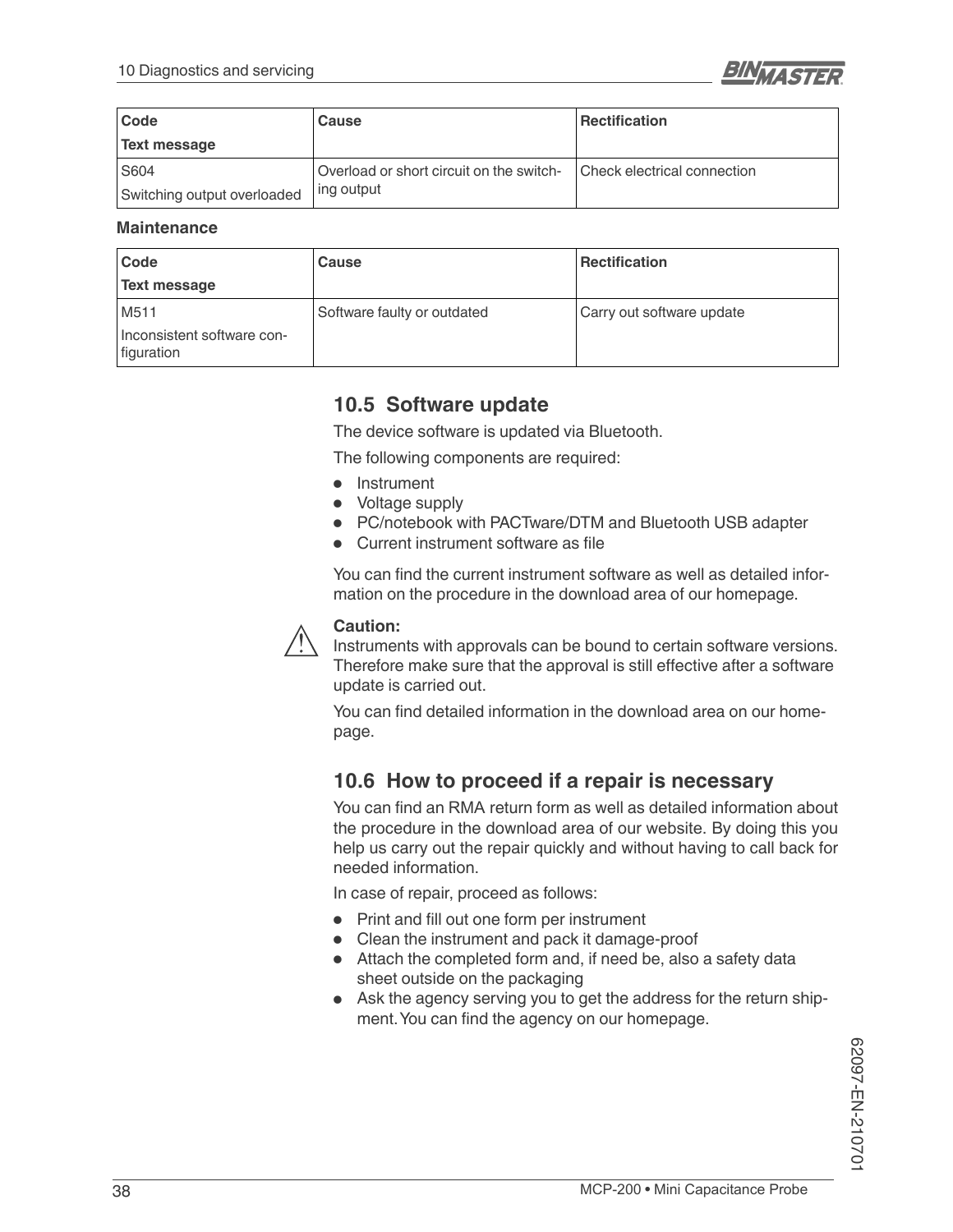![](_page_38_Picture_1.jpeg)

# **11 Dismount**

### **11.1 Dismounting steps**

![](_page_38_Picture_4.jpeg)

Before dismounting, be aware of dangerous process conditions such as e.g. pressure in the vessel or pipeline, high temperatures, corrosive or toxic media etc.

Take note of chapters " *Mounting*" and " *Connecting to voltage sup*ply" and carry out the listed steps in reverse order.

### **11.2 Disposal**

The device is made of recyclable materials. For this reason, it should be disposed of by a specialist recycling company. Observe the applicable national regulations.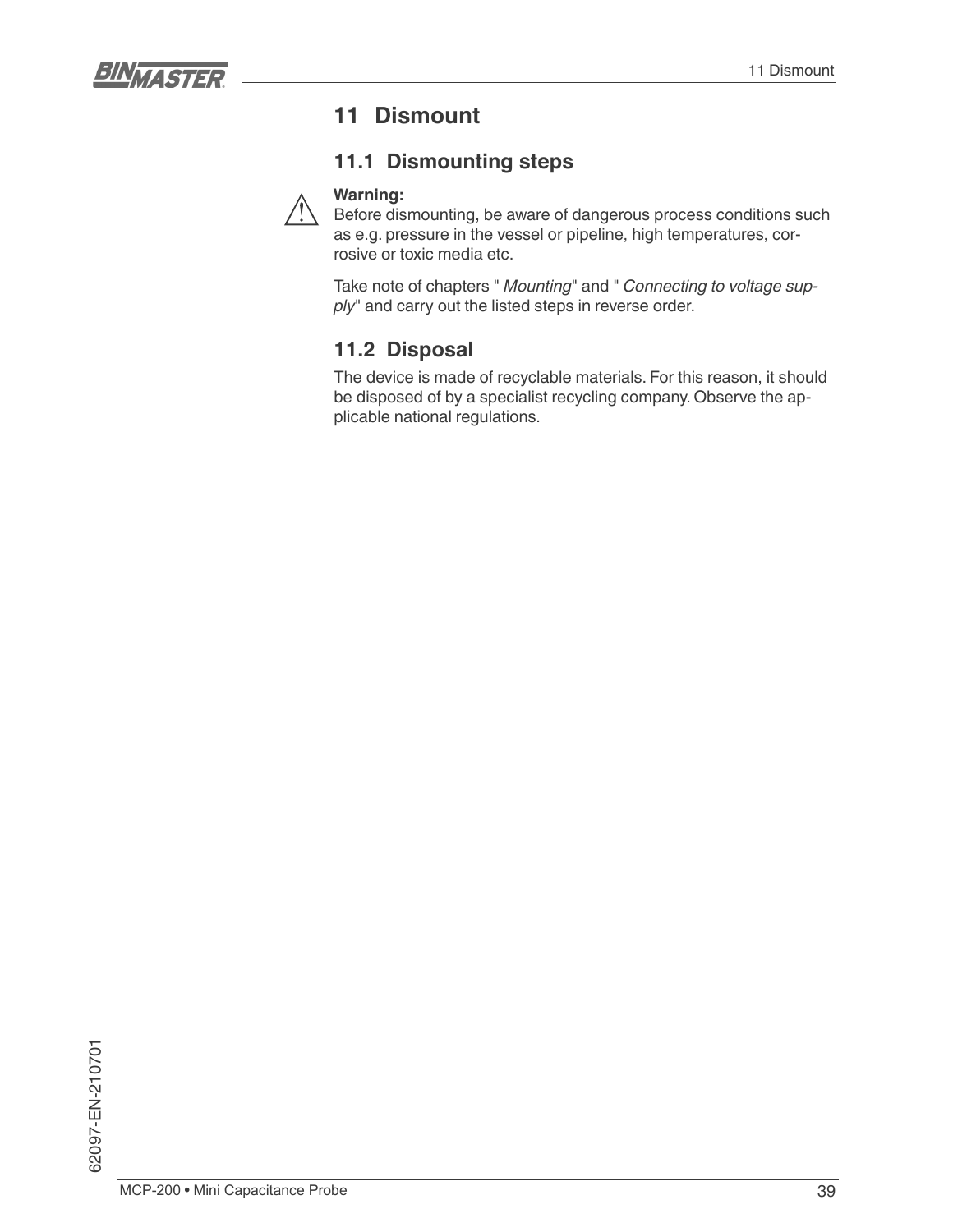# **12 Certificates and approvals**

# **12.1 Radio licenses**

#### **Bluetooth**

The Bluetooth radio module in the device has been tested and approved according to the current edition of the applicable countryspecific norms or standards.

The confirmations as well as regulations for use can be found in the document " *Radio licenses*" supplied or on our homepage.

# **12.2 Food and pharmaceutical certificates**

Versions for use in the food and pharmaceutical industries are available or in preparation.

The corresponding certificates can be requested.

# **12.3 EU conformity**

The device fulfills the legal requirements of the applicable EU directives. By affixing the CE marking, we confirm the conformity of the instrument with these directives.

The EU conformity declaration can be found on our homepage.

#### **Electromagnetic compatibility**

The instruments are designed for use in an industrial environment. Nevertheless, electromagnetic interference from electrical conductors and radiated emissions must be taken into account, as is usual with a class A instrument according to EN 61326-1.

When the device is mounted in metal containers or tubes, the interference resistance requirements of IEC/EN 61326 for "Industrial environment" and the NAMUR recommendation EMC (NE21) are met.

If the device is to be used in other environments, the electromagnetic compatibility to other devices must be ensured by suitable measures.

### **12.4 Environment management system**

Protection of the environment is one of our most important duties. That is why we have introduced an environment management system with the goal of continuously improving company environmental protection. The environment management system is certified according to DIN EN ISO 14001. Please help us fulfill this obligation by observing the environmental instructions in chapters " *Packaging, transport and storage*", " *Disposal*" of these operating instructions.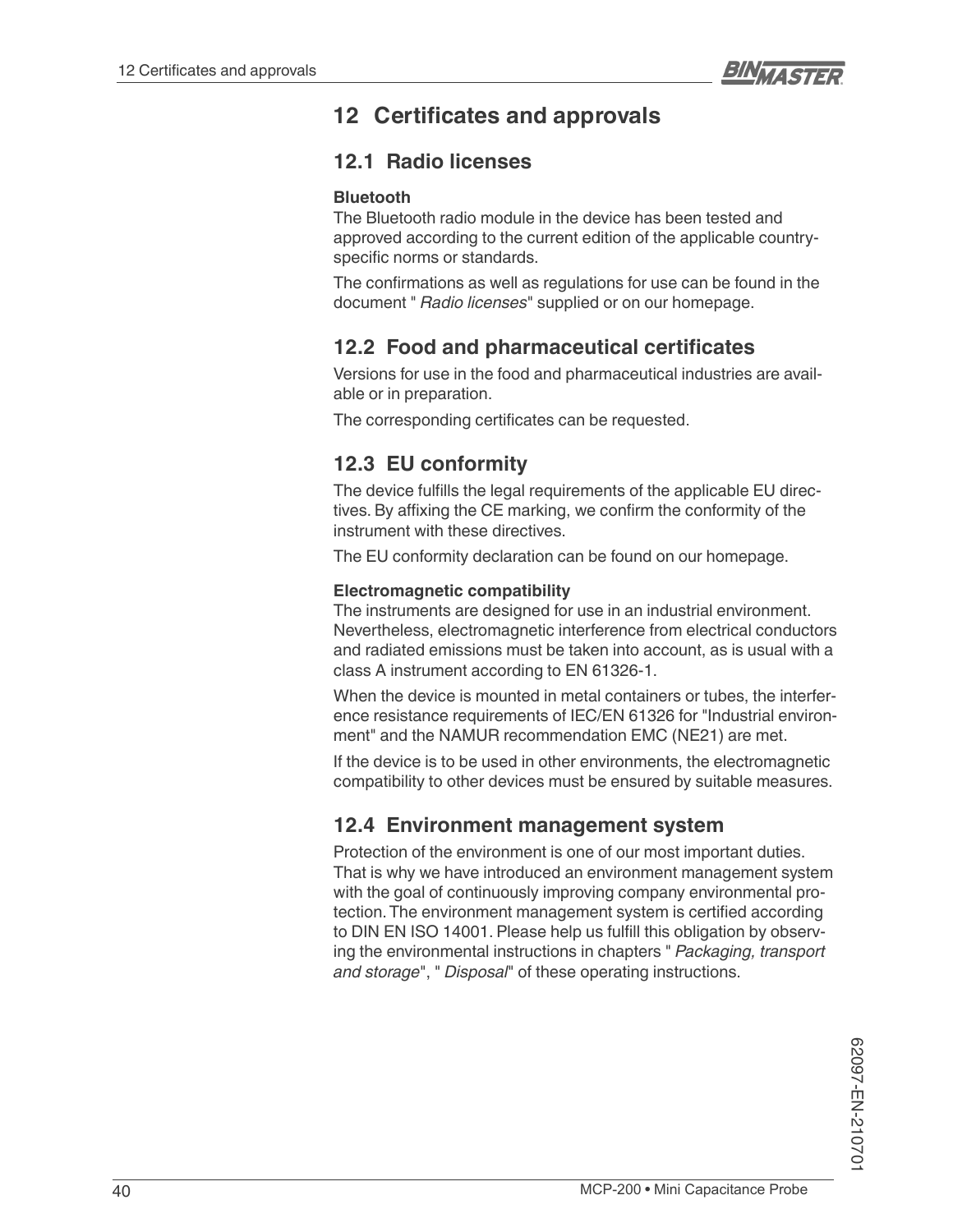# **BINNASTER 13 Supplement**

# **13.1 Technical data**

### **Note for approved instruments**

The technical data in the respective safety instructions which are included in delivery are valid for approved instruments (e.g. with Ex approval). These data can differ from the data listed herein, for example regarding the process conditions or the voltage supply.

All approval documents can be downloaded from our homepage.

| <b>Materials and weights</b>                              |                                            |  |
|-----------------------------------------------------------|--------------------------------------------|--|
| Material 316L corresponds to 1.4404 or 1.4435             |                                            |  |
| Materials, wetted parts                                   |                                            |  |
| - Sensor tip                                              | PEEK, polished                             |  |
| - Device seal - Standard version                          | <b>FKM</b>                                 |  |
| - Device seal - Hygienic version                          | <b>EPDM</b>                                |  |
| - Process seal                                            | Klingersil C-4400                          |  |
| - Process fittings                                        | 316L                                       |  |
| Materials, non-wetted parts                               |                                            |  |
| $-$ Housing                                               | 316L and plastic (Valox and polycarbonate) |  |
| - Device seal - Hygienic design AC and<br>AM <sup>5</sup> | <b>EPDM</b>                                |  |
| $-$ Seal plug                                             | <b>NBR</b>                                 |  |
| Weight                                                    | approx. 250 g (0.55 lbs)                   |  |

### **General data**

| Process fittings                               |                                             |
|------------------------------------------------|---------------------------------------------|
| - Pipe thread, cylindrical (DIN 3852-A)        | $G\frac{1}{2}$ , $G\frac{3}{4}$ , $G1$      |
| - Pipe thread, conical (ASME B1.20.1)          | $\frac{1}{2}$ NPT, $\frac{3}{4}$ NPT, 1 NPT |
| - Metric fine thread, cylindrical              | M 24 x 1.5                                  |
| Threaded and hygienic adapter                  |                                             |
| - Standard hygienic adapter                    | $G\frac{1}{2}$ , G1                         |
| $-$ Clamp                                      | $1", 1\frac{1}{2", 2"$                      |
| - Collar socket DIN 11851, PN40                | DN 25, DN 32, DN 40                         |
| Max. torque - process fitting                  |                                             |
| $-$ Thread G $\frac{1}{2}$ , $\frac{1}{2}$ NPT | 50 Nm (37 lbf ft)                           |
| $-$ Thread G $\frac{3}{4}$ , $\frac{3}{4}$ NPT | 75 Nm (55 lbf ft)                           |
| - Thread G1, 1 NPT                             | 100 Nm (73 lbf ft)                          |
| - Hygienic adapter                             | 20 Nm (15 lbf ft)                           |
| Surface quality                                | $R_s$ < 0.76 µm (3.00 <sup>-5</sup> in)     |
| <b>Measurement accuracy</b>                    |                                             |
| <b>Hysteresis</b>                              | approx. 1 mm (0.04 in)                      |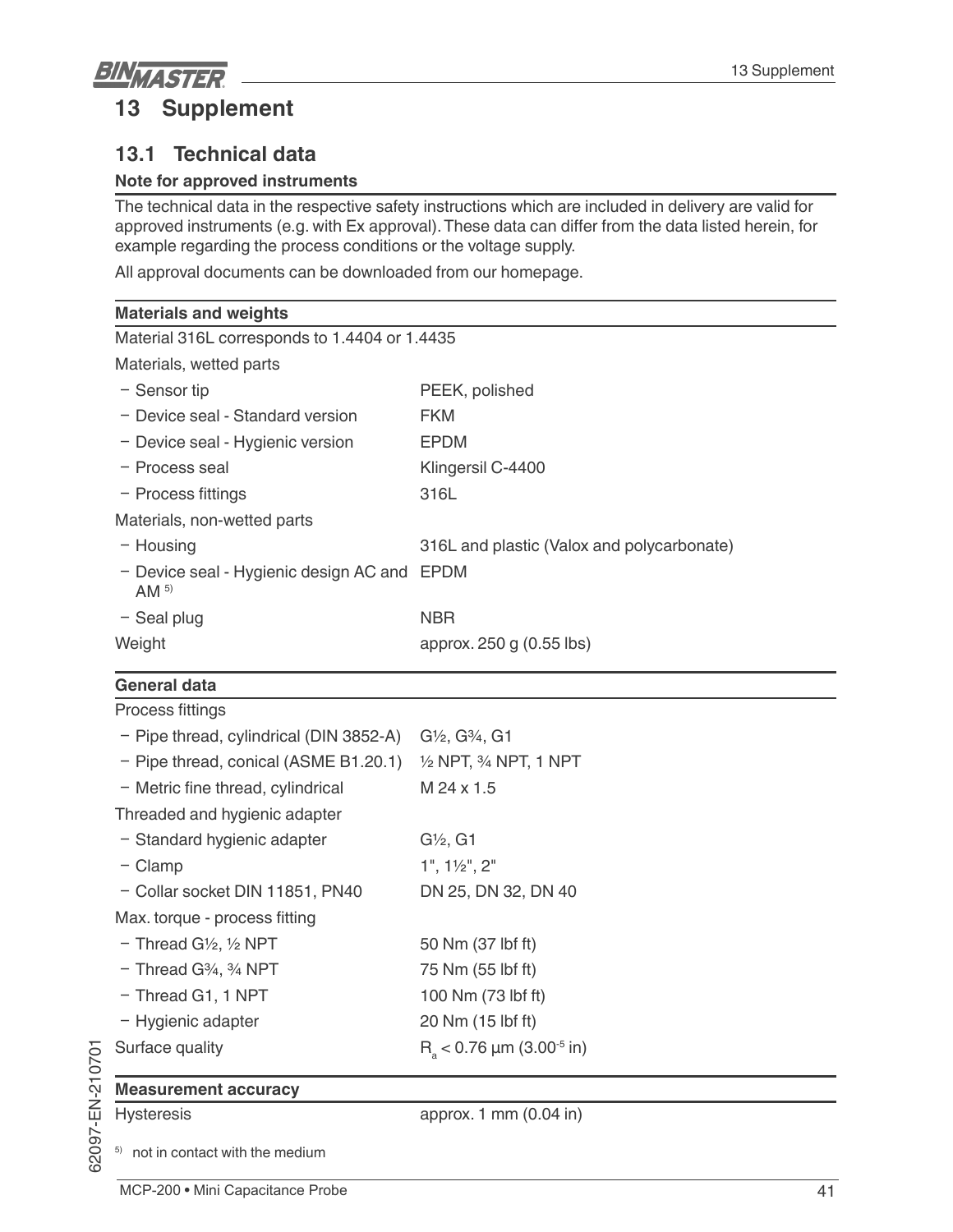| 13 Supplement                                                                 | BINTASTER                                                     |
|-------------------------------------------------------------------------------|---------------------------------------------------------------|
| Switching delay                                                               | approx. 500 ms (on/off)                                       |
|                                                                               | Adjustable: 0.5  60 s                                         |
| Repetitive accuracy                                                           | $\pm$ 1 mm ( $\pm$ 0.04 in)                                   |
| <b>Ambient conditions</b>                                                     |                                                               |
| Ambient temperature on the housing                                            | $-40+70$ °C ( $-40+158$ °F)                                   |
| Storage and transport temperature                                             | $-40+80$ °C (-40  +176 °F)                                    |
| Relative humidity                                                             | 20  85 %                                                      |
| <b>Mechanical environmental conditions</b>                                    |                                                               |
| Sinusoidal oscillations according to<br>EN 60068-2-6 (vibration at resonance) | 4M8 (5 g) at 4  200 Hz                                        |
| Impacts                                                                       | 50 g, 2.3 ms according to EN 60068-2-27 (mechanical<br>shock) |
| Impact resistance                                                             |                                                               |
| - Standard version                                                            | IK07 acc. to IEC 62262                                        |
| $-$ Full metal version                                                        | IK07 acc. to IEC 62262                                        |
| - With protective cover                                                       | IK07 acc. to IEC 62262                                        |
| <b>Process conditions</b>                                                     |                                                               |
| Process pressure                                                              | -1  25 bar/-100  2500 kPa (-14.5  363 psig)                   |
| Process temperature                                                           | $-40+115$ °C (-40  +239 °F)                                   |
| <b>SIP process temperature</b> (SIP = Sterilization in place)                 |                                                               |
| Vapour stratification up to 1 h                                               | +135 °C (+275 °F)                                             |
| Dielectric constant                                                           | $\geq 1.5$                                                    |
| <b>Indication (NE 107)</b>                                                    |                                                               |
| 360° status indication (LED)                                                  |                                                               |
| $-$ Green                                                                     | Power supply on - Output 1 open                               |
| - Yellow                                                                      | Power supply on - Output 1 closed                             |
| $-$ Red                                                                       | Voltage supply on - failure/simulation                        |
| <b>Adjustment</b>                                                             |                                                               |
| Adjustment possibilities                                                      | App (Android/OS), PACTware/DTM                                |
| <b>Output variable - Transistor output</b>                                    |                                                               |
| Output                                                                        | Transistor output NPN/PNP                                     |
| Load current                                                                  | max. 250 mA (output, permanently short-circuit proof)         |
| <b>Voltage loss</b>                                                           | < 3V                                                          |
| Switching voltage                                                             | < 34 V DC                                                     |
| <b>Blocking current</b>                                                       | $< 10 \mu A$                                                  |
| <b>Voltage supply</b>                                                         |                                                               |
| Operating voltage                                                             | 12  35 V DC                                                   |

62097-EN-210701

62097-EN-210701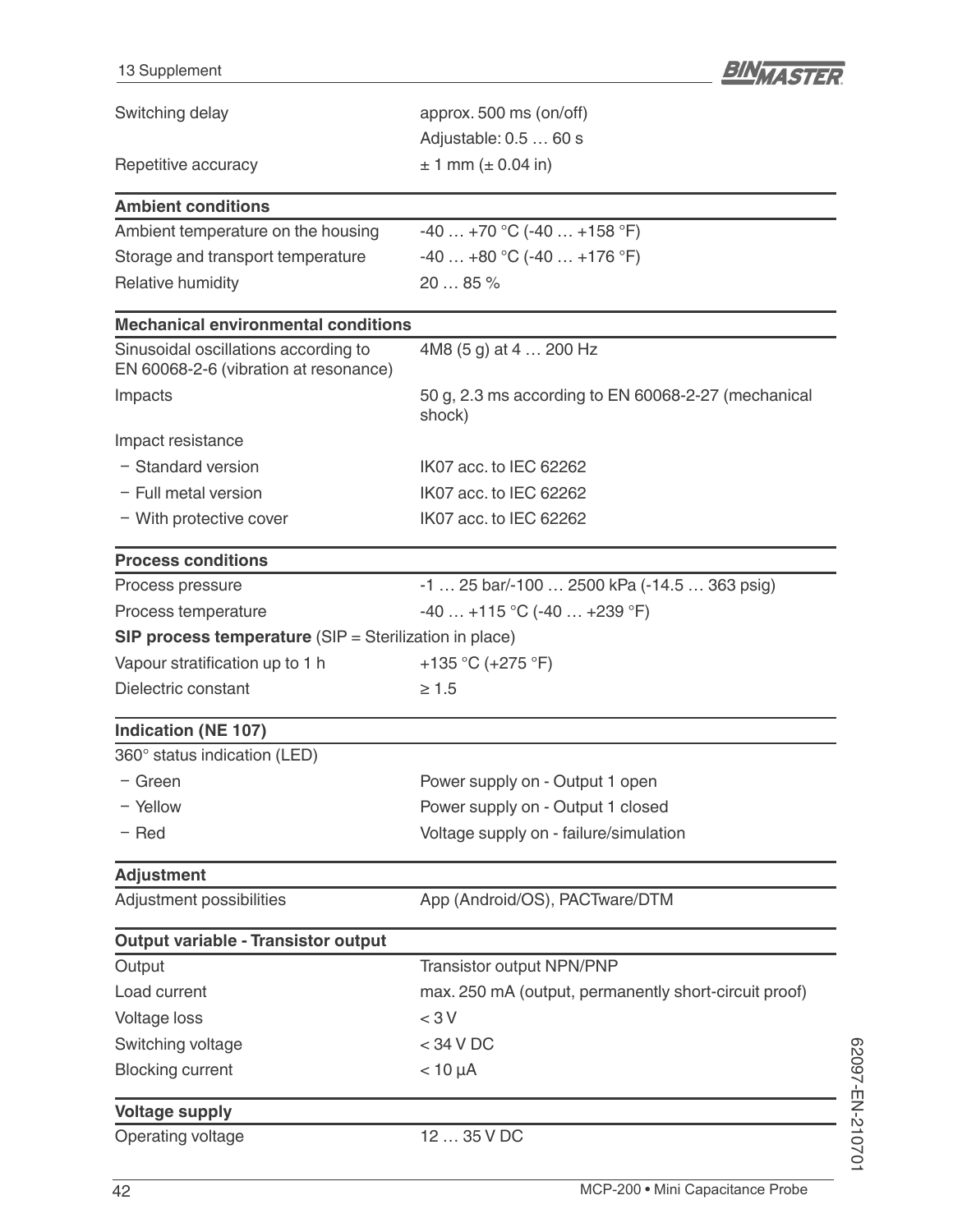![](_page_42_Picture_0.jpeg)

| Max. power consumption                             | 1 W                                                          |  |
|----------------------------------------------------|--------------------------------------------------------------|--|
| Reverse voltage protection                         | Integrated                                                   |  |
| Max. power consumption                             | 1 W                                                          |  |
| <b>Bluetooth interface</b>                         |                                                              |  |
| <b>Bluetooth standard</b>                          | Bluetooth 5.0 (downward compatible to Bluetooth<br>$4.0LE$ ) |  |
| Frequency                                          | 2.402  2.480 GHz                                             |  |
| Max. emitted power                                 | $+2.2$ dBm                                                   |  |
| Max. number of participants                        | 1                                                            |  |
| Effective range typ. <sup>6)</sup>                 | 25 m (82 ft)                                                 |  |
| Electromechanical data                             |                                                              |  |
| Valve plug ISO 4400                                |                                                              |  |
| - Wire cross-section                               | 1.5 mm <sup>2</sup> (0.06 in <sup>2</sup> )                  |  |
| - Outer cable diameter                             | $4.57$ mm $(0.180.28)$ in                                    |  |
| Valve plug ISO 4400 with IDC method of termination |                                                              |  |
| - Version                                          | 4-pin according to ISO 4400                                  |  |
| - Wire cross-section                               | $0.51$ mm <sup>2</sup> (AWG 20  AWG 17)                      |  |
| - Strand diameter                                  | $> 0.1$ mm (0.004 in)                                        |  |
| - Wire diameter                                    | 1.6  2 mm <sup>2</sup> (0.06  0.08 in <sup>2</sup> )         |  |
| - Outer cable diameter                             | $5.58$ mm $(0.220.31)$ in                                    |  |
| - Connection frequency                             | 10 x (on the same cross-section)                             |  |
| Valve plug ISO 4400 with hinged cover              |                                                              |  |
| - Wire cross-section                               | 1.5 mm <sup>2</sup> (0.06 in <sup>2</sup> )                  |  |
| - Outer cable diameter                             | 4.5  7 mm (0.18  0.28 in)                                    |  |
| <b>Electrical protective measures</b>              |                                                              |  |

| Potential separation         |                                                    | Electronics potential free up to 500 V AC |  |
|------------------------------|----------------------------------------------------|-------------------------------------------|--|
| Protection rating            |                                                    |                                           |  |
| <b>Connection technology</b> | <b>Protection according to</b><br>EN COEDO/IEC EDO | <b>Protection according to UL 50</b>      |  |

|                                                                     | <b>EN 60529/IEC 529</b> |           |
|---------------------------------------------------------------------|-------------------------|-----------|
| Plug according to ISO 4400                                          | <b>IP65</b>             | I NEMA 4X |
| Plug according to ISO 4400 with<br><b>IDC</b> method of termination | <b>IP67</b>             | NEMA 4X   |
| ISO 4400 plug with hinged cover                                     | <b>IP65</b>             | NEMA 4X   |

Altitude above sea level up to 5000 m (16404 ft)

Protection class **III** 

Pollution degree 4

62097-EN-210701

<sup>6)</sup> Depending on the local conditions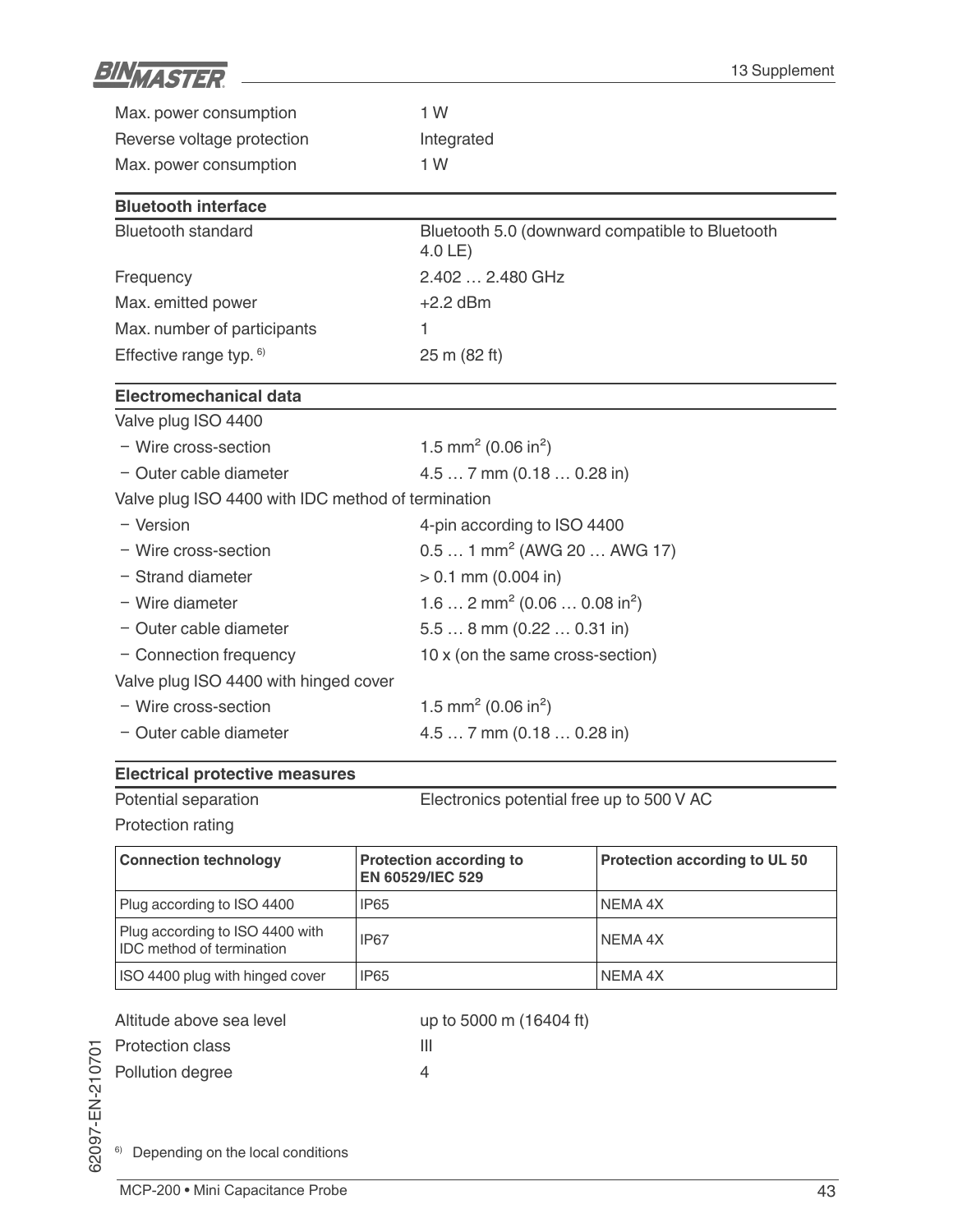![](_page_43_Picture_1.jpeg)

### **13.2 Dimensions**

![](_page_43_Figure_3.jpeg)

![](_page_43_Figure_4.jpeg)

Fig. 18: MCP-200, standard version - thread with valve plugs acc. to ISO 4400

*1 Thread G½, G¾, G1 (DIN ISO 228/1) with ISO 4400 valve plug*

- *2 Thread G½, G¾, G1 (DIN ISO 228/1) with ISO 4400 valve plug with IDC method of termination*
- *3 Tread ½ NPT, ¾ NPT, 1 NPT with ISO 4400 valve plug with hinged cover*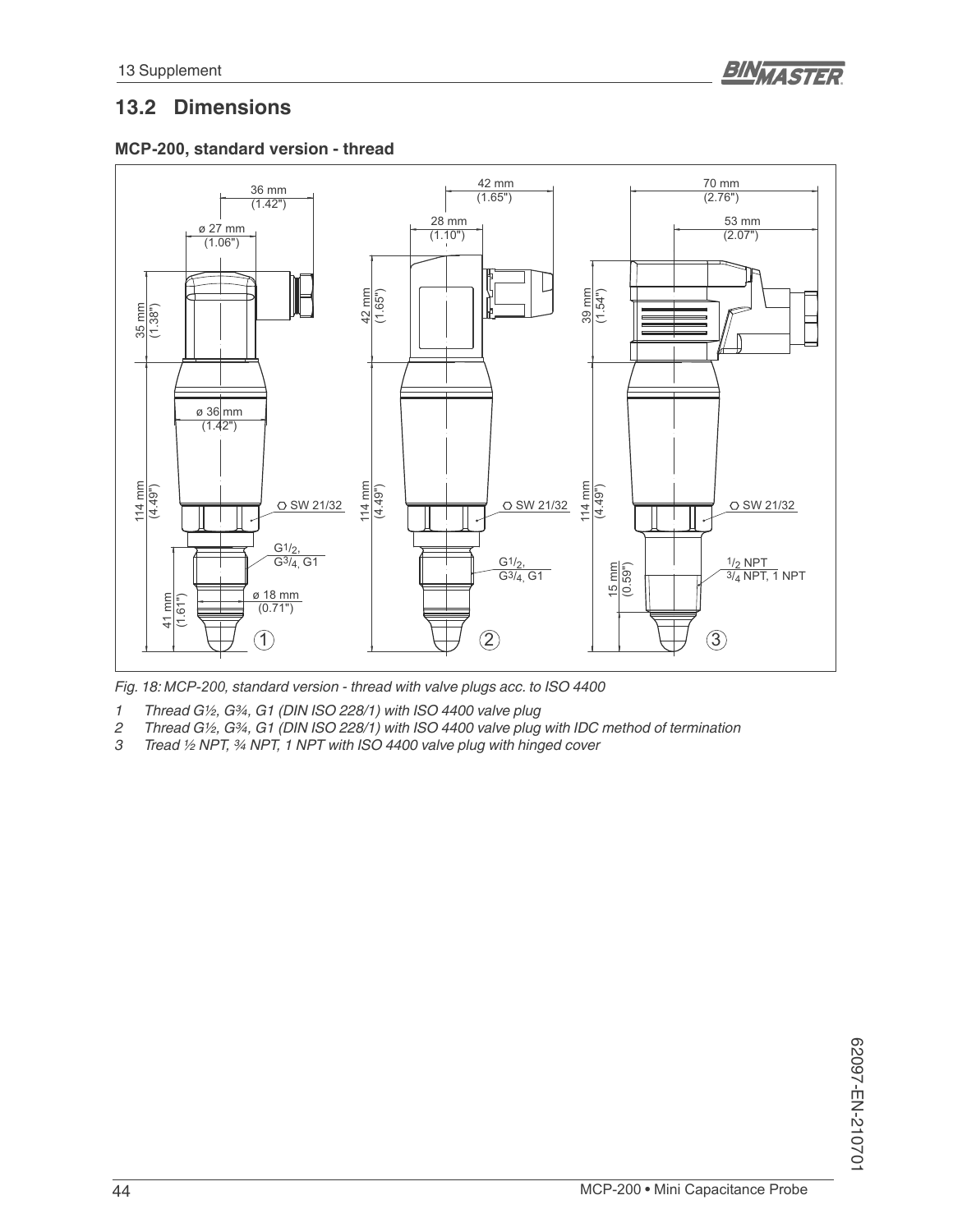![](_page_44_Picture_0.jpeg)

### **0&3, hygienic version - Thread**

![](_page_44_Figure_3.jpeg)

*Fig. 19: 0&3, hygienic version - thread, with ISO 4400 plug* 

- *1 Thread G½ for hygienic threaded adapter (DIN ISO 228/1) with ISO 4400 plug connection*
- *2 0&3, hygienic version in threaded adapter, Clamp*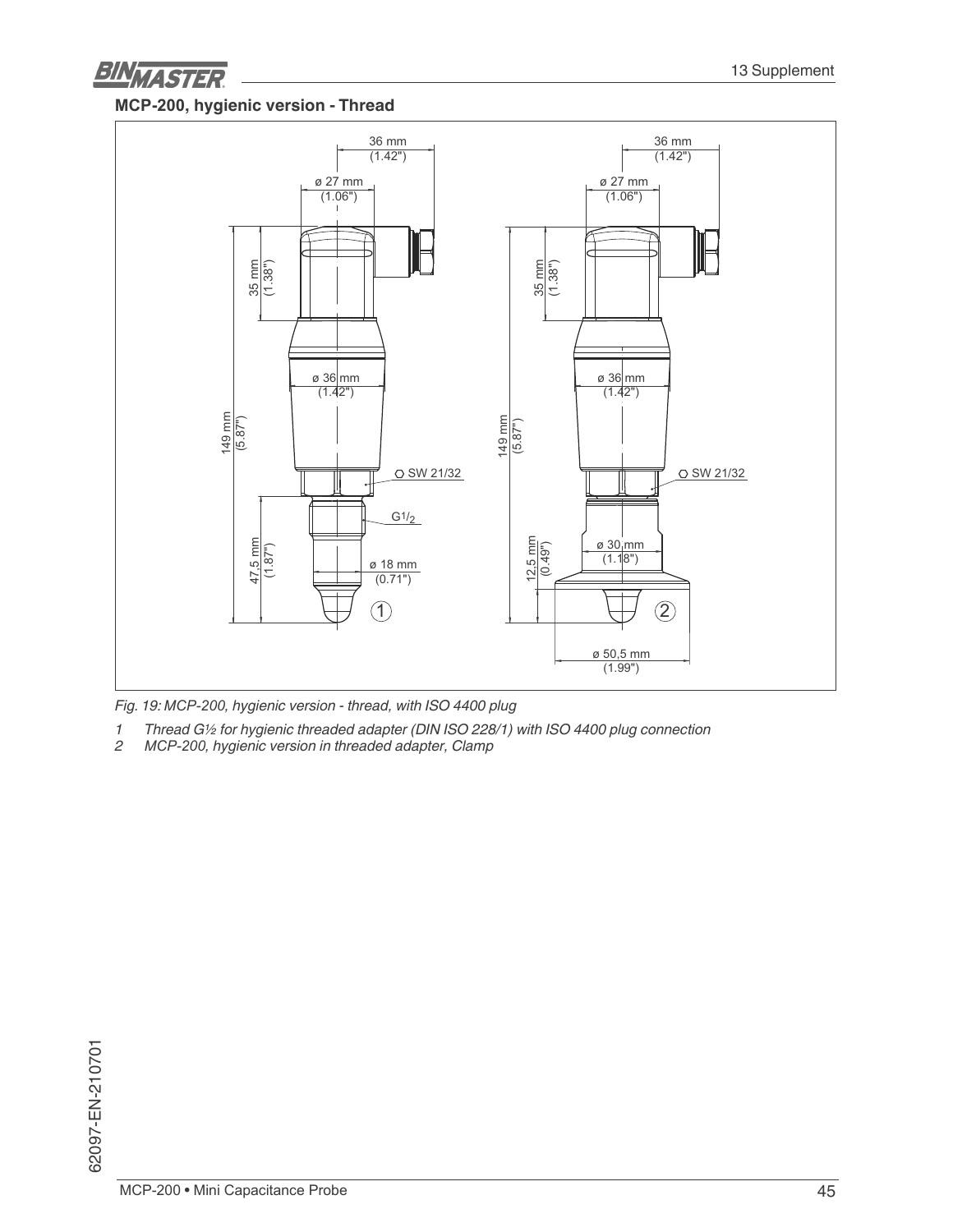![](_page_45_Picture_1.jpeg)

# **13.4 Licensing information for open source software**

Open source software components are also used in this device. A documentation of these components with the respective license type, the associated license texts, copyright notes and disclaimers can be found on our homepage.

### **13.5 Trademark**

All the brands as well as trade and company names used are property of their lawful proprietor/ originator.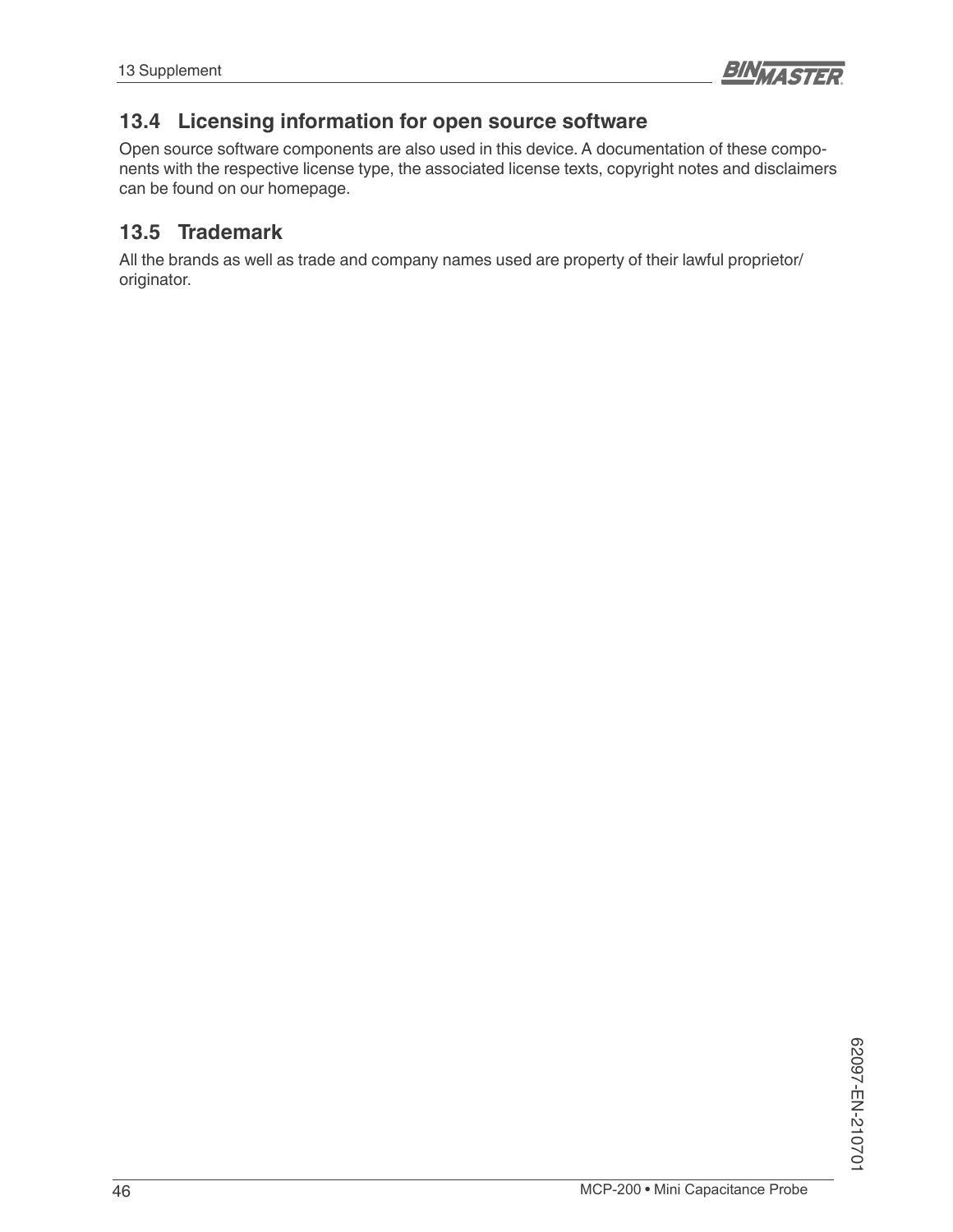![](_page_46_Picture_0.jpeg)

![](_page_46_Figure_1.jpeg)